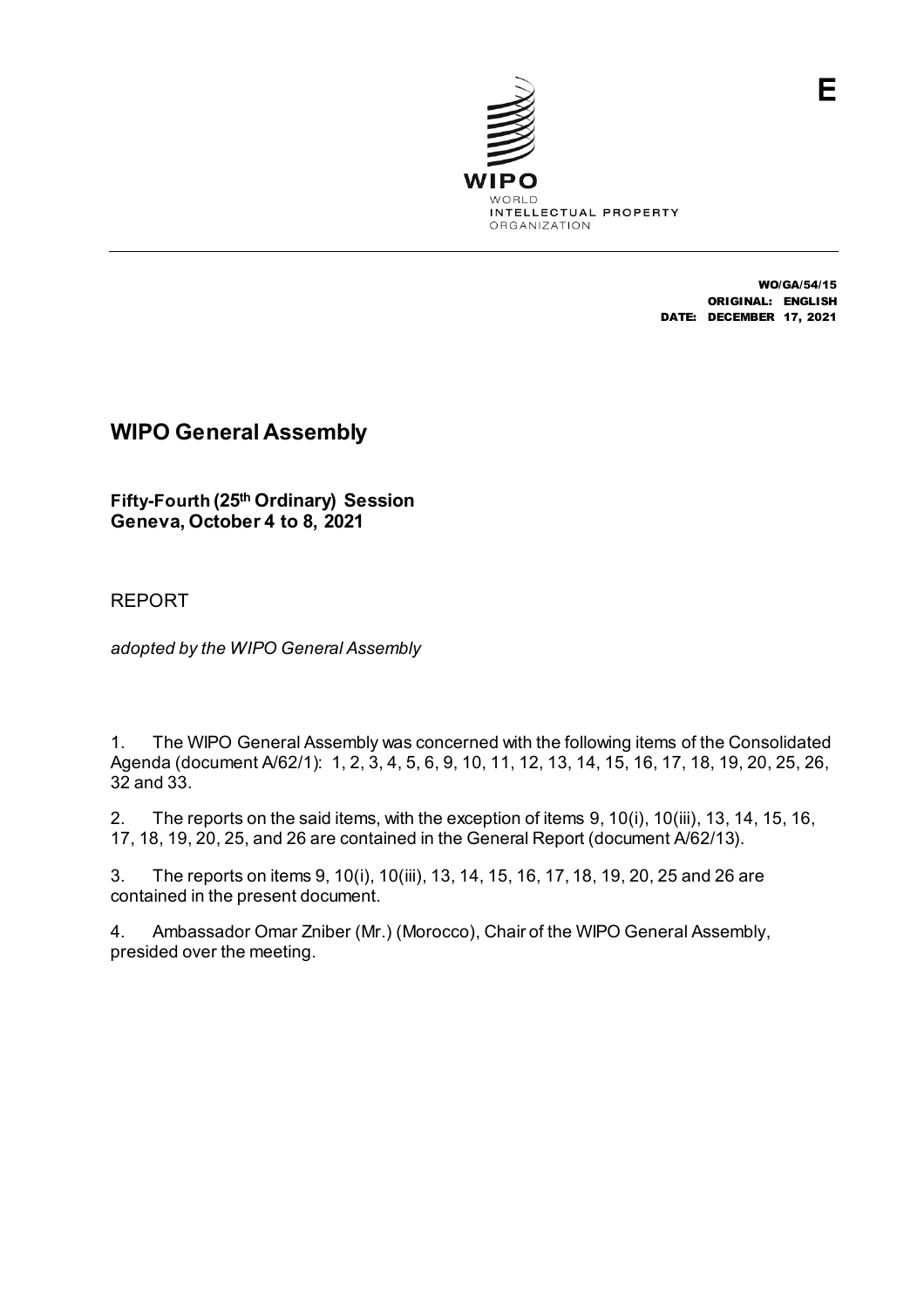## ITEM 9 OF THE CONSOLIDATED AGENDA

### COMPOSITION OF THE PROGRAM AND BUDGET COMMITTEE

5. Discussions were based on document [WO/GA/54/1](https://www.wipo.int/about-wipo/en/assemblies/2021/a_62/doc_details.jsp?doc_id=547735).

6. Introducing the agenda item, the Legal Counsel drew the attention of delegations to document WO/GA/54/1 and stated that as explained in the working document, the composition of the Program and Budget Committee (PBC) consisted of 53 members. The membership of the PBC was established once every two years during an ordinary session of the WIPO General Assembly. The PBC consisted of members elected by the WIPO General Assembly, following informal consultations among WIPO Member States. The mandate of the current members of the PBC would expire at the close of the present session of the Assemblies in October 2021 and new members must therefore be elected to serve for two years. He said that the Secretariat had been informed that, so far, no consensus had been reached among delegations with regard to the composition of the PBC.

7. The Delegation of Georgia, speaking on behalf of the Central European and Baltic States (CEBS) Group, believed that the current setup of the PBC worked well and it did not see a need to change the existing allocation of seats in the PBC. All Member States had always participated in the PBC sessions, which allowed them to state their position at the PBC. Thereafter, the final decisions regarding the PBC were adopted by the WIPO General Assembly where again all Member States could express their position. However, if there was a common understanding on changing the composition of the PBC and if there was consensus, the Group stood ready to demonstrate additional flexibility.

8. The Delegation of Bangladesh, speaking on behalf of the Asia and the Pacific Group (APG), stated its Group's view that decisions of the PBC, which was a key WIPO governing body, were directly relevant to all members. All members who wished to be involved in the PBC should therefore be able to contribute in full, as neither WIPO rules nor existing guidelines provided a basis for the current limitation on either the number of seats in the PBC or the allocation of seats to each regional group. The Delegation observed that this important issue had been discussed for many years but success had eluded Member States. However, the Delegation noted that the present year was different: There was progress under the Chair of the WIPO General Assembly's able leadership and under the facilitation of Ambassador Sabri Bachtobji (Mr.) (Tunisia), so a few options were now on the table and there was flexibility from various regional groups. The Delegation therefore wished to request that regional groups and Member States decide on the best option that would be mutually agreeable to all. Finally, the APG looked forward to constructive discussions with the other groups on the issue, so that WIPO could benefit from an inclusive PBC that took into account the geographic representation of the WIPO membership.

9. The Delegation of South Africa, speaking on behalf of the African Group, believed the time was right for the expansion of the PBC to the full membership of WIPO. Universal expansion of the PBC made perfect sense as the decisions of the Committee were of interest to all WIPO Member States. The absence of any treaty or other legal provision governing the precise composition of the PBC also made it easier for regional concerns on the matter to be taken into account, and the Group hoped that would be the case during the current Assemblies. The African Group noted, however, that previous discussions on the matter had not yielded any positive outcome and it believed that part of the reason for that was the linking of PBC composition with the composition of the Coordination Committee. It was understandable that the two issues were discussed together in the past. However, Member States should not allow lack of progress on one to affect the other. The Group believed there was sufficient flexibility shown by all groups to allow them to reach a common understanding on the PBC expansion and it urged Member States not to miss the opportunity. The African Group was convinced that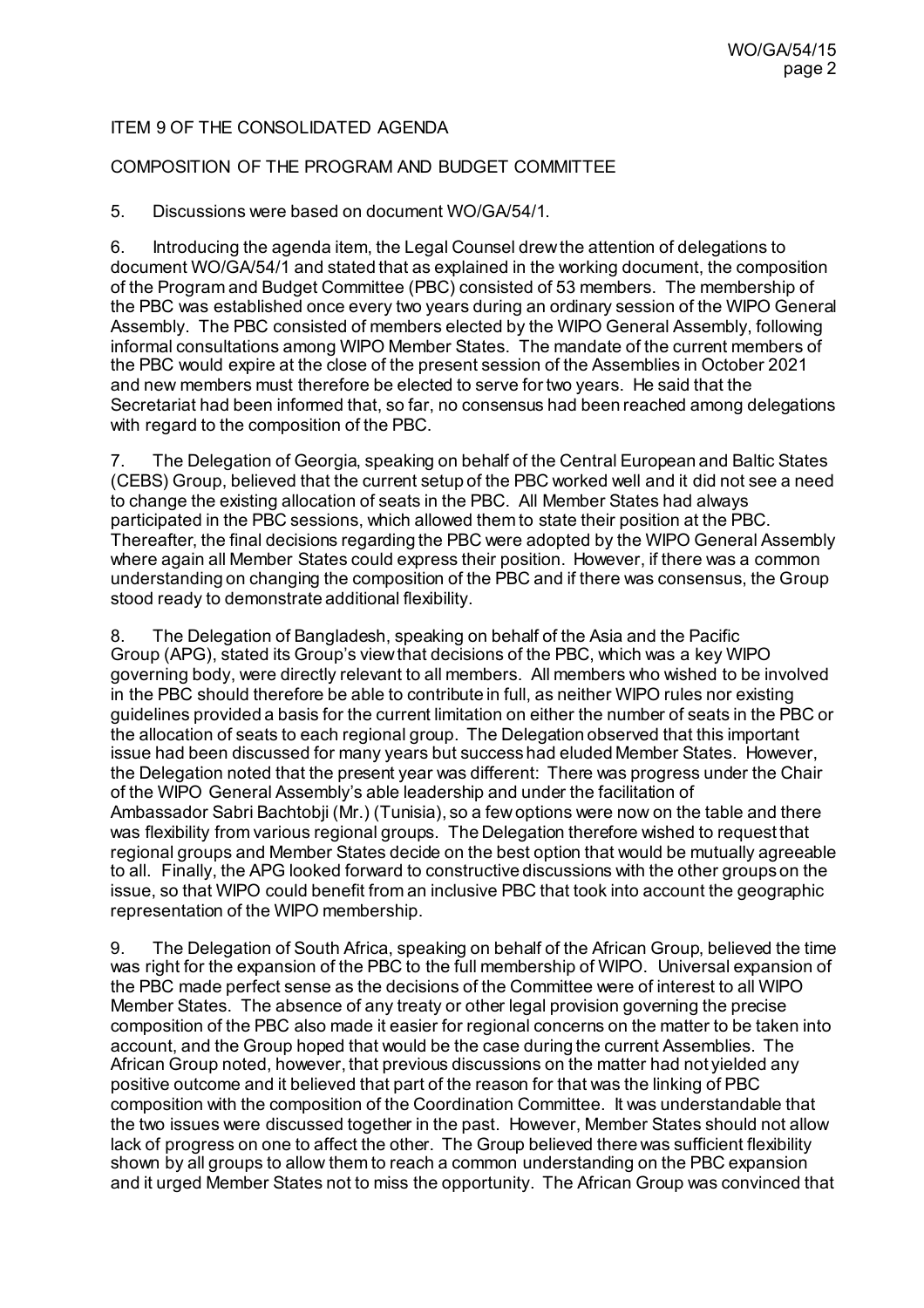the expansion of the PBC would not have any negative impact on the work of the PBC or of WIPO generally, but would instead serve to assure all members of the Organization that they were all part of the decision-making processes, not as observers but as full members of WIPO. The Group hoped the WIPO General Assembly would be able to agree to the universalization of the PBC membership. If, however, this was not possible at this time, then the proposals of the Facilitator, whom the Delegation thanked, would be the best alternative way forward. In that regard, either one of the first or second proposals, being the ones in line with the principles of equitable geographic representation and proportionality, would be fair to all groups.

10. The Delegation of the United Kingdom, speaking on behalf of Group B, expressed the view that the PBC was a well-functioning body and the thirty-second and thirty-third sessions of the PBC had been prime examples of that. For the most part, PBC sessions in the current year had been able to deliver clean recommendations to the WIPO General Assembly and to the Assemblies of the Member States of WIPO, including on the Program of Work and Budget and on a number of other key governance issues. The Delegation said that a number of Group B members were not members of the PBC and they did not see their rights or involvement as less valuable in any way. The Group did not believe that Member States should try to fix something that worked well and certainly should not attach an unfounded urgency to the matter to create false expectations. Group B appreciated the views and positions of other regional groups, and noted it would be useful to hear from those observers who wished to have full membership if and how they believed their current participation did not suffice to meet their desire to contribute to the Committee's work. Should some regional groups require a limited number of additional PBC members from within their members, Group B was then willing to match the same numbers from its Group and from other Groups to expand the PBC accordingly.

11. The Delegation of Belarus, speaking on behalf the Group of Central Asian, Caucasus and Eastern European Countries (CACEEC), agreed with colleagues that had highlighted that the PBC worked effectively and provided recommendations for the benefit of the operations of the Organization. Nevertheless, as they had discussed the issue of expanding the PBC, its Group would show flexibility in formulating its position. The Delegation was of the view that CACEEC should also be represented within the PBC appropriately, but reiterated the Group's previous position that universal membership in the PBC was something that was ahead of its time. However, CACEEC would consider this when Member States would agree that this kind of position was consensual.

12. The Delegation of India aligned itself with the statement delivered by the Delegation of Bangladesh on behalf of the APG. The Delegation was of the view that the PBC should be open to the full participation of all interested WIPO members as the discussions and decisions made by the PBC were of direct relevance to all Member States. The Delegation believed that the current membership was imbalanced, leading to skewed representation from regional groups in the PBC. Therefore, to correct that, all members who wished to be involved should be allowed to contribute in full, as neither the WIPO rules of procedure nor existing guidelines provided a legal basis for preventing the full participation of all Member States by unnecessarily limiting seats in the PBC. The Delegation stood ready to engage constructively in the discussions on the matter so that the PBC would become truly representative of the overall membership of WIPO.

13. The Delegation of Spain thanked the Chair and said that its Delegation had always supported constructive dialogue relating to the governance of WIPO because it believed it was important to take into account the matters falling under the PBC. It played a fundamental role in the Organization, as was said by the Coordinator of Group B and to whose statement the Delegation associated itself. The Delegation believed that the PBC had shown great effectiveness in the results of shared work and dialogue among its regional groups and members. The Delegation was of the view that all members of the Organization could participate through the regional groups or as observers if they so request. Therefore, the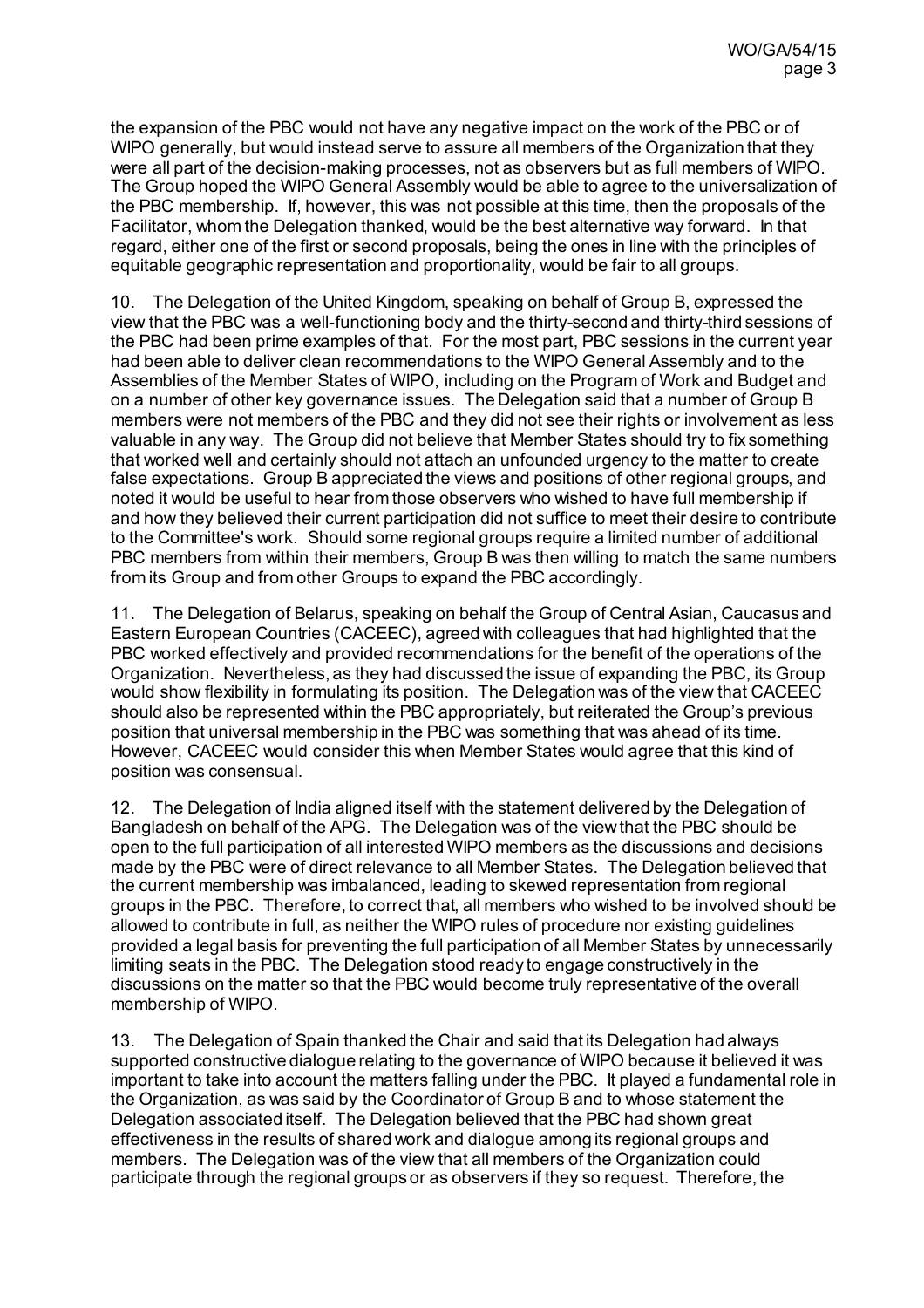Delegation believed that any change in the composition of the PBC must be based on a broad agreement among regional groups that would combined effectiveness, efficiency, accountability of representativeness and representation.

14. The Delegation of the Russian Federation thanked the Chair and wished to align itself with the statement made by the Delegation of Belarus on behalf of CACEEC. From the Delegation's point of view, it did not see any obstacles to the participation of all interested delegations in the discussions of the PBC. All delegations, independently of their membership in the Committee, should make proposals and comments on the documents put forth to the PBC. The Delegation said it was ready to take part in any constructive considerations on the issue.

15. The Delegation of China noted that the Delegation had actively consulted with various parties on the matter of the composition of the PBC. It recalled that the PBC was an important body of WIPO that managed programs, budget and supervision that concerned the interest of all Member States and stakeholders. The Delegation further explained that a reasonable increase in the number of PBC seats was necessary and would help to improve Member States' representation in the decision-making body, especially for developing countries. The Delegation hoped that all parties would demonstrate flexibility and openness and reach agreement on the composition of PBC as soon as possible.

16. The Delegation of Pakistan said that it aligned itself with the statement delivered by the Delegation of Bangladesh on behalf of the APG. As stated by many delegations, the PBC was an important body of WIPO with critical functions including program, budget and finance. Therefore, it was imperative to have an inclusive PBC. The current limitation on PBC composition was arbitrary as the WIPO rules of procedure did not restrict its size and composition. Keeping in view the underlying flexibility regarding the issue of expansion, the Delegation believed the issue was ripe. Therefore, the Delegation looked forward to a decision on the expansion of PBC to all interested members during the current meeting of the WIPO General Assembly.

17. The Delegation of Bangladesh, speaking in its national capacity, aligned itself with the statement delivered on behalf of the APG. It was undeniable that the PBC was vitally important and relevant in conducting affairs of members' interest in WIPO. That included Bangladesh, which continued to benefit from ongoing programs supporting budgetary allocation and appropriate technology, IP skill developments, country-specific, project-based technical assistance and activities on policy-making, training and institutional infrastructure. From that perspective, limiting the membership to a certain number of countries would not be appropriate in terms of protecting the interests of everyone. With the current composition of 53 members, less than 28 per cent of the members of WIPO were represented, so not even a third of the total membership was represented in this important Committee. It was not just the APG or other groups that were underrepresented, but the total membership of WIPO that was significantly underrepresented in the PBC. The Delegation's concern was whether this serious imbalance would cause any spill over effect on the whole Organization, matters ranging from special issues to regular everyday work. Therefore, it would be most fair if the membership of the PBC was open to all Member States as there were no rules governing the composition of the PBC or formal procedures. To open the membership to everyone would not be complex, as all that was required was goodwill and constructive engagement of the Member States. Alternatively, the PBC should, at least, be expanded taking into consideration the large number of accessions of members to WIPO since the Committee's last expansion in 2007. With the expansion, the composition of the PBC would also need to proportionately reflect the relative size of the regional groups in WIPO. The Delegation observed that there were some positive proposals put forward by the Facilitator, Ambassador Bachtobji. The Delegation said that, in that regard, if Member States could demonstrate flexibility in the matter a solution might be found.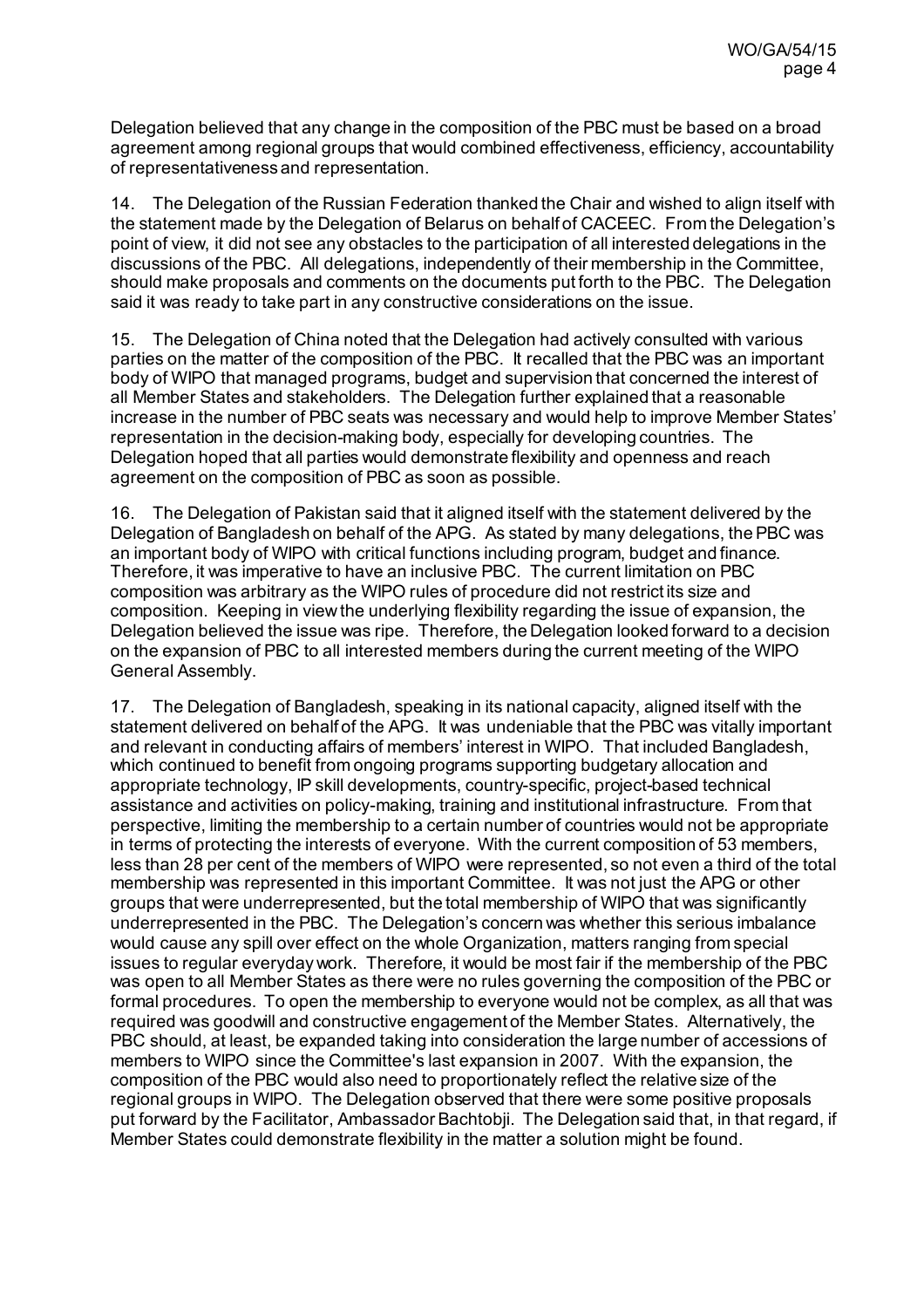18. The Delegation of Saudi Arabia thanked the Chair and stated that its Delegation aligned itself with the statement made by the Delegation of Bangladesh on behalf of the APG in order to increase the membership of Member States in the PBC. The Delegation urged other delegations to show greater flexibility in dealing with the issue in order to ensure greater equity and balance in the deliberations of the Organization.

19. The Chair observed that, in his view, there was need for further consultations on the matter, despite the fact that the meeting had already discussed it very intensively for a while. He proposed to delegations to come back to the issue when all Member States would again be ready to discuss it, to see if they could reach a consensus and take a decision. The Chair thanked all the delegations that had exhaustively debated the issue and adjourned the deliberations on the agenda item.

20. Reverting to Agenda Item 9, on the composition of the Program and Budget Committee, the Chair recalled that the item was opened on the second day of the meeting, and that it had been agreed to engage in consultations in which delegations had been involved since. He wished to express his thanks to Group Coordinators and delegations involved for their cooperation.

21. Following informal consultations among Member States, the following States were unanimously elected by the General Assembly as members of the Program and Budget Committee for the period October 2021 to October 2023:

Algeria, Argentina, Armenia (2021-2022), Azerbaijan (2021-2022), Bangladesh (2021-2022), Belarus (2022-2023), Brazil, Canada, Chile, China, Colombia, Czech Republic, Egypt, El Salvador, Estonia, France, Germany, Ghana, Greece, Guatemala, Hungary, India, Indonesia (2022-2023), Iraq (2022-2023), Iran (Islamic Republic of) (2021-2022), Italy, Jamaica, Japan, Kazakhstan (2021-2022), Kenya, Kyrgyzstan (2022-2023), Malaysia (2021-2022), Mexico, Mongolia (2022-2023), Morocco, Namibia, Nigeria, Oman (2022-2023), Pakistan (2021-2022), Panama, Poland, Qatar (2021-2022), Republic of Korea (2021-2022), Romania, Russian Federation, Saudi Arabia, Serbia, Singapore (2022-2023), Slovakia, South Africa, Spain, Sweden, Switzerland (*ex officio*), Syrian Arab Republic (2022-2023), Tajikistan (2022-2023), Tunisia, Turkey, Turkmenistan (2022-2023), Uganda, United Arab Emirates (2022-2023), United Kingdom, United States of America, Uzbekistan (2021-2022), Viet Nam (2021-2022) (53).

22. The WIPO General Assembly decided to consider the composition of the Program and Budget Committee; in this context, the Chair of the WIPO General Assembly will undertake consultations on an inclusive, transparent, and effective PBC, taking into account, among other considerations, geographical representation, with a view to making a decision at the WIPO General Assembly at its session in 2023.

23. The Delegation of Bangladesh, speaking on behalf of the APG, announced that the APG wished to state that the issue of PBC expansion was not consulted and discussed in a sufficient manner. The delegations could not invest equal time, as they had done regarding the composition of the Coordination Committee, despite the fact that there were some positive proposals from the facilitators. The APG regretted that Member States had not been able to find a solution. However, it hoped that members would continue their discussions with the aim of universal membership in the PBC or, at least, to expand it in a way that would ensure equitable membership.

24. The Delegation of the United Arab Emirates thanked the Chair and said that it wished to echo the statement made by Delegation of Bangladesh on behalf of the APG.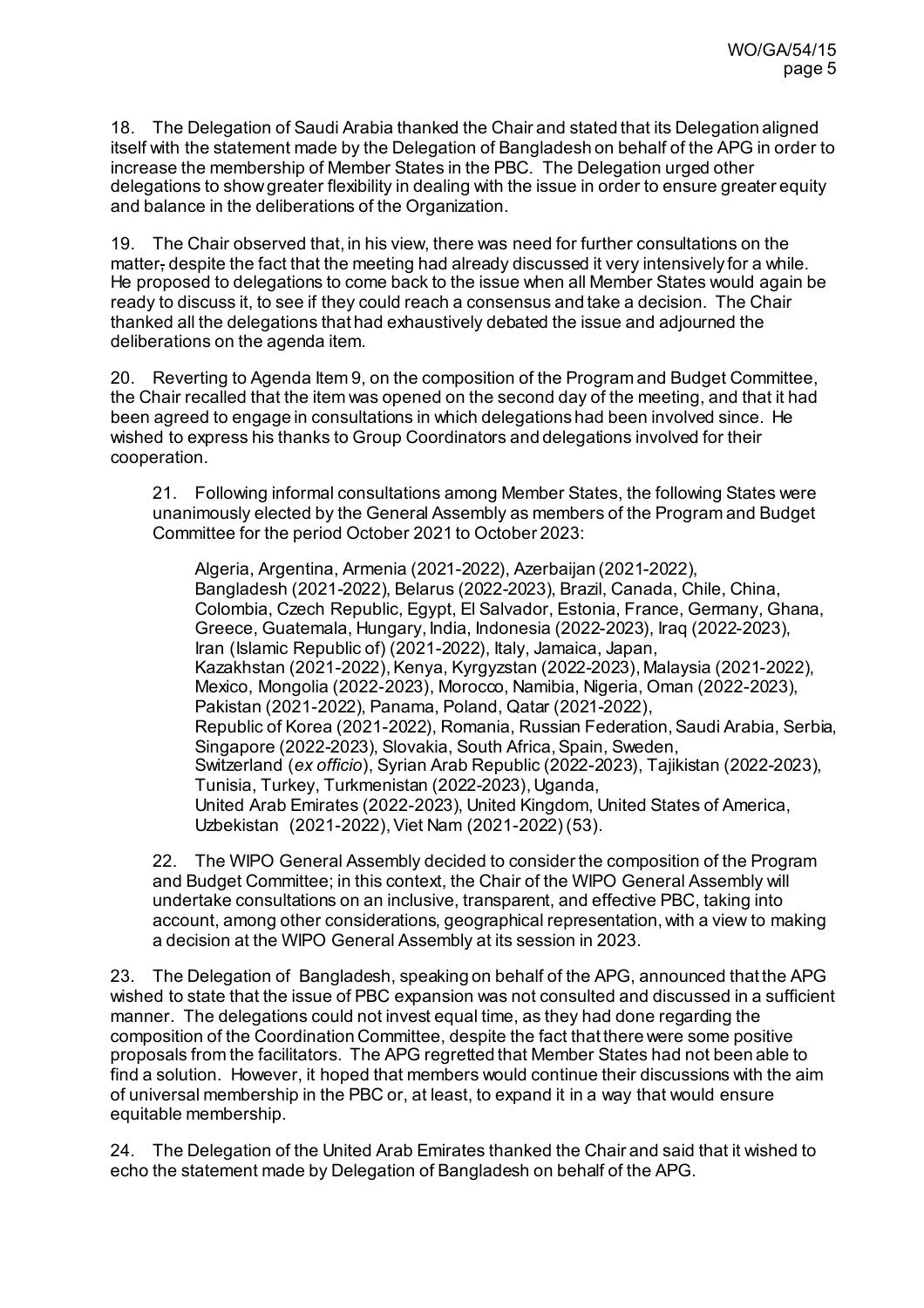### ITEM 10 OF THE CONSOLIDATED AGENDA

### REPORTS ON AUDIT AND OVERSIGHT

- (i) Report by the Independent Advisory Oversight Committee (IAOC)
- 25. Discussions were based on documents [WO/GA/54/2](https://www.wipo.int/about-wipo/en/assemblies/2021/a_62/doc_details.jsp?doc_id=547991) and [A/62/7](https://www.wipo.int/about-wipo/en/assemblies/2021/a_62/doc_details.jsp?doc_id=551574).
- 26. The Chair of the WIPO IAOC, made the following statement:

"Thank you very much, Chair.

"Excellencies, Honored Ministers, distinguished Delegates, I would like to introduce myself. My name is Tatiana Vasileva and I am the current elected Chair of the Independent Advisory Oversight Committee (or "the Committee"). I am accompanied virtually by the current Vice-Chair, Mr. Bert Keuppens. I would like to take this opportunity to thank Mr. Mukesh Arya, who chaired three of the five quarterly sessions we had during the reporting period from April 24, 2020, to July 9, 2021.

"During the period, the Committee held virtual meetings and also internal consultations by email and other platforms, to be able to provide expert advice to WIPO, as needed. I shall now share with you a brief summary of the important activities of the Committee, as contained in our annual report, document WO/GA/54/2.

"With regard to Internal Oversight, during the reporting period, the Committee reviewed and provided comments on the draft annual report of the Director, Internal Oversight Division (IOD).

"Regarding the draft report for 2019, the Committee noted that IOD had modified its annual reporting period to align with that of the Financial Statements and Statement on Internal Control, following the recommendation from the External Auditor.

"The Committee reviewed the implementation of the approved 2020 Workplan of the IOD and was satisfied with the progress made, taking into account limitations imposed by the COVID-19 pandemic. The Committee also reviewed the draft Internal Oversight Annual Workplan for 2021, which was developed in line with good practices. The Committee suggested that IOD be more proactive in discussions with other departments and encourage it to come up with possible suggestions to the Director General about potential areas for improvement, keeping in view his strategic plans for the Organization.

"The Committee reviewed seven internal audit reports and six evaluation reports and provided its input and advices. The Committee was constantly apprised of the status of investigation cases and caseload trends, complaints received, and complaints substantiated, by category of misconduct. In cases involving a potential conflict of interest on the part of IOD, the Committee reviewed each case in detail and provided advice as needed.

"The Committee reviewed the proposed changes to the WIPO Internal Oversight Charter, the draft Internal Audit Policy, the updated Internal Audit Manual and the revised Internal Oversight Division Publication Policy. The Committee noted the results of the External Quality Assessments of internal audit and investigation functions conducted in 2020. All the recommendations from the two reports were discussed in detail, and the Committee provided advice and offered suggestions for implementation.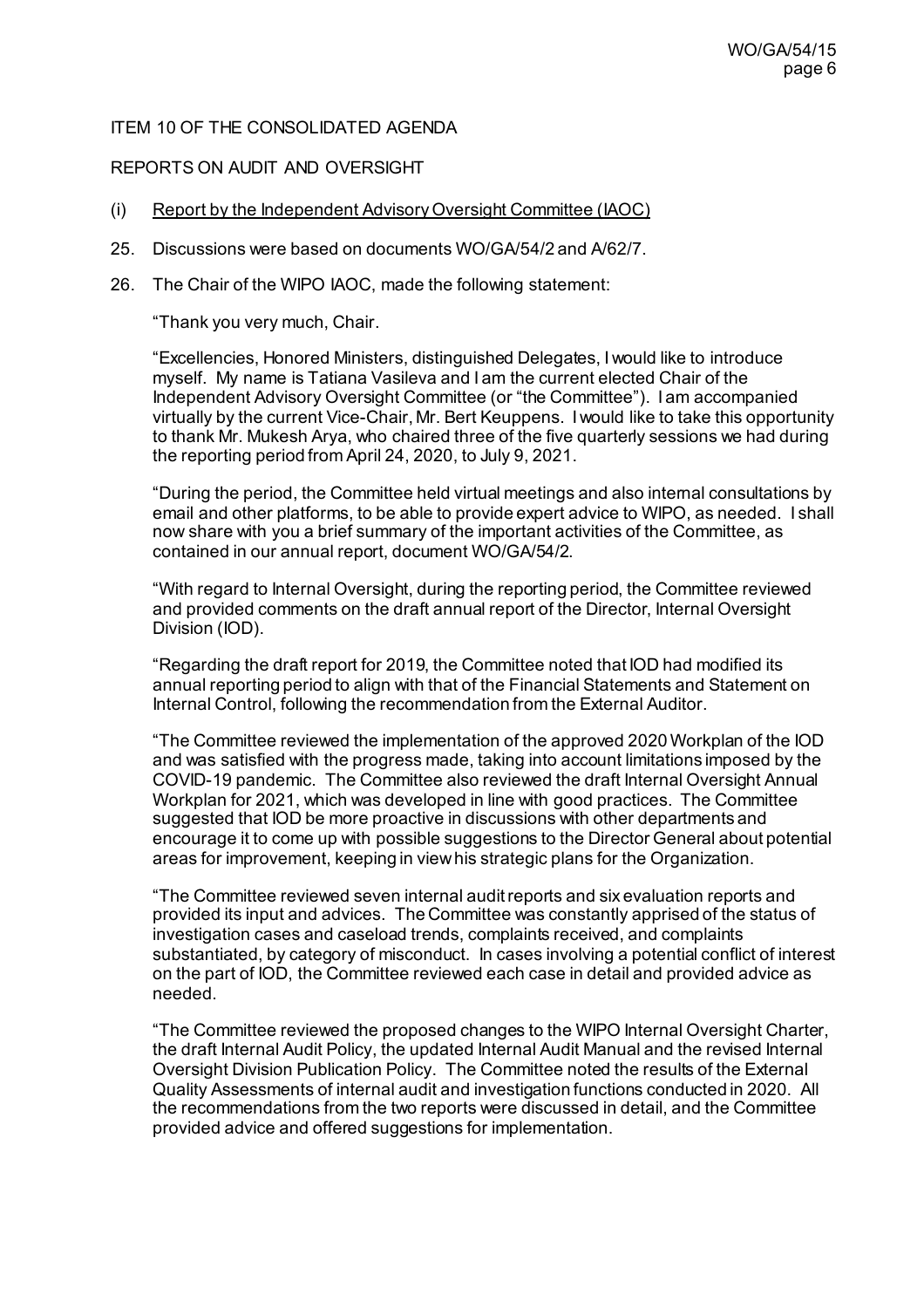"With regard to External Audit, the Committee discussed with the representatives of the External Auditor the results of the audits of WIPO Financial Statements for the years 2019 and 2020. The Committee was pleased to note the unqualified opinions. The Committee noted the External Auditor's conclusion that WIPO's Financial Statements remained of a high quality and were supported by sound systems of internal controls and reporting.

"With regard to Financial Reporting, the Committee confirmed that the COVID-19 pandemic did not have a negative impact on the financial status of WIPO in 2020. The Committee obtained a reconfirmation from Management that no changes had been made in the investment policy, nor had there been any impact on WIPO's Financial Management. The Committee was briefed on accounting policy updates, describing the change in property capitalization thresholds and the accounting considerations relating to WIPO's new products.

"With regard to Risk Management and Internal Controls, the Committee reviewed the Annual Risk Management Reports for the years 2019 and 2020. The Committee appreciated the proactive steps taken by Management in relation to embedding the best practices of Risk Management into WIPO's activities. The Committee suggested reviewing a mapping of risks aligned with the strategic goals, programs, expected results, performance indicators and programs. The Committee was informed of a Management decision to include the Director, IOD, henceforward as an observer in the Risk Management Group meetings. The Committee noted the further strengthening of Internal Controls with the use of data analytics. The Committee appreciated the results of the COVID-19 organizational review. Furthermore, the Committee felt assured that WIPO's systems and processes relating to Security and Information Assurance, Human Resources Management, as well as Procurement, were well in place. The Committee also appreciated the effectiveness of the Business Continuity Management, as implemented during the COVID-19 pandemic.

"With regard to the Ethics Office, during the reporting period, the Committee reviewed the Annual Reports of the Ethics Office for the years 2019 and 2020, as well as the final Ethics Office Workplan for 2020 and implementation thereof. The Committee discussed the accomplishments so far of the interim Chief Ethics Officer, who was on board on April 1, 2021, engaged upon the retirement of the former Chief Ethics Officer on March 31, 2021. His contract ran until the end of September 2021.

"With regard to the Office of the Ombudsperson, the Committee discussed with the Ombudsperson the Activity Report for 2019 and was pleased to see that the trend for preventative applications was rising, as compared to requests for resolution of open and consolidated conflicts. The Committee advised that a peer review of the Ombudsperson function in WIPO might also prove helpful.

"Lastly, the Committee discussed Other Matters such as the impact of COVID-19 and response of WIPO, projections/forecasting of WIPO's financial results, WIPO's investment reports and implementation of Joint Inspection Unit Recommendations.

"On behalf of the Committee, I would like to express my appreciation to the Director General, the Assistant Director General for the Administration, Finance and Management Sector, the Director, IOD, the Controller, the former and interim Chief Ethics Officers, the Ombudsperson, the Sector Leads, the External Auditor, and the IAOC Secretary for their availability, clarity and openness in their regular interactions with the Committee, and for the information provided.

"Thank you very much."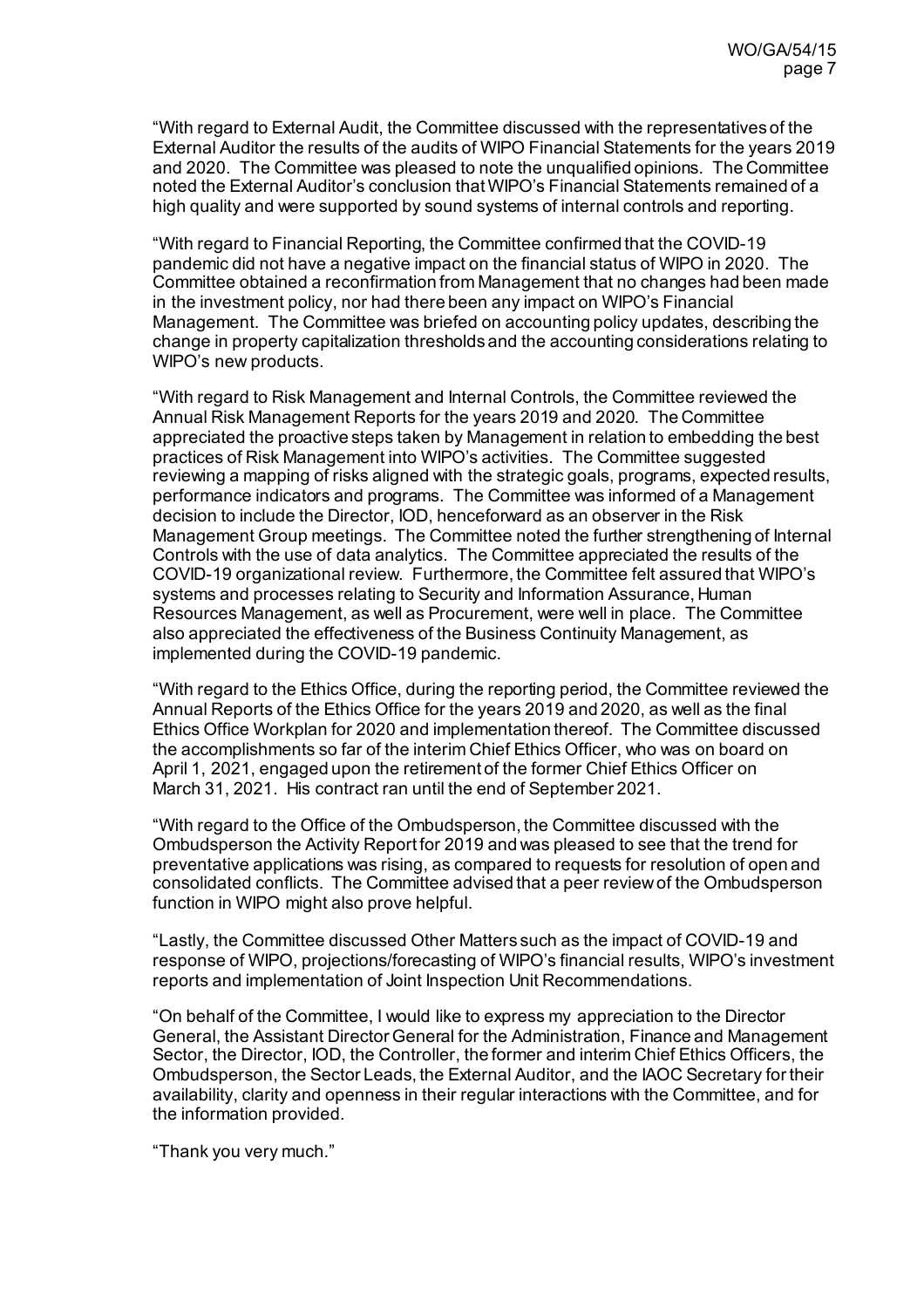27. The Delegation of South Africa, speaking on behalf of the African Group, thanked the IAOC for the report contained in document WO/GA/54/2, and the accompanying presentation. The Group believed the Committee's work formed an integral part of the audit and oversight mission. Since its establishment, the Committee had made a number of important observations and provided advice to various internal units at WIPO, and had reported to the PBC and the WIPO General Assembly, accordingly. The interaction between the Committee and Member States, through the PBC and the WIPO General Assembly was a key part of the accountability and transparency measures in place. During the interaction, Member States were given the opportunity to make their own observations on the Committee's report, and to raise any issues of concern. As to the contents of the report, which had been discussed during the  $33<sup>rd</sup>$  session of the PBC, the Group noted that the Committee expressed satisfaction with the reports it had received from WIPO stakeholders, including reports on Risk Management and Internal Controls, as well as on WIPO's COVID-19 organizational risk review. The Group noted the Committee's concerns regarding the estimations for post-retirement employee benefits, which were mainly comprised of the After Service Health Insurance (ASHI) liabilities, and that had resulted in an increase in the availability of 139.1 million Swiss francs. The Group noted that the concern regarding the ASHI liabilities was one shared with other audit and oversight bodies, and also noted the engagements that took place in the 33<sup>rd</sup> session of the PBC on the terms of reference for the Selection Procedure for the members of the Committee. The Group was pleased that the amendments to the terms of reference that had been agreed by the PBC reinforced the principle of balanced geographic representation in the membership of the Committee, and again thanked the Committee for its report as it looked forward to the WIPO General Assembly adopting a decision that reflected the discussions on the matter.

28. The Delegation of Iran (Islamic Republic of) thanked the Committee for presenting its report, stating that it attached great importance to the advisory role of the Committee in safeguarding the effectiveness and efficiency of the oversight function, in respect to the Organization's Financial Reporting, Risk Management, Internal Control, External Audit and Internal Oversight. Even so, the Delegation noted that in the first sentence of paragraph 43 of the Committee's report, a reference had been made to terms and concepts that did not enjoy universal consensus. The Committee's mandate had been created by the Member States, so that it could perform its task within the ambit of its agreed terms of reference. As a subsidiary body of the WIPO General Assembly and of the PBC, the Committee should fulfill its responsibilities within its terms of reference and, in that vein, the Delegation expressed its objection to the suggestion by the Committee on certain concepts and elements, which lacked consensus, with paragraph 43 of the report. The Delegation underscored that the Committee's suggestion should not have any effect on the Human Resources Policy of the Organization. Nevertheless, the Delegation invited the Committee to revise its report in order to accommodate the concerns of Member States.

29. The Delegation of Bangladesh, speaking in its national capacity, expressed its appreciation of the Committee's efforts and thanked the Chair for the presentation. The Delegation noted that the Committee had continued its hard work in a difficult time, when the regular activities of WIPO, as well as in other organizations were seriously affected by the pandemic. Notwithstanding, it had taken note with serious concern of one of the recommendations in the first line of paragraph 43 in the Committee's report. The issue that was suggested for consideration in the formulation of human resources policies was controversial, was not universally supported, and represented a particular set of values and lifestyles not accepted by the majority of societies, as it directly infringed on the social culture and religious sensitivities of a number of Member States. The Committee's mandate should remain apolitical and, based on its terms of reference, it should not bring any issues that had political sensitivity and controversial notions, otherwise that would raise questions about its neutrality. Accordingly, the Delegation urged that the List of Decisions of the WIPO General Assembly reflect the concerns and reservations expressed by various Member States, and for an assurance that the Secretariat would not take into account the Committee's suggestion.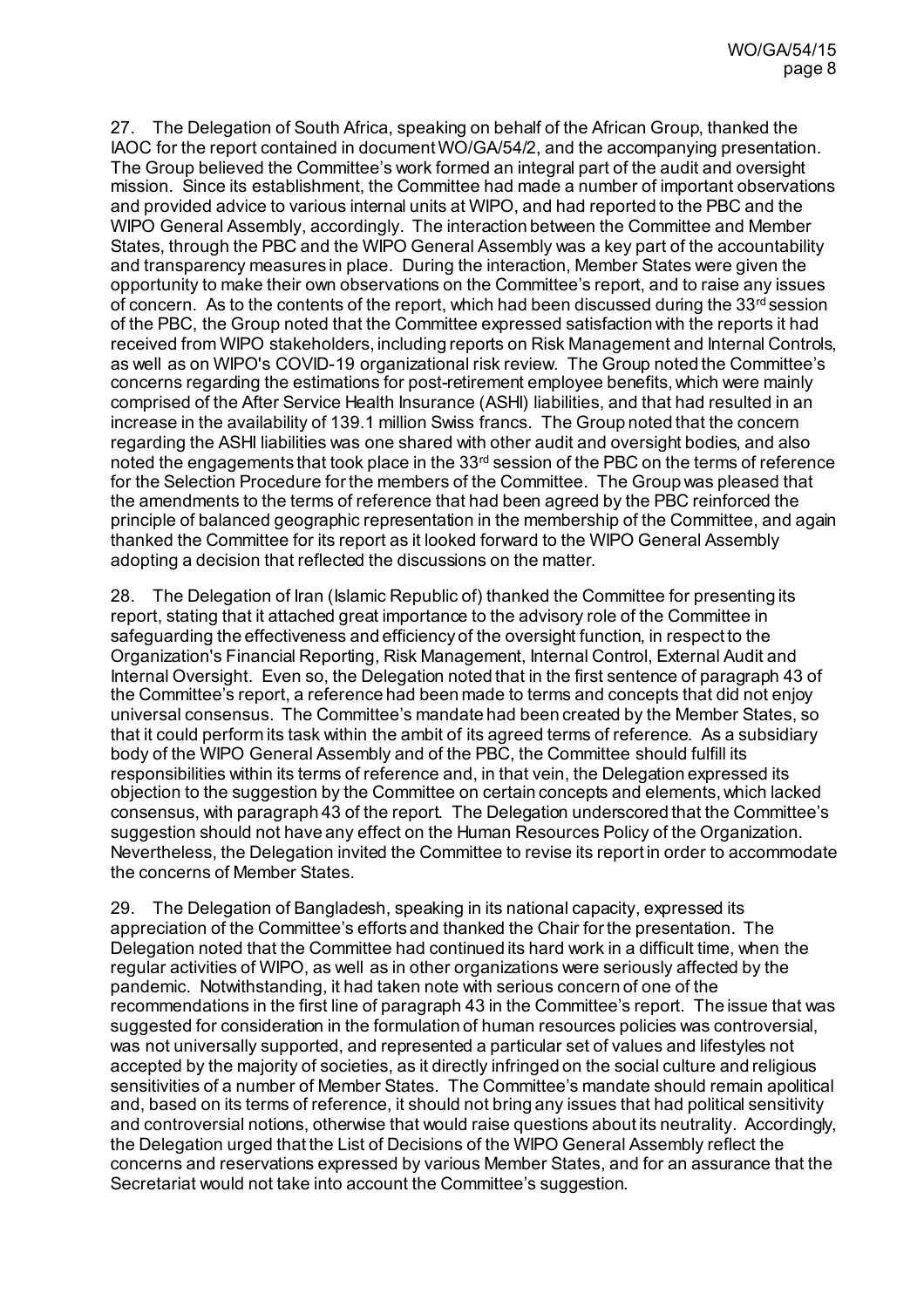30. The Delegation of the United Kingdom, speaking on behalf of Group B, thanked the Committee for its report and for the presentation, and expressed its gratitude to the Committee for its role in the oversight mechanisms of the Organization, to maintain the effectiveness, efficiency, and relevance of management and activities of WIPO. The Group appreciated the interactions between the Committee and Member States, which had been rendered more difficult during the pandemic and, most importantly, recognized and respected the Committee's independence and the important work it carried out. Given the ongoing pandemic situation, the Group was pleased that the Committee continued receiving briefings on the impact of COVID-19, as well as its regular briefings including with the Director General, as he had taken office, all of which provided an insightful and comprehensive overview of WIPO's functions and activities. The Group was pleased that a self-assessment exercise indicated that the Committee was functioning effectively during the unprecedented circumstances, and that the COVID-19 organizational risk review indicated that all identified risks had been largely well managed and that there was no major cause for concern. Similarly, the Security and Information Assurance Assessment indicated that WIPO's systems and processes were well protected. Regarding specific matters discussed and reviewed, the concrete engagement with the Internal Oversight Division (IOD) was welcomed, and the Group voiced its support of the engagement between the Committee and the IOD in the future, particularly on the latter's evaluation approach. Additionally, the Group continued to welcome the interaction of the Committee with the External Auditor, which it felt improved on the follow-up process concerning recommendations and enhanced cooperation. Notably, with regard to External Audit, the Group was pleased with the conclusion that WIPO's Financial Statements remained of a high quality and supportive of sound systems of internal control reporting. The Group was also pleased that the Committee continued actively overseeing the Human Resources Management Department (HRMD), the Ethics Office and Ombudsperson, and thanked the Secretariat for facilitating the Committee's virtual sessions and briefings to the Member States during the pandemic. In closing, the Group again thanked the Committee for the critical oversight and impartial advisory role it played at WIPO, in line with the Committee's terms of reference as well as the recommendations of the Joint Inspection Unit (JIU), and the activities of all United Nations (UN) system audit and oversight committees. The Group firmly supported the Committee's ability to carry out its work in a fully independent manner, free of influence and always according to its own view of the best interests of the Organization. Therefore, the Group did not feel that the content of the report required a consensus. In this regard, it took note of the report and looked forward to the continued key and active role that the Committee played in WIPO's oversight structure.

31. The Delegation of Pakistan thanked the Committee for the support, and acknowledged its contribution and continued work, particularly during the pandemic. During the last session of the PBC, the Delegation had joined a number of others who had shared reservations with regard to the first sentence of paragraph 43 of the Committee's report. The Committee was established to assist Member States in the role of oversight and for better exercise of their governance responsibilities, with respect to Financial Reporting, Risk Management and Internal Controls, External Audit and Internal Oversight. Albeit respecting its independence, the Delegation found the first sentence of paragraph 43 of the report not to be consistent with the Committee's mandate, as contained in its terms of reference. Moreover, the Delegation felt that, by not taking a decision on the issue, the PBC had not set a very good precedent. Additionally, the Delegation found it regrettable that the PBC could not take a decision by duly reflecting the lack of consensus on the mentioned sentence. To that extent, the Delegation echoed the request made by the Delegation of Iran (Islamic Republic of) to delete the first sentence of paragraph 43 of the report, adding that it remained flexible to finding a suitable language on the decision.

32. The Delegation of Israel welcomed the report of the Committee and aligned itself with the statement made by the Delegation of the United Kingdom on behalf of Group B. As in any Organization, where external review was a critical tool for organizational growth and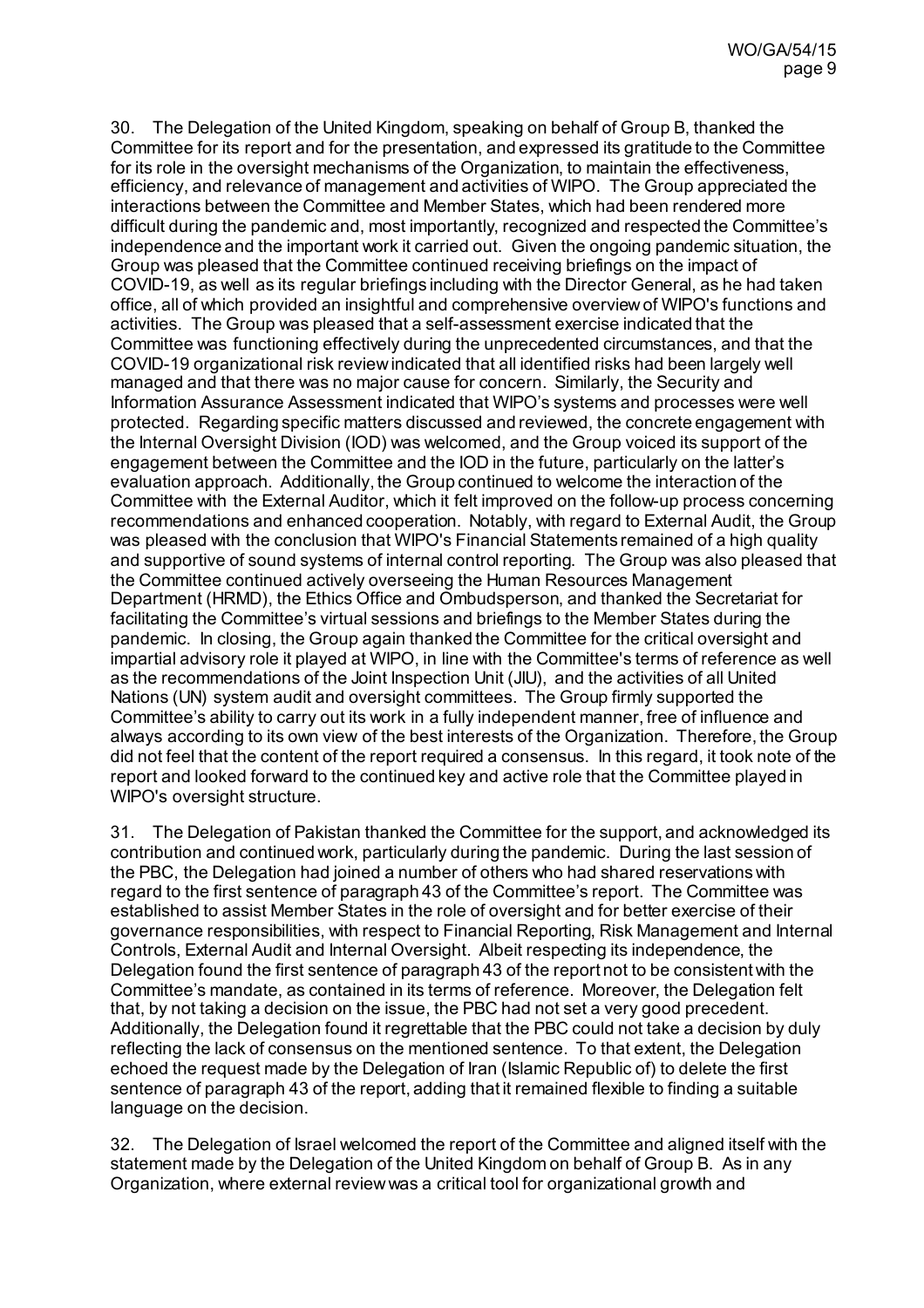improvement, the Delegation stated that the report presented a well-thought process, and provided the advice of external experts. Specifically addressing the recommendation in paragraph 43, which stated that the concerns of lesbian, gay, bisexual, transgender, queer and intersex persons (LGBTQI) be considered in the formulation of WIPO human resources policies, the Delegation stated that LGBTQI persons often faced discrimination and were at risk of exploitation in the workplace. Policies on sexual exploitation and abuse and on sexual harassment should address their specific needs, and offer support and take action, when needed. Therefore, the Delegation strongly supported taking note of the report as submitted, and affirmed its support of the Committee's ability to carry out the work in a fully independent manner, in order to continue being an active player in the oversight structure of the Organization.

33. The Delegation of the United States of America aligned itself with the statement made by the Delegation of the United Kingdom on behalf of Group B, thanking the Committee for the informative report and its work throughout the year, especially in the face of the challenges of COVID-19. The Delegation recognized the Committee's valuable efforts to strengthen the Organization's management and oversight practices, and appreciated the Secretariat's support of the Committee's important mission and the careful attention given over the years to implement its expert recommendations. The Delegation believed it was necessary to recall the importance of all Member States recognizing and respecting the unique, independent advisory role of the Committee. As an independent body which had been entrusted to advise the Organization and the Member States on management, oversight and accountability issues, which included human resources and ethics policies that concerned prevention and response to consideration in all forms, the Committee's terms of reference clearly indicated that it was to submit an annual report to the PBC and to the WIPO General Assembly, summarizing its independent assessments and condusions. The terms of reference further clarified that the Committee was to make recommendations on matters, as it considered appropriate within its mandate. Moreover, the JIU had looked at audit and oversight committees across the UN system, including at WIPO, and had stated that independence, impartiality, and objectivity were pre-requisites for the effective functioning and operation of any audit and oversight committee, and were safeguards in ensuring that all activities associated with the discharge of duties and responsibilities, as set out in the Committee's terms of reference or charter, were independent and free from any undue pressure and influence. Therefore, it was essential to the external oversight process that the Committee had full confidence that its objective recommendations would not be met with any form of criticism or opposition from Member States, that could limit its ability to freely provide guidance on matters it considered to be in the best interest of the Organization. In that respect, the Delegation again expressed its profound disappointment that the PBC was unable to recommend that the WIPO General Assembly take note of the report, due to opposition to one substantive recommendation that was entirely proper for the Committee to provide, in its independent judgement, in the report. It was for those reasons that the Delegation further believed that the WIPO General Assembly should thus note the report, and sincerely hoped that in the future, the activities of the PBC and the WIPO General Assembly would not in any way unduly influence the activities or recommendations of the Committee. Further to a recommendation that had been made by some Member States, the Delegation clearly expressed that it opposed any attempt to amend the Committee's report, including any recommendation contained therein, as such attempts to alter the language blatantly violated the independence guaranteed in the Committee's terms of reference. It could also misrepresent the Committee's expert guidance and risked damaging expectations that it could freely and fully perform its advisory role. Ultimately, it was WIPO and the people, its most valuable resource, that suffered when Member States were unwilling to allow for the free flow of information, ideas, and guidance on the crucial areas in which the Committee advised the WIPO General Assembly. For those reasons, they could not agree to any action of the WIPO General Assembly that would in any way have the effect of altering the text the Committee's independently prepared report. The Delegation expressed its thanks to the Committee for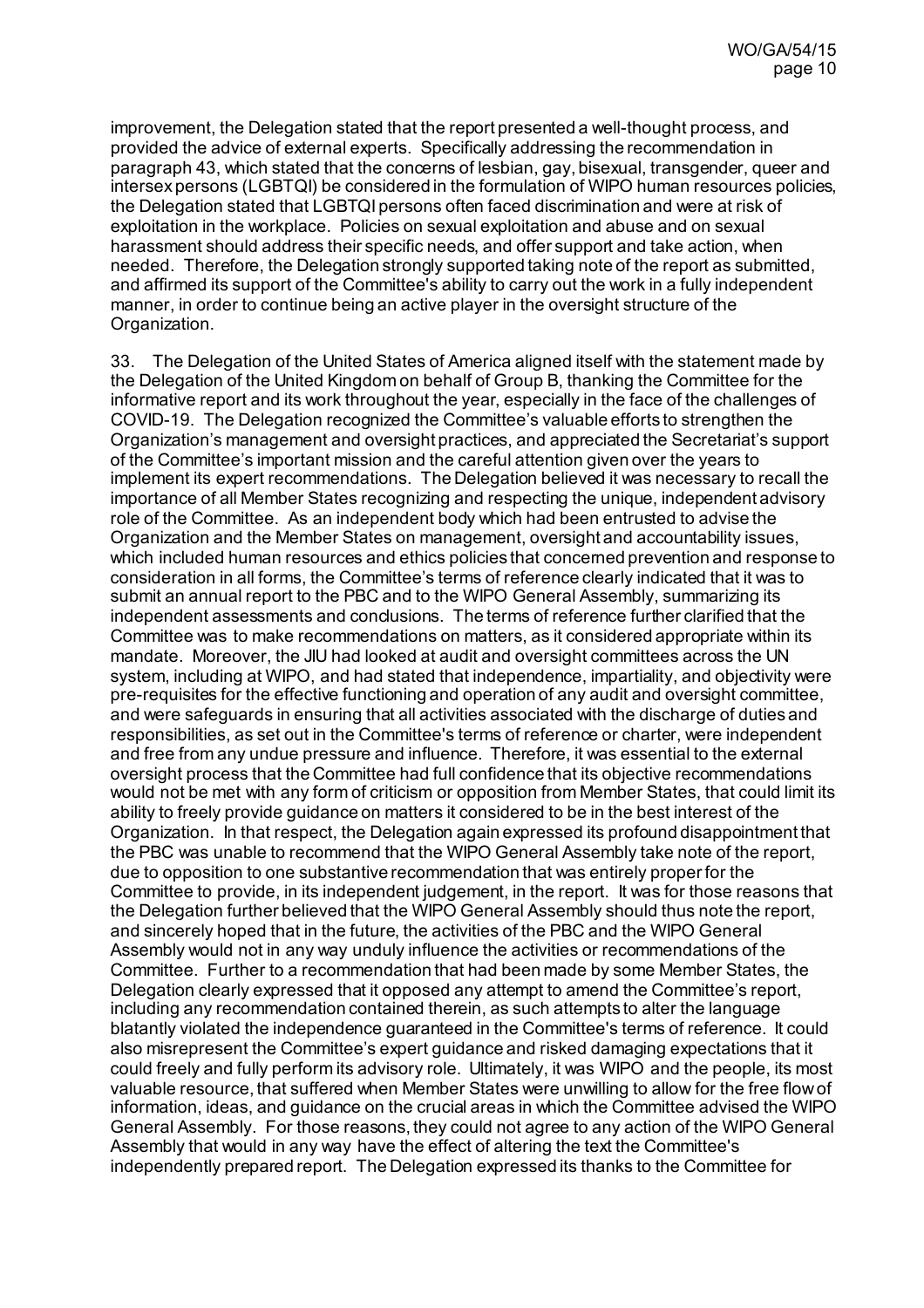faithfully performing its work, and encouraged all Member States to recommit to respecting the fundamental independence of the important advisory body.

34. The Delegation of Germany thanked the Committee for the report and particularly welcomed the suggestion made in paragraph 43, which referenced the LGBTQI community and WIPO's Human Resources Policy. The Delegation affirmed its commitments to the principle of the universality of human rights and non-discrimination, and highly supported the objective of ensuring diversity and inclusion in international organizations, in order to assure equal treatment of all human beings, irrespective of gender and sexual orientation.

35. The Delegation of Spain shared the comments expressed by the Delegation of the United Kingdom on behalf of Group B, as well as the remarks made by other delegations belonging to the Group. Thanking the Committee for its excellent work and for the presentation, the Delegation stated that the Committee provided an independent and external view, which was very necessary to complement other types of reports, all of which were equally important, on the functioning and performance in various aspects of the Organization. The Delegation recalled that the Committee reflected a proper mix and balance of skills, expertise and experience, and its mission was to provide expert advice from a neutral point of view. The Delegation believed that the document testified to the smooth functioning of the measures recommended in the activity carried out by the Committee, and encouraged it to continue performing the role of effectively improving the management of the office – in particular in the Ethics Office, the management of human resources, and the management of risks and internal controls. It was the Delegation's view that questioning the scope of its oversight activity, the Committee's mandate, and the way in which it performed its role undermined its independence, which was not desirable for the smooth functioning of control and oversight of the Organization. In that respect, the Delegation requested that the report should be considered in its entirety and submitted to the WIPO General Assembly, so that the Member States could take note of it in accordance with the decision paragraph, and indeed along with the other oversight reports under item 10 of the WIPO General Assembly.

36. The Delegation of France aligned itself with the statement made by the Delegation of the United Kingdom on behalf of Group B and thanked the Committee for its report. Stating that the Committee's independence should not be called into question, as such a request would undermine its capacity to carry out its oversight function in all independence, which would be damaging to the Organization, the Delegation expressed its opposition to all forms of discrimination, and hoped that, in its Human Resources Policy, WIPO would show zero-tolerance of all kinds of discrimination, including those regarding sexual orientation and gender identity.

37. The Delegation of the Russian Federation expressed its gratitude to the Committee for the report it had submitted, and thanked the Committee for its active work. It noted that the report bore witness to the fact that, despite the restrictions linked to the pandemic, the Committee had worked productively over the past year. The Delegation appreciated the fact that the Committee gave a positive assessment of the internal oversight plan, also with reference to financial accountability, procurement and the investment strategy. It was important to note that the Committee enjoyed a frank dialogue with IOD, the External Auditor, the Ombudsperson and the Ethics Office. The Delegation was convinced that the synergy of efforts would foster those of Member States to improve quality, particularly in terms of oversight and accountability within the Organization. It was interesting to look at the risk analysis when examining the Organization's work during the pandemic, and to continue monitoring the evolving situation and risk control. The Delegation supported the proposal on renewing the declaration on acceptable risk in light of COVID-19, taking account the Medium-Term Strategic Plan (MTSP) 2022-2026, and eagerly awaited discussions on the topic at the 34th session of the PBC. The Delegation shared its gratitude to the Committee for the way in which it followed its mandate, which was most important for the Organization, including giving advisory and expert conclusions to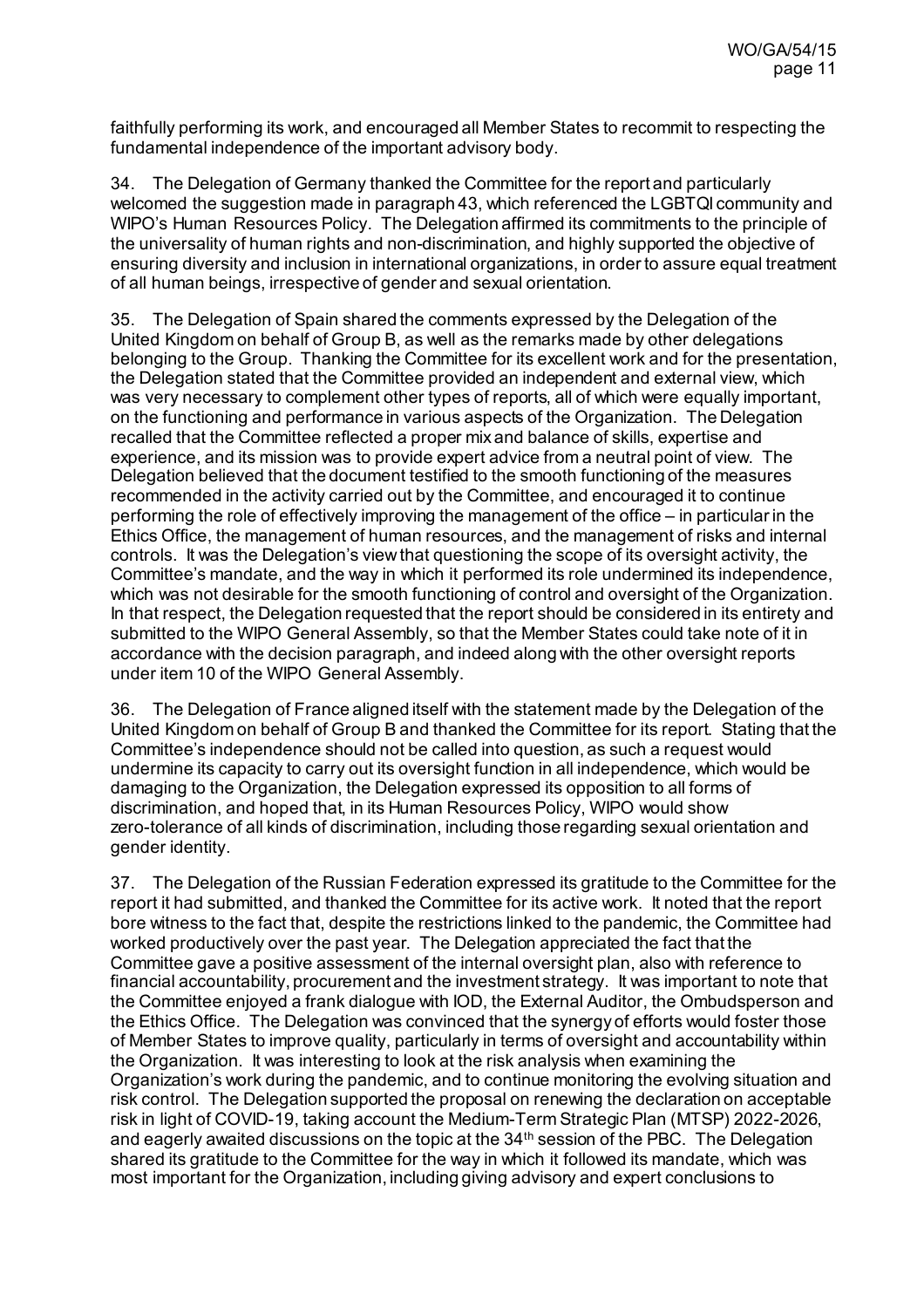Member States on issues relating to financial accountability, internal oversight, audit and investigations. Emphasizing the importance of independence in the activities undertaken by the external advisory expert body, which was simply undeniable and supposed to give support to Member States as they sought to implement oversight functions, the Delegation nonetheless underscored the fact that it did not support the idea of singling out particular categories of WIPO staff when developing a human resources policy. The Delegation was firmly convinced that all WIPO staff should enjoy equal rights and should have equal conditions of service. The fact was clearly stated in the fundamental text of the Organization, including in the Staff Regulations and Rules. The Delegation thus asked the Committee and the Secretariat to keep that fact in mind in their future work. In closing, the Delegation again voiced its gratitude to the Committee and to the Secretariat for the support provided to the former, and thanked them both for the important job of work done. It hoped that, in the future, Member States would be able to agree on taking a decision regarding the report.

38. The Delegation of Canada expressed its support of the statement made by the Delegation of the United Kingdom on behalf of Group B. Stating its appreciation for the role and work of the Committee, the Delegation also expressed appreciation for its independence, and hoped that the WIPO General Assembly would be able to achieve a decision respecting that very independence. The Delegation also recognized the challenges, particularly in the workplace, faced by the LGBTQI community.

39. The Delegation of Saudi Arabia declared that WIPO should consider the skills and ability of a person having a specialist role, as well as agreed justice and ethics considerations within WIPO with full respect to the human rights. However, it deemed that the recommendation in paragraph 43 should be drafted in a manner agreed to by Member States. The Delegation stressed the need to avoid any forms of discrimination, without singling out only one group of people based on their orientation, adding that it found the reference was in fact a negative discrimination against the category. In closing, the Delegation thanked the Committee, and stressed the importance for it to continue its operation in all independence.

40. The Delegation of Mexico added its thanks and support to the Committee for its work, declaring it believed Member States had a duty to protect the Committee's independence and to respect the content of its reports. Regarding procedure, the Delegation stated that it would set a very worrying precedent if Member States tried to affect the contents of the report.

41. The Delegation of Switzerland also thanked the Committee for its report and declared its support of the position expressed by the Delegation of the United Kingdom on behalf of Group B, including that of the Delegations of Canada, France, Germany, Israel, Mexico, Spain, as well as of the United States of America and others. The Delegation underscored the independence of the Committee and congratulated it for the document.

42. Summarizing the comments made in connection with the item, the Chair reminded Member States of the informal consultations previously held (on Friday, October 1, 2021) with the Regional Coordinators, and that he had listened carefully to the positions of all regional groups. As an agreement could not be reached, none would be proposed for the item.

43. Requesting the floor, the Delegation of Iran (Islamic Republic of) recalled that many Member States had expressed serious concerns regarding the first sentence of paragraph 43, and therefore it wished to have recorded the fact that no consensus on the first sentence of the paragraph in the Committee's report had been reached.

44. The Chair remarked that he considered the conclusion he had made was sufficient in expressing all the views which had been presented on the subject. While appreciating that all the views should be duly taken into account, the Chair stressed that he felt his summation objectively reflected the debate and in particular, the intensive consultations he had conducted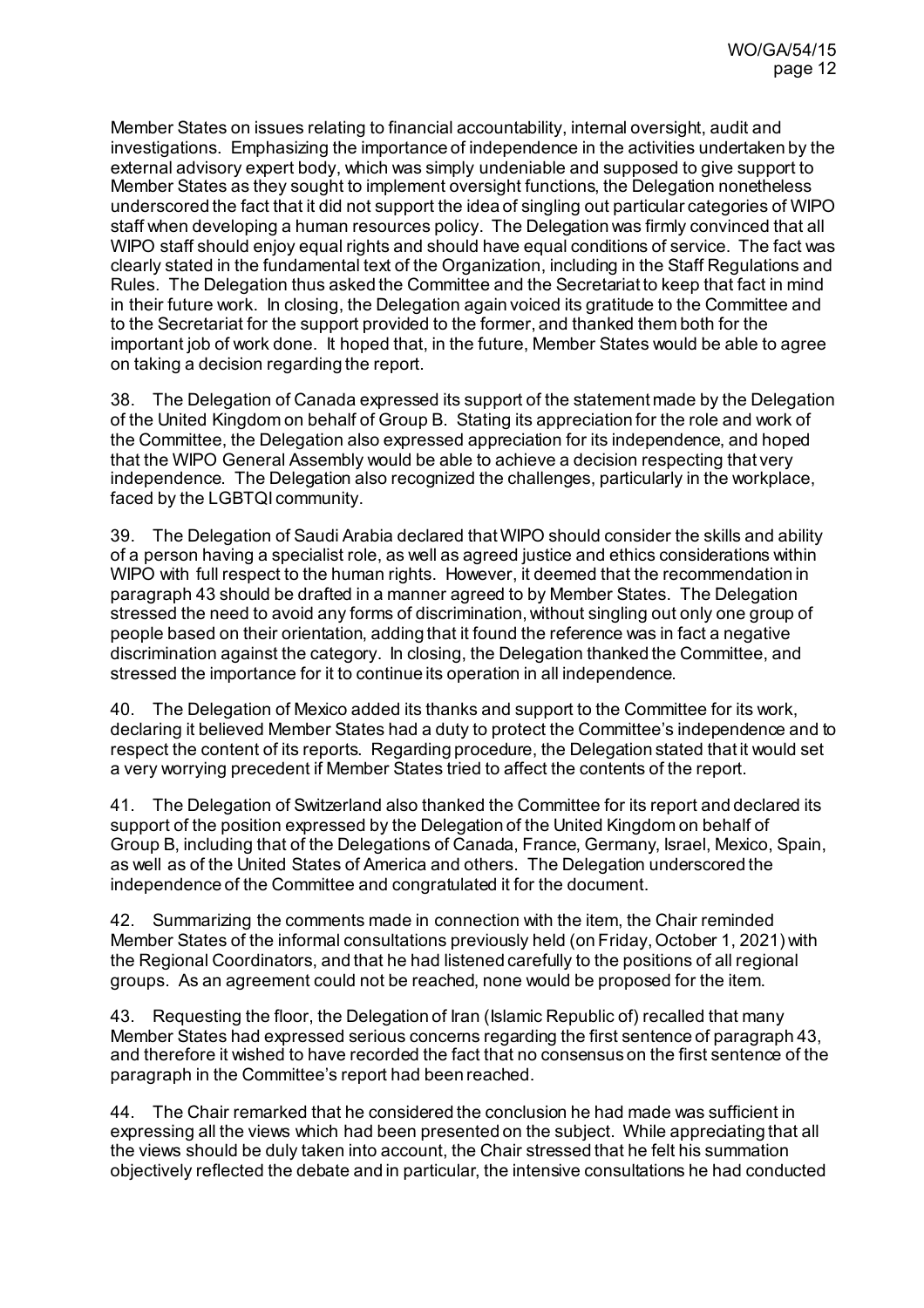on the matter. A consensus had been reached on the way he would present the results on behalf of all Member States.

45. The Delegation of the United Kingdom observed that Member States had engaged on the issue during the PBC. Thanking colleagues and the Chair of the PBC, Ambassador Bachtobji, for their engagement, the Delegation noted that it was interesting that the discussion had taken up most of the PBC session which, for the first time in many years, had been able to give a clean recommendation on the Program of Work and Budget. Nevertheless, Member States had agreed to disagree. Following the PBC, under the Chair's competent leadership, Member States had yet again engaged on the subject, the latest engagement of which had taken place prior to the current session of the WIPO General Assembly, and again that had not yielded a solution agreeable to all. Albeit the fact that no decision under the agenda item was deemed sub-standard, unless those calling for further engagement could present novel ideas to the discussion, the Delegation suggested pursuing the course proposed by the Chair. Given the agenda yet ahead of the WIPO General Assembly, Member States would be well advised to acknowledge efforts made, close the item and progress to the next one.

46. Before the sub item was closed, the Chair invited the Chair of the IAOC to offer any remarks or comments on the statements made by the various delegations.

47. The Chair of the IAOC stated that the Committee was an independent advisory body that, according to its terms of reference, was serving the Member States. The Chair of the IAOC thanked the Chair of the WIPO General Assembly and all delegations that had commented and expressed opinions, and respected the independence of the Committee, which would take into account all the considerations in its future work and actions.

48. The Chair thanked the Chair of the IAOC for her contribution to the debate and the presentation of the report.

49. The Delegation of Iran (Islamic Republic of) stated that they would like to put on the record that no decision was taken on the Report of the IAOC contained in document WO/GA/54/2 due to lack of consensus on the first sentence of paragraph 43 of the Report which contained some language that did not enjoy consensus.

50. The Delegation of the United Kingdom, speaking in its national capacity, stated that they would like to put on record that, as stated by Group B, the IAOC acts independently and, as such, its reports, including the Report of the IAOC contained in document WO/GA/54/2, did not require consensus.

51. The Chair concluded the sub-item.

### (iii) Report by the Director of the Internal Oversight Division (IOD)

52. Discussions were based on documents [WO/GA/54/3](https://www.wipo.int/about-wipo/en/assemblies/2021/a_62/doc_details.jsp?doc_id=545791) an[d A/62/7](https://www.wipo.int/about-wipo/en/assemblies/2021/a_62/doc_details.jsp?doc_id=551574).

53. The Director, IOD, stated that in line with the Internal Oversight Charter, IOD was pleased to present an overview of oversight activities undertaken by IOD, during the reporting period January 1, 2020, through December 31, 2020. The Director, IOD, mentioned that the Annual Report was included in document WO/GA/54/3. The Director, IOD, welcomed the new Director General, Mr. Daren Tang who took office on October 1, 2020. He specified that early interactions with the Director General and Sector Leads pointed towards changes and enhancements in communication, collaboration, accountability and strategies to guide future oversight work and priorities. On the implementation of oversight plans, the IOD oversight plan for 2020 was prepared considering a number of factors including risk ratings, relevance, oversight cycle and feedback received from WIPO Management, Member States and available resources. In line with IOC paragraph 28(a), prior to its finalization, the draft oversight work plan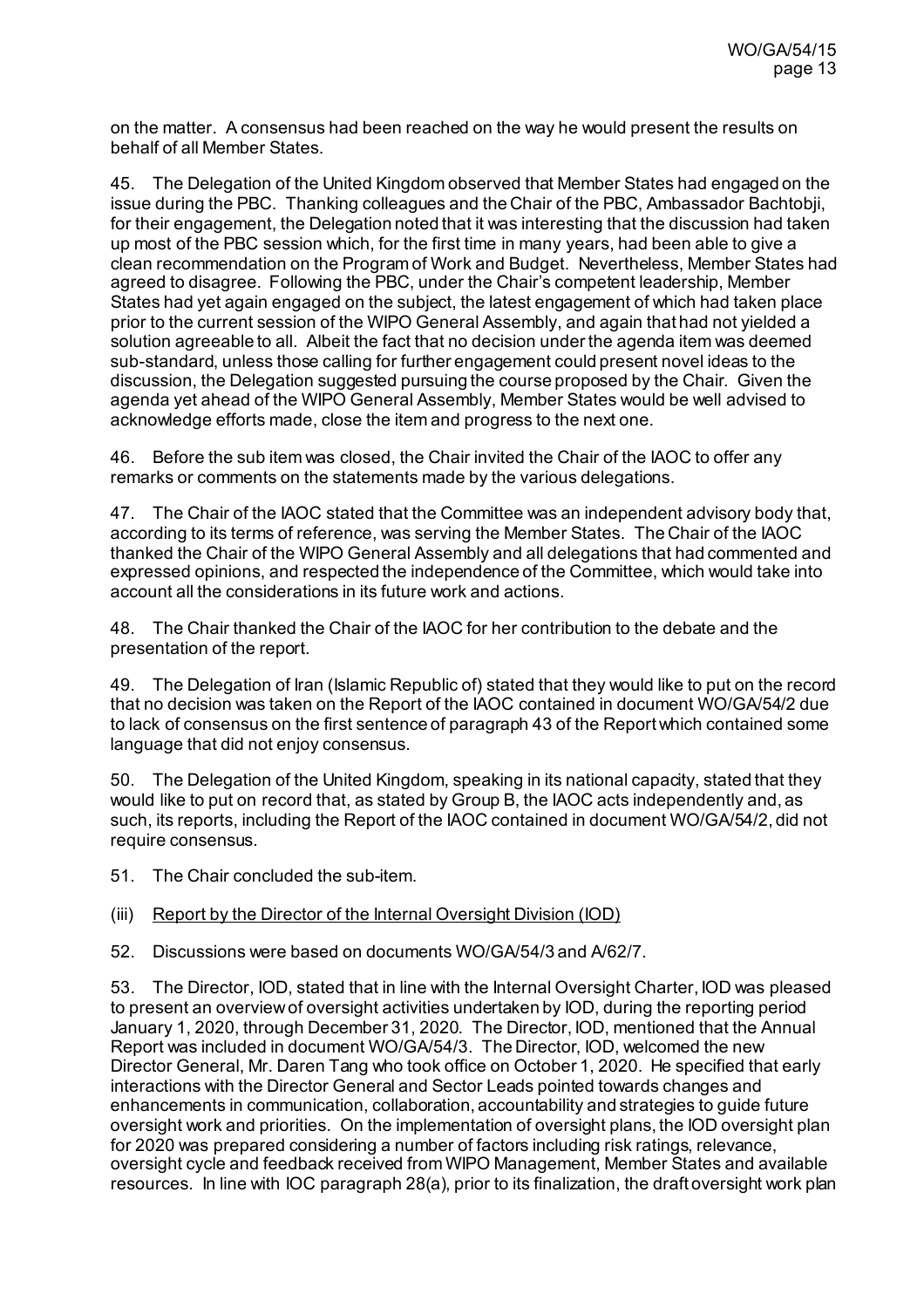was also submitted to the IAOC for its review and advice. In 2020, the COVID-19 pandemic had disrupted our way of life and work, and IOD had modified its work plan to better adjust to the pandemic, and its consequences on work interactions. At the reporting date, IOD had fully implemented the 2020 oversight plan and the implementation of the 2021 work plan was on track. During the reporting period, IOD audits, evaluations, and investigations covered the following key operational areas: Staff Benefits and Entitlements, Assurance Mapping, IOD Annual Plan Development Cycle, Validation of the WIPO Performance Report for the 2018-2019 biennium, Division for Africa, Building respect for IP, The Lisbon System, and Division for Asia and the Pacific Framework for Technical Cooperation. The Director, IOD, added that two management implication reports were also issued from the investigations which were undertaken. The following engagements were started in 2020, and would be reported during the course of 2021: Evaluation of the Division for Arab Countries, Evaluation of IP Development Matchmaking Database (WIPO Match), Evaluation of the use and impact of IOD Evaluation Section Recommendations, and Review of WIPO Crisis Management during the Pandemic. On investigations, during the reporting period, 21 new cases were registered (which constituted a nine per cent decrease over 2019) and 21 cases were closed. As of December 31, 2020, 11 cases were pending, including one at the preliminary evaluation stage, six at the full investigation stage, and four cases were on hold pending action by another entity. Of the pending cases, six were opened in 2020, four in 2019, and one in 2016. As of December 31, 2020, the average length of time it took to complete an investigation was five and a half months, which was well within the target of six months. During the reporting period, the investigative activities conducted allowed IOD to draw some lessons and, in particular, two management implication reports were issued providing recommendations on information provided by WIPO to the United Nations Global Marketplace and the prevention of invoice fraud by external entities against WIPO clients. In regards to open oversight recommendations, IOD continued to manage and report on oversight recommendations using the TeamCentral system. On the date of the 2021 report, there were 103 open recommendations, including 28 of high priority and 75 of medium priority. IOD recommendations constituted 80 per cent of all open oversight recommendations. Forty-eight IOD recommendations and 18 external audit recommendations were closed during the period. Nine of these were part of the previous External Auditor's recommendations, being monitored by IOD. On consultative and advisory services, in addition to its planned oversight work, IOD continued to provide professional advice as requested on policy documents, evaluations, business processes, or the regulatory framework. On relations with other oversight bodies, IOD had regularly attended the sessions of the IAOC, reporting on the implementation of the internal oversight plan, discussing oversight results and other aspects concerning the work and the functioning of the division and seeking IAOC's advice. In the period covered by that report, the  $56<sup>th</sup>$  to  $59<sup>th</sup>$  sessions of the IAOC took place. IOD maintained good working relations with External Auditors by having regular meetings on audit, internal control and risk management issues. The External Auditor and IOD shared strategies, annual plans and individual reports with a view to ensure efficient oversight coverage while avoiding potential duplication and oversight fatigue. The Secretariat engaged actively with the External Auditors during their 2020 audits and provided necessary inputs wherever required. The Secretariat regularly met with the Ombudsperson and with the Chief Ethics Officer to ensure good coordination and complementary support. On outreach activities, as part of its ongoing effort to better explain and advocate for the internal oversight function, IOD continued to reach out to colleagues within WIPO through presentations given to new staff in the induction training, the IOD newsletter, the IOD dashboard and presentations to directors and senior managers as and when required. On satisfaction surveys, IOD continued to seek feedback from colleagues on the quality of its oversight work through client satisfaction surveys after each assignment. The analysis of consolidated survey results indicated an average satisfaction rate of 85 per cent for post-assignment surveys and 78 per cent for after one-year surveys. On networking, during the reporting period, IOD continued its active and useful collaboration and networking with other UN organizations, and entities. In particular, IOD actively participated in several virtual meetings of the UN representatives of the Internal Audit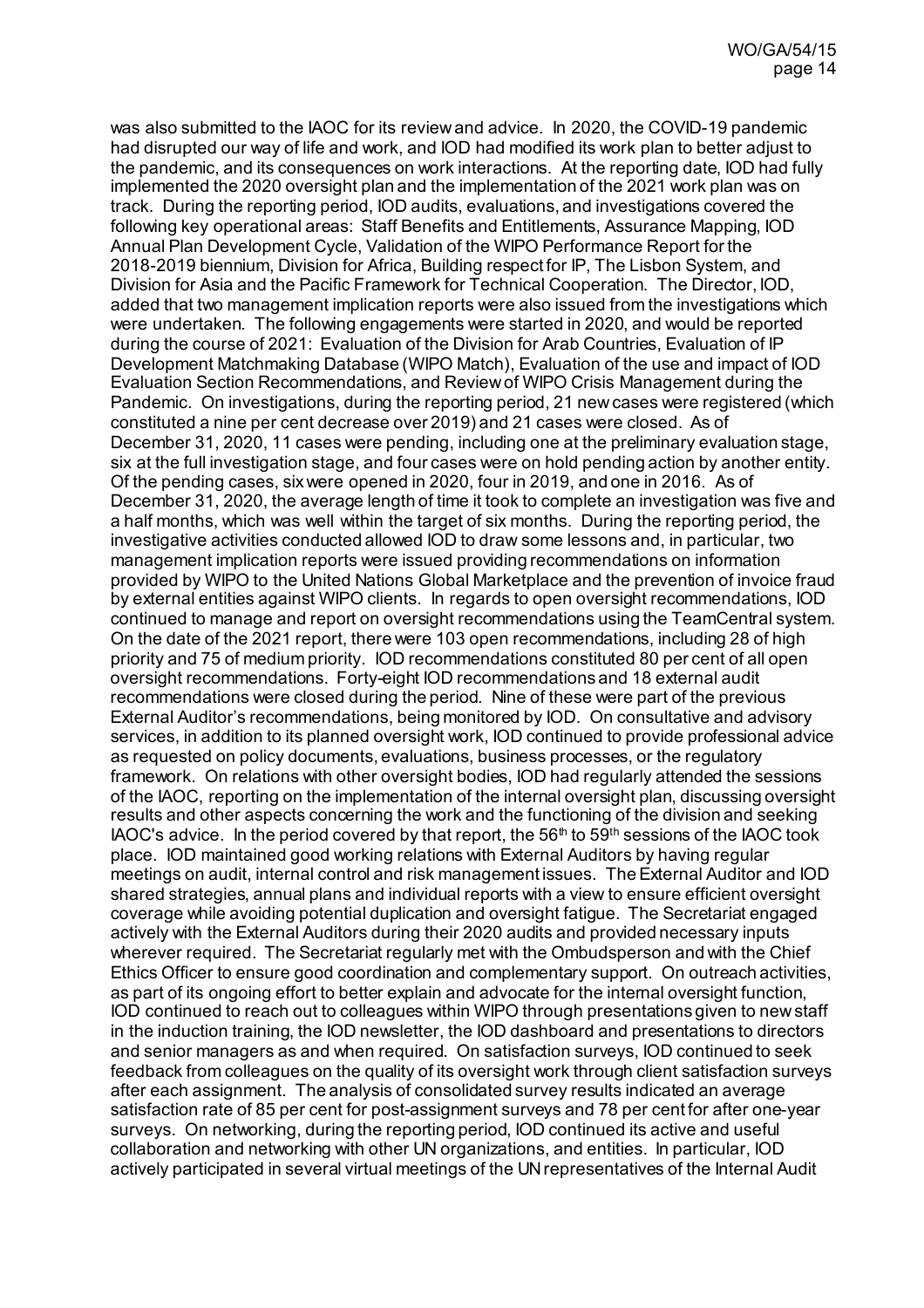services and UN representatives of investigation services, held between February and November 2020. IOD also conducted an online training for the UN System investigators on cognitive aspects of interviewing, jointly organized by IOD and OIOS. IOD also attended virtually the United Nations Evaluation Group (UNEG) annual general meeting 2020, and exchange practice seminar, held virtually between June 22 and 23, 2020. On operational independence, IOD confirmed that during the reporting period no instance or activity occurred, that could be considered as jeopardizing the operational independence of IOD. On oversight resources, to discharge its mandate, IOD was provided with a biennial budget of 5.283 million Swiss francs, which represents 0.69 per cent of WIPO budget for 2020/2021 biennium. Overall, the level of human and financial resources had been adequate for IOD to cover the high priority areas, as identified in its work plans, effectively. Exchange of oversight plans and continuous coordination of oversight activities with the External Auditor, as well as the effective use of information technology (IT) tools had helped to achieve more efficiency and effective coverage of risk areas. On training, for continued professional development, IOD staff attended various training programs to acquire new knowledge, technical skills and other competencies. On average, each IOD staff attended 10 days of training, which included fraud prevention and detection, investigative research techniques, data analytics, digital innovation, information security and cybersecurity, ethics, COBIT, anticorruption and compliance, decision-making, negotiation, and behavioral science. Having concluded its remarks, the Director, IOD, thanked the delegations for their kind attention and was happy to answer any questions or receive any comments.

54. The Delegation of Georgia, speaking on behalf of the CEBS Group, thanked the External Auditor, IAOC and IOD for their work and comprehensive reports. The CEBS Group believed that the close interaction between these actors significantly improved the process of the implementation of the issued recommendations. Moreover, the CEBS Group was pleased about the positive assessment of IAOC regarding the Organization's crisis management to COVID-19 response, and the relevant mitigation measures. The CEBS Group reviewed the External Auditor's report and noted that the financial statements received the highest assessment, and also noted with pleasure that WIPO was considered to have sound system of internal controls and effective governance. The CEBS Group highly valued the work of IOD and believed that it contributed towards a continuous improvement of the effectiveness and transparency of the Organization. The CEBS Group welcomed the results of the audit, evaluation and investigative activities carried out by IOD. Finally, the CEBS Group commended the Organization's healthy reserves, stable financial situation, and high level of preparedness to address unprecedented challenges like the COVID 19 pandemic.

55. The Delegation of the United Kingdom, speaking on behalf of Group B, appreciated the continuous efforts of IOD in cooperation with the IAOC and the External Auditor to achieve its crucial role of ensuring effective internal controls and efficient use of resources, by WIPO. The Group thanked IOD for its annual report and thanked the Director, IOD for his presentation. The report gave a comprehensive overview of the Organization's functions and it was considered as a valuable source of information as well as a point of reference throughout the year. The Group welcomed the work undertaken that year by IOD and took note of the key findings and high priority oversight recommendations.

56. The Delegation of the United States of America appreciated the work of IOD during 2020, especially given the challenges posed by the COVID-19 pandemic, and thanked IOD for that comprehensive report. The Delegation welcomed the information provided on the Data Analytics project, and its focus on enabling continuing audit capacities. The Delegation noted the generally positive results of both the satisfaction survey and the self-assessments conducted by the Internal Audit and Investigation functions. The Delegation would appreciate knowing if those exercises yielded any particular recommendations for improving IOD's work, aside from those provided by the Division's external assessments. Turning to recommendations, the Delegation thanked the Secretariat for its attention to addressing high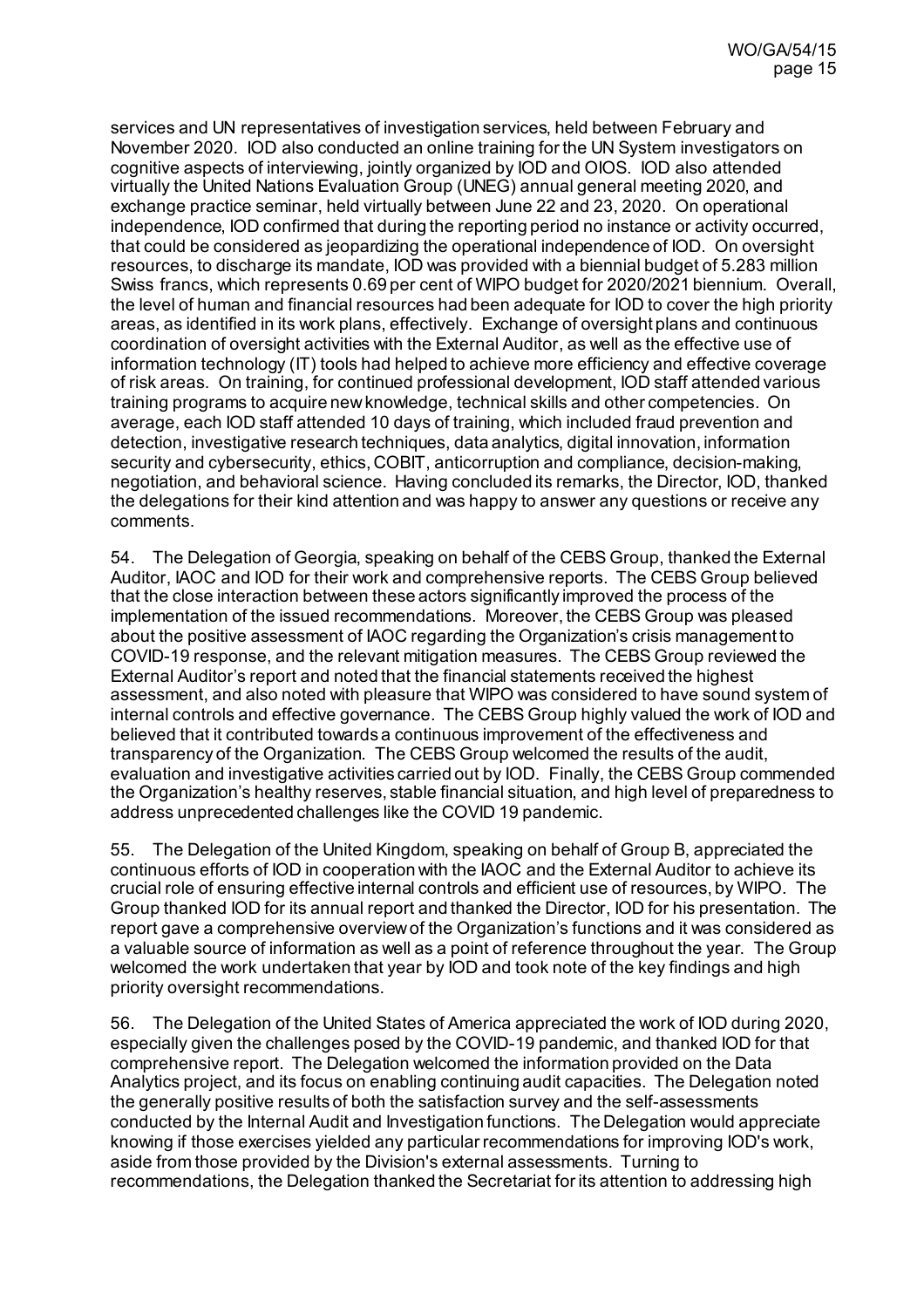priority from IOD and other recommendations for prior years. The Delegation nevertheless encouraged the Secretariat to implement remaining open IOD audit recommendations as soon as possible, especially high priority recommendations from 2018 and 2019, which could expose the Organization to significant risk the longer they remained open. The Delegation also encouraged the Secretariat to increase its attention to implementing the 14 pending medium priority recommendations, made between 2013 and 2017. Finally, The Delegation noted that the Program on HRMD makes up 42 per cent of the 28 high-priority recommendations. The Delegation also welcomed receiving more details on the progress of implementation of these recommendations, including any progress made since the closing of the reporting period.

57. The Delegation of the Russian Federation was grateful to the Director, IOD, for the report prepared and presented. The Delegation commended the very important role played by IOD in enhancing transparency, accountability, and professional training of the staff of the Organization including by introducing innovative practices. The Delegation supported the work done by IOD in drawing up an inventory of all the different recommendations from the Internal Auditor, in a time of restructuring, as there had been significant differences that had been made to the structure of the Program of Work and Budget. The Delegation believed that WIPO should continue with these recommendations to improve and enhance the system of internal oversight. Of course, in accordance with the system that was in place. Once again, the Delegation wished to draw attention to the importance of the parameters for risk appetite. In accordance with the COVID-19 pandemic, WIPO needed to work on an updated and renewed plan, particularly for the work done by IOD. The Delegation commended the work done by that Division in terms of its cooperation with the External Auditor and confirmed the approach that had been taken by WIPO with the internal control system. In the context of further upgrading of the accountability system, the Delegation supported the recommendations from the External Auditor, and believed that the Internal Auditor should prepare every year a written audit statement or conclusion on the risk management system and the governance system, as well as the internal oversight system. Given the unique status of IOD as an independent and internal oversight body, the Delegation was convinced that, within the framework of its mandate, the Internal Auditor could effectively undertake an independent analysis and audit of any department within the Organization.

58. The Delegation of Spain supported the statement made by the spokesperson of Group B and thanked the Director, IOD, for the report and presentation which were very detailed with regards to document WO/GA/54/3, the Annual Report of the Internal Oversight Division. The Delegation believed that that report clearly reflected the efforts made by the Organization to maintain normality and business continuity in the light of the COVID-19 pandemic. The Delegation was grateful for the information and welcomed the incorporation of the gender perspective and the fact that audits and investigations continued to give positive results and reflected some points for improvement. The Delegation encouraged the Secretariat to continue with the work of implementing recommendations and also to deal with them from a preventive perspective. While acknowledging that audit and oversight were difficult because of the need to do things remotely, the Delegation stressed that the reports under that agenda item, showed that all of these obstacles had been overcome thanks to the great efforts and work of those involved in the various oversight groups. The Secretariat deserved special thanks for the efforts of these past few months. The Delegation believed thatrecommendations to the Organization in the different reports considered that morning were necessary and important to continue to improve management and ensure it remained excellent. The Delegation encouraged the Secretariat to implement those recommendations and quoted the External Auditor that good governance was vital for the success of projects.

59. The Delegation of India complimented the Director, IOD, for preparing a comprehensive report. The Delegation appreciated the measures taken by IOD to modify its work plan to better adjust to the pandemic and welcomed IOD's cooperation with other oversight bodies. The Delegation noted with appreciation IOD's continued cross-sectional engagement with the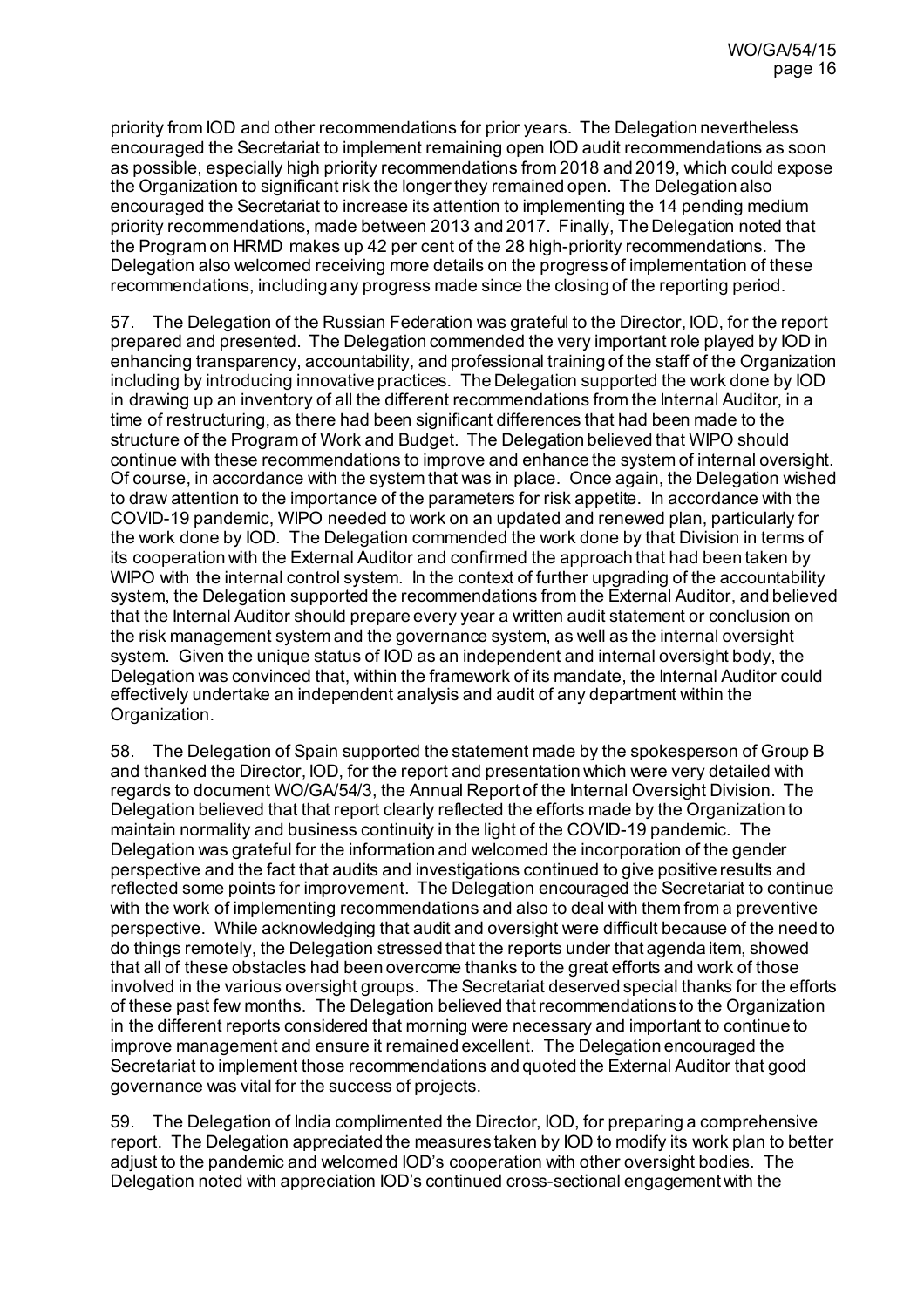auditors together with investigation and/or evaluation professionals to provide a more complete and in-depth review of WIPO Programs. The Delegation stressed that the report of the Director, IOD, made some valuable recommendations and was confident that the Organization would work towards their implementation and closure.

60. In addressing the questions from the various delegations, the Director, IOD, first thanked all delegations for their kind words in appreciating the work done by IOD, which was encouraging. The Director IOD assured that IOD would continue to work in an independent and objective manner in providing assurance on governance, risks and internal controls. On the query raised by the Delegation of the United States of America about the satisfaction surveys, the Director, IOD, confirmed that IOD received suggestions from the Divisions and Programs following audits, evaluations and investigations and that it would include them in the planning of engagements. On the issue raised for the pending recommendations, especially the high pendency with HRMD, every year IOD worked with the Programs and Divisions to review the pending recommendations and to see how these could be progressed for implementation. That exercise was due then and soon after the Assemblies. IOD would be sitting with the various Divisions, especially with HRMD, to find ways and means to move forward on these pending recommendations. The Director, IOD, offered HRMD and the Secretariat the opportunity to complement the information provided if they wished. On the comment made by the Delegation of the Russian Federation on the risk appetite statement, which was also noted from the External Auditors Report, IOD had undertaken an Audit of the Enterprise Risk Management and would soon have a view on this aspect and work together with the Office of the Controller to consider this issue. In addition, the Director, IOD, highlighted that a roadmap existed to provide assurance on the statement of internal controls and hoped that it would be reached in the next couple of years.

61. The WIPO General Assembly took note of the "Annual Report by the Director of the Internal Oversight Division (IOD)" (document WO/GA/54/3).

### ITEM 13 OF THE CONSOLIDATED AGENDA

REPORT ON THE STANDING COMMITTEE ON COPYRIGHT AND RELATED RIGHTS (SCCR)

62. Discussions were based on document [WO/GA/54/4](https://www.wipo.int/about-wipo/en/assemblies/2021/a_62/doc_details.jsp?doc_id=547755).

63. The Secretariat highlighted the information contained in document WO/GA/54/4, the Report on the Standing Committee on Copyright and Related Rights (SCCR or Committee). The Secretariat stated that on an exceptional basis, that year's report covered the previous three sessions of the SCCR, which took place in October 2019, November 2020, and June and July 2021. Because of the hybrid format of the previous two meetings, it was not possible for members of the Committee to take decisions or even to enter into substantive discussions. On the question of broadcasting, the most recent substantive exchanges of views on the proposed treaty on the protection of broadcasting organizations went back to the thirty-ninth session of the SCCR, which took place in October 2019. Following that session, the Chair had proposed a new text. Concerning the issue of limitations and exceptions, during SCCR/39 and SCCR/40, the Secretariat presented conclusions and then a report on all of the activities undertaken based on the action plans approved in 2018, and in particular, on the three regional seminars organized in Nairobi, Santo Domingo and Singapore, as well as the international conference held in Geneva in October 2019. The Secretariat indicated that four topicswere currently under discussion in the agenda item for other matters. Regarding copyright in the digital environment, several studies that had been presented to the Committee were published online. On the issue of resale rights, the group of experts commissioned by the Committee regularly informed Member States as to the status of the work on the subject. On the subject of the rights of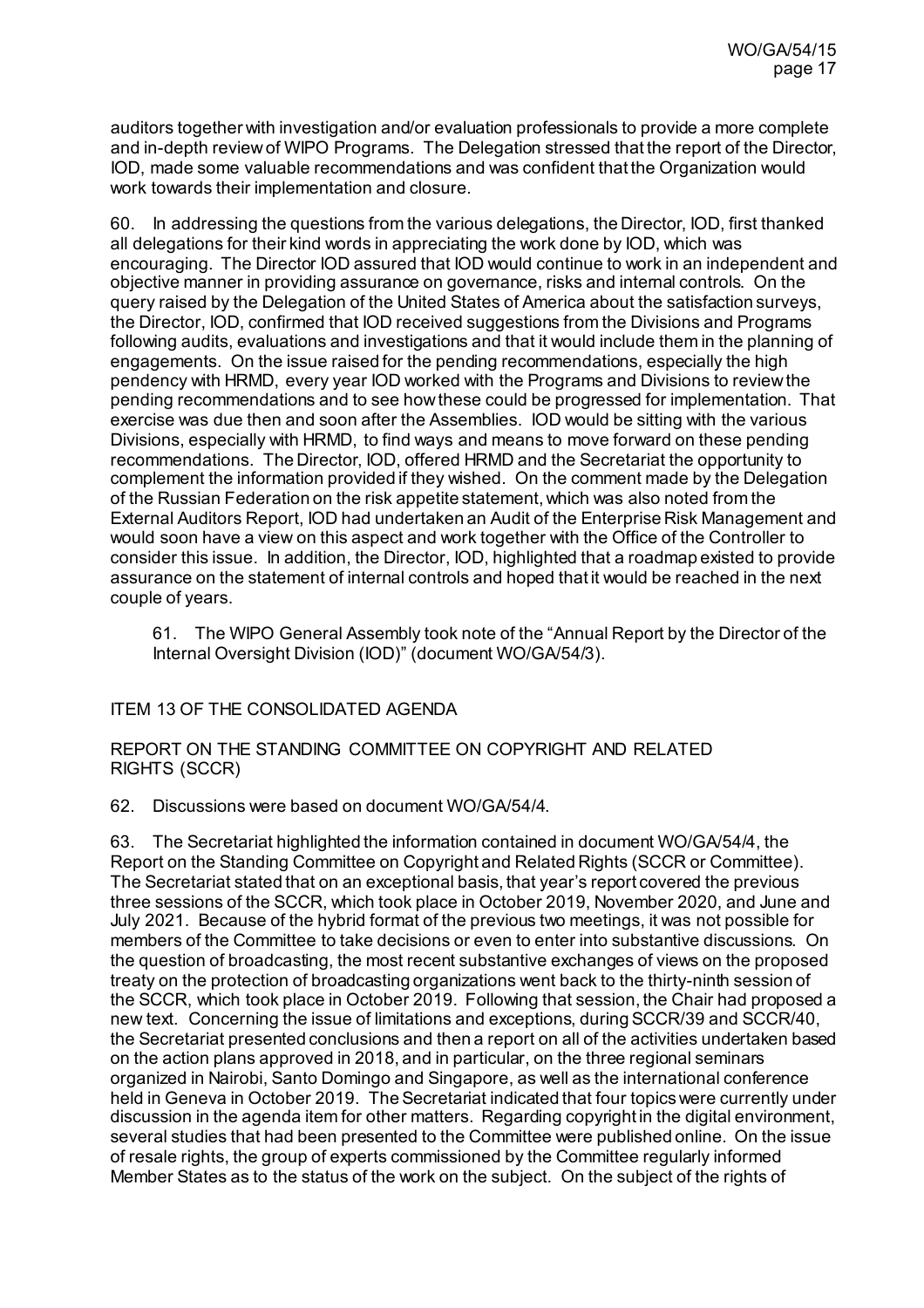theater directors, the final version of the scoping study had been presented during the July 2021 session. Concerning the subject of the public lending right, the decision to initiate a scoping study was left pending because of the hybrid format the Committee had been using for its work in 2020 and 2021. During the July 2021 session of the SCCR, the Committee had requested that the Secretariat organize, during the upcoming session, a half-day information session on the impact that the COVID-19 pandemic had had on the cultural, creative, and educational ecosystem, including copyright, related rights, and limitations and exceptions.

64. The Delegation of Bangladesh, speaking on behalf of the APG, thanked the Secretariat for the introduction and preparation of document WO/GA/54/4. The Group expressed its regret that the pandemic situation had not allowed discussions at length on substantial issues like the textual discussion on broadcasting matters and was hopeful that those issues could be addressed in a diplomatic conference in due course. Regarding the future work of the SCCR, APG called upon Member States to continue their work and underlined its willingness to engage constructively in the discussion during that session of the WIPO General Assembly and during future work of the Committee in order to advance on the issues that were under discussion in the SCCR.

65. The Delegation of the United Kingdom, speaking on behalf of Group B, thanked the Secretariat for the preparation and presentation of the report on the SCCR. The future work on a broadcasting treaty had to take into account technological developments and the needs of broadcasting organizations. The Delegation was pleased that regular sessions were planned for the following year and underlined its commitment to engage constructively on the outstanding issues.

66. The Delegation of Paraguay, speaking on behalf of the Group of Latin America and Caribbean Countries (GRULAC), highlighted the importance of the discussions in the Committee as the topics discussed made the impact of the pandemic on the sector even more evident. GRULAC welcomed the organization of an information meeting on the impact of COVID-19 on the cultural and creative ecosystem including copyright, related rights, and limitations and exceptions. The Delegation reiterated its commitment to advancing with the agenda of the Committee.

67. The Delegation of South Africa, speaking on behalf of the African Group, underscored its interest in advancing the work of the SCCR towards ensuring a balanced copyright system, which rewarded creativity and quaranteed access to knowledge and information, for the benefit of society. The Group expressed its regret that the two previous sessions of the SCCR did not allow the Committee to engage in discussions of the broadcasting treaty, nor to make any meaningful progress in the area of limitations and exceptions. As regards future work in the SCCR, the Group was hoping to progress on the finalization of the broadcasting treaty, the determination of an appropriate international legal instrument or instruments on limitations and exceptions, in accordance with the 2012 WIPO General Assembly mandate, and having the artist resale right as a standing item on the agenda. The Delegation appreciated the information made available to the Committee since the previous WIPO General Assembly, including the reports on the regional seminars and conference on limitations and exceptions, the studies on the analysis of copyright related to the digital environment, and the reports and presentations from studies related to the rights of theater directors. The Group looked forward to learning more about the challenges experienced and the impact of COVID-19 on the cultural, creative and educational ecosystem, including copyright, related rights, and limitations and exceptions, during the information meeting at the forty-second session of the SCCR.

68. The Delegation of Georgia, speaking on behalf of the CEBS Group, believed that there was a need for a future-proof treaty that would bridge the needs of rapidly evolving technologies and the digital environment. The Group was optimistic about advancing the work towards an effective legal instrument and looked forward to a treaty that would equally protect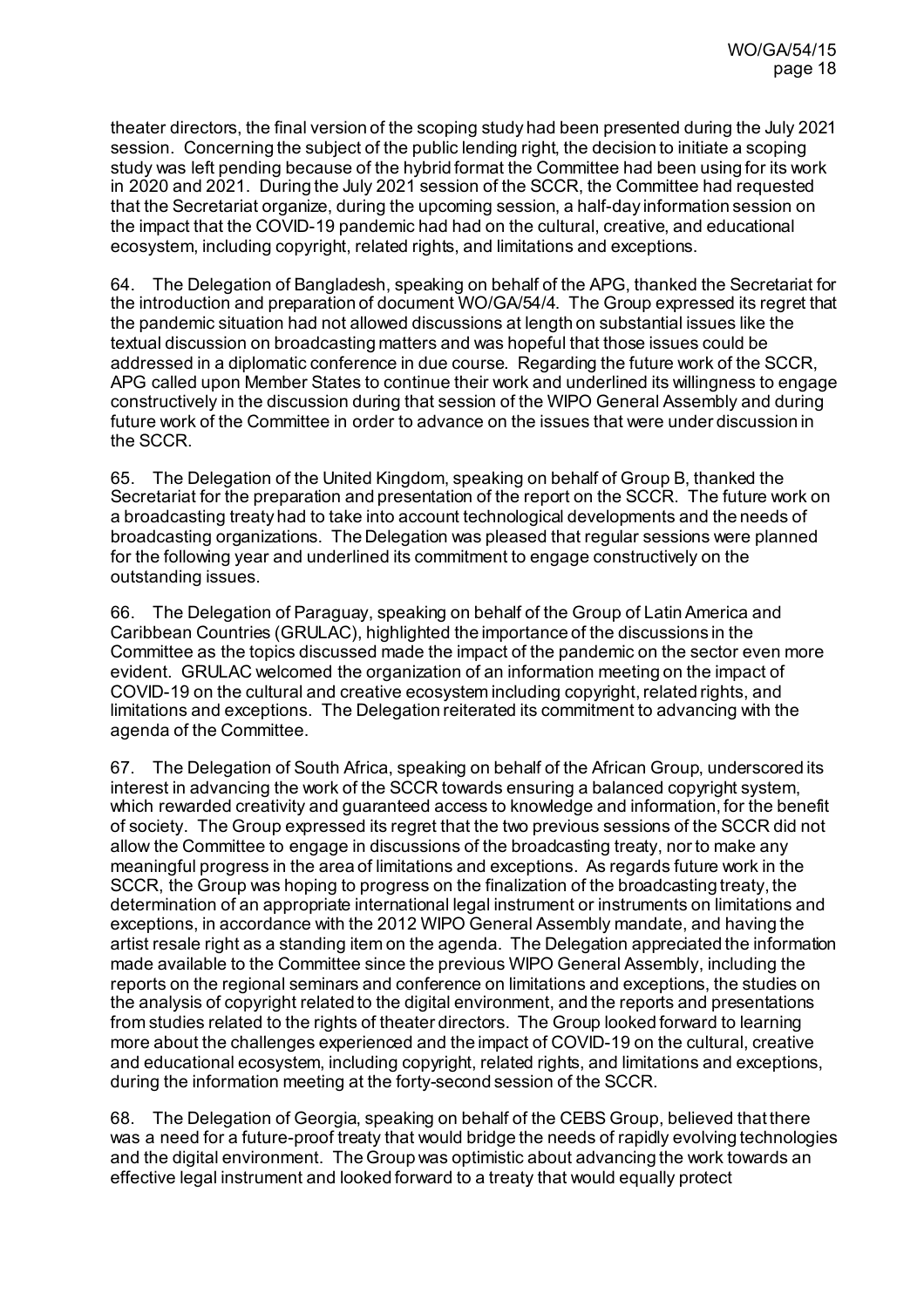transmissions of broadcasting organizations to computer networks, and reflect contemporary technological realities. The Group reiterated that the resale right should be a standing agenda item of the SCCR and looked forward to the discussions on that important topic in the future. The CEBS Group welcomed the information meeting on the impact of COVID-19 and pointed out that the discussions about the effects of the pandemic needed to have a holistic and balanced approach.

69. The Delegation of France attached great importance to the discussions underway on the treaty for the protection of broadcasting organizations, because it was a question of finding a balance that would enable both access and the protection of the rights of all those involved in creation. The Delegation stated that broadcasting organizations were suffering for many years and indicated that the pandemic had made it clear how useful it had been to protect cultural and creative ecosystems and to adapt the legal framework for that purpose. The Delegation reiterated its willingness to enter into a constructive discussion to conclude debates, above all responding to the challenges involved in new technologies.

70. The Delegation of the Russian Federation welcomed the efforts being made to continue the work of the Committee. Regarding the treaty on the protection of broadcasting organizations, the Delegation believed the treaty should be formulated in accordance with the basic guidelines on the scope and object of protection, and the rights to be granted, and should be in the format proposed by the Friends of the Chair. The Delegation underlined the importance of continuing a dialogue on limitations and exceptions, considering that the pandemic situation had highlighted the impact of the gaps that existed in the international instruments. The Delegation thanked the Secretariat for carrying out a study related to the protection of the rights of theater directors. It was hopeful that the findings would be helpful to demonstrate the different approaches among the Member States and would improve the level of protection. The Delegation referenced the information meeting and hoped to continue fruitful work with the Committee.

71. The Delegation of China welcomed the continued work of the SCCR on the protection of broadcasting organizations, limitations and exceptions, and other related matters. It hoped that a consensus on the substantive issues of the treaty on the protection of broadcasting organizations could be reached to lay the foundation for the convening of a diplomatic conference. The Delegation proposed in-depth investigation and research to facilitate the advancement of the topic and the discussions on limitations and exceptions.

72. The Delegation of Indonesia aligned itself with the statement made by the Delegation of Bangladesh on behalf of the APG. The Delegation reiterated its commitment to the issue of the protection of broadcasting organizations and the negotiations around a broadcasting treaty, as well as agenda items on copyright exceptions and limitations. On the issue of a broadcasting treaty, the Delegation wished to highlight that should any informal work on the broadcasting treaty be continued, the modalities of such informal work must uphold the principles of transparency and inclusivity. The Delegation stated its intention to be part of any future informal work related to the broadcasting treaty. On the issue of limitations and exceptions, the Delegation stressed the importance of continuing the work in accordance with the 2012 WIPO General Assembly mandate for the SCCR to continue its work towards a legal instrument on limitations and exceptions for libraries and archives, educational and research institutions, and persons with other disabilities. The Delegation was hopeful that the SCCR would be able to agree on another limitations and exceptions work plan built upon the previous work plan, which had identified priority themes for work at the international level, including preservation and online uses.

73. The Delegation of Japan stated that the protection of broadcasting organizations was an important and high-priority agenda item in the SCCR. It recognized that the consensus on the fundamental issues, including specific scope, the object of protection, and rights to be granted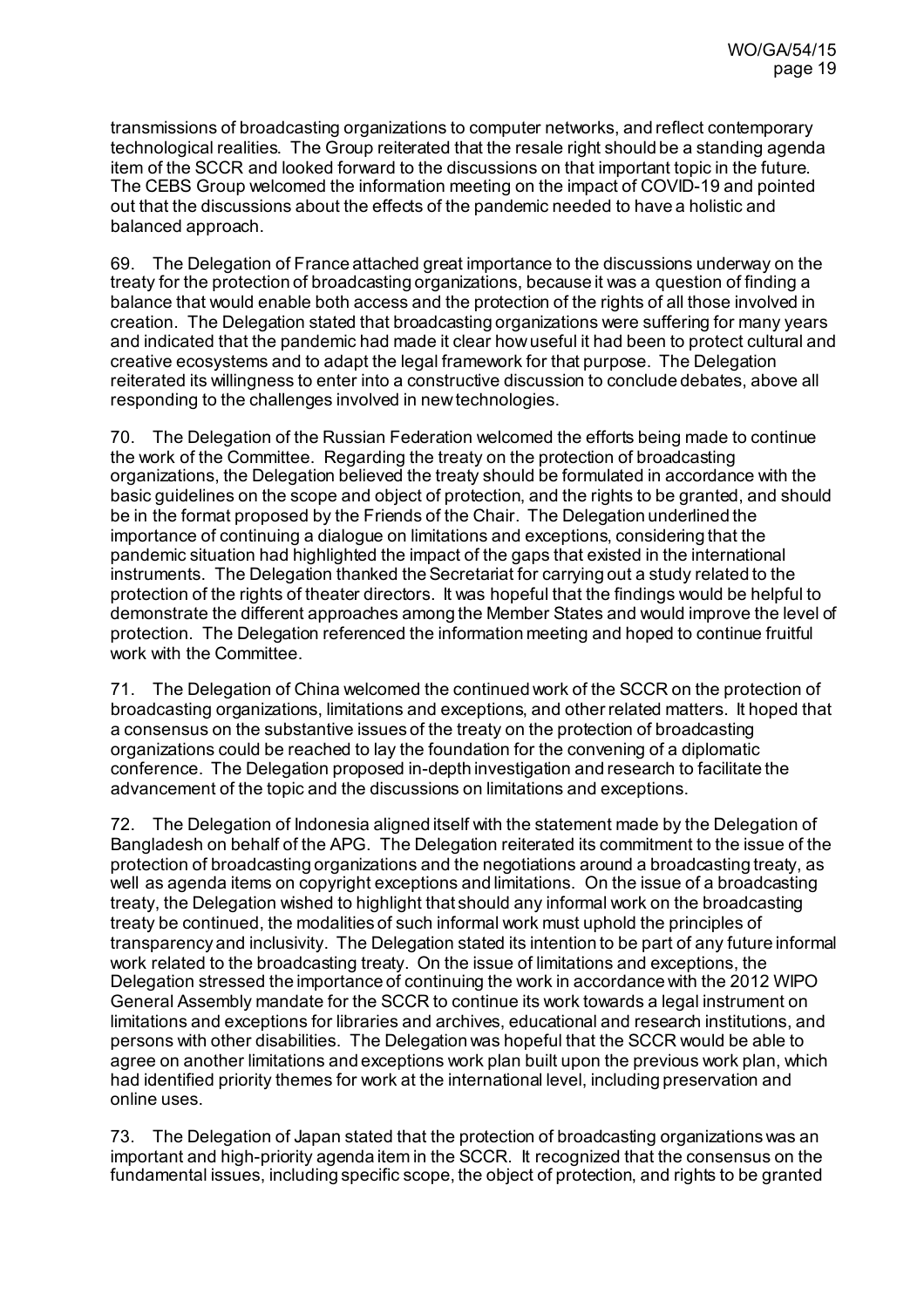had not been reached at that stage and offered to contribute to the progress in order to come to a consensus when the substantial discussion resumed. For limitations and exceptions, the Delegation underscored the importance of an appropriate balance between the interests of right holders and those of the general public. It indicated that the three-step test had worked well as an international standard. Member States had established suitable exceptions and limitations based on the test taking into account the respective social and cultural backgrounds in every country. The Delegation was hopeful that the discussion on that issue would focus on the sharing of national experiences and practices and stressed its willingness to contribute to SCCR discussions in a constructive manner.

74. The Delegation of Malawi aligned itself with the statement made by the Delegation of South Africa on behalf of the African Group. It noted that no decisions had been made on the substantive issues including the proposed broadcasting treaty, limitations and exceptions, and other related matters, as well as on the request by the Delegations of Malawi, Panama and Sierra Leone, for WIPO to carry out a scoping study on the benefits of the public lending right system to authors. The Delegation looked forward to continued discussions on the broadcasting treaty and other matters on the agenda of the SCCR and was hopeful that future SCCR meetings would be held in a manner that would facilitate discussions leading to making decisions on those issues.

75. The Delegation of the United States of America confirmed its continued support with regard to the updating of the protection of broadcasting organizations in the digital age. The Delegation underlined the complexity of the issues, both legally and technologically, and encouraged the delegations to take the time needed to deliberate on those complex questions. Regarding the work of the Friends of the Chair, the Delegation appreciated the efforts of the acting SCCR Chair and of the Vice-Chair. The Delegation did not consider virtual meetings an appropriate format for negotiating the text of a treaty and looked forward to resuming text-based negotiations when it would be safe to do so. Regarding copyright exceptions and limitations, the Delegation referred to the current international framework for copyright exceptions and limitations, which provided the flexibility, consistent with well-established international standards, for countries to adopt exceptions and limitations to advance their own national, social, cultural and economic policies. The Delegation did not support the engagement of WIPO in norm setting that would impose minimum requirements in that area. It underlined the importance of an informed discussion on exceptions and limitations within the SCCR, and proposed future discussion of the idea of holding a number of regional consultations to deepen the understanding of Member States on the operation of copyright, related rights and exceptions and limitations during the pandemic.

76. The Delegation of the European Union, speaking on behalf of the European Union and its member states, stated that the treaty on the protection of broadcasting organizations remained a high priority and recalled the 2012 WIPO General Assembly mandate for the SCCR to continue its work towards convening a diplomatic conference subject to certain conditions. The Delegation considered that the Committee's work had to result in a meaningful treaty that reflected the technological developments of the twenty-first century. The Delegation remained committed to advancing work on that agenda item and looked forward to having in-depth discussions as soon as the situation allowed for it. The Delegation remained committed to pursuing constructive discussions on limitations and exceptions and believed that cultural heritage institutions played a crucial role in the dissemination of knowledge, information and culture along with the preservation of history. The Delegation attached importance to the support of the educational and research institutions and for people with disabilities both in the analog and digital world. As consistently expressed in the past, the Delegation stated that it could not support work towards legally binding instruments at the international level or any preparations in that regard. The Delegation believed that there was a need to take into account the solutions already made available to WIPO Member States within the existing international copyright framework. Full consideration had to be given to focusing on capacity building and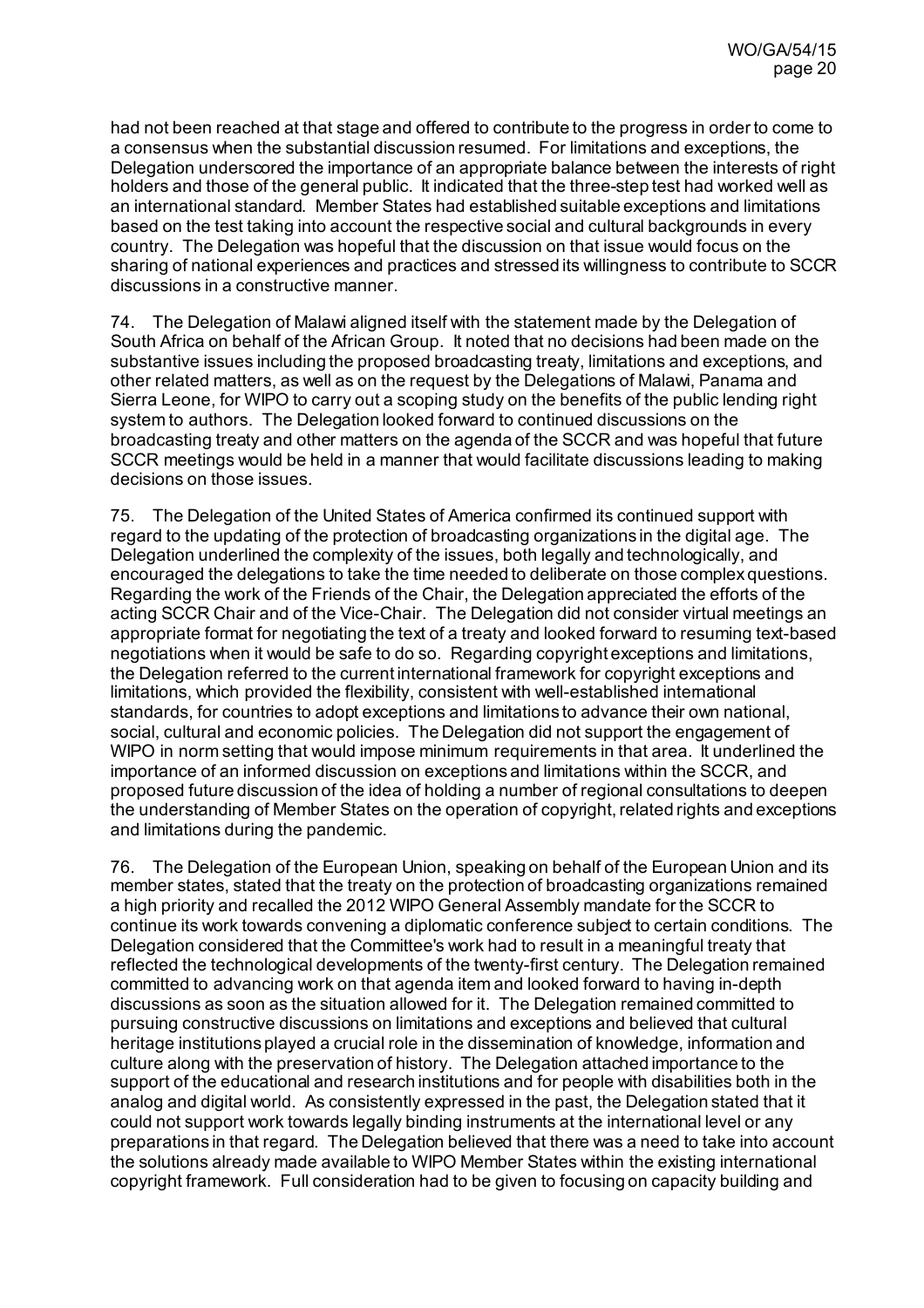improving legislation of WIPO Members at the national and regional levels, with guidance and support from WIPO. The Delegation stood ready to continue to engage constructively under that agenda item. In terms of other agenda items, if the SCCR agenda could be expanded to cover additional items in the future, the Delegation reiterated support for including topic of resale right on the permanent agenda of the SCCR.

77. The Delegation of India stated that with respect to the draft treaty on the protection of broadcasting organizations, it supported the finalization of a treaty that protected the interests of broadcasting organizations on one hand, and that legitimately safeguarded the interests of the consumers on the other. The Delegation believed that the right to access available knowledge was a fundamental right. Those rights had to transcend all barriers in order to pave way for more inclusive societies. Limitations and exceptions for libraries and archives, for educational research institutions, and for persons with other disabilities played a critical role in ensuring the more holistic and inclusive development of society. The Delegation looked forward to working with Member States in that regard and on a text that was balanced and sustainable.

78. The Representative of the Latin American School for Intellectual Property (ELAPI) reasserted its belief that copyright was a human right, one of the basic human rights dealing with creativity and intellectual activities. To deny that is to deny a fundamental right of people. With regard to broadcasting rights, there was a need to join efforts and work on a treaty there. The Committee had been very emphatic in saying that it was not necessary to progress on issues pertaining to the protection of copyright, often using the COVID-19 pandemic as an excuse. The Representative asserted that such an approach denied basic human rights that have been a part of human history. With regard to the information meeting on the impact of the pandemic, it needed to concentrate on the creators as they were the ones who had been most affected by the COVID-19 pandemic and the Committee was supposed to work on behalf of the creators themselves.

79. The Representative of Knowledge Ecology International (KEI) stated that given the confusion over the objectives of the treaty, and proposals to provide effective perpetual rights to broadcasters for content that they did not create, own or license, KEI opposed any further work on a broadcasting treaty. The Representative proposed that the SCCR publish a report on the ownership, concentration of ownership, and nationality of ownership, of the new streaming services that were rapidly replacing traditional broadcasting in many markets. The SCCR work on broadcasting was deeply uninformed on the exploding role of new Internet streaming technologies that featured encryption, requiring payments from users. The most important platforms were controlled by very large multinational technology companies, such as Google's Youtube TV platform, Netflix, Spotify, and Amazon Prime, rather than locally owned broadcast entities. The Representative questioned why one would want to give those companies intellectual property rights (IPRs) in someone else's creative works? Because that would be the predictable outcome of any new IPR for broadcasting that included transmissions delivered at the time and place chosen by the user. On limitations and exceptions, norm-setting for archives and preservation was an achievable objective in the near future. That was an area where harmonization was less challenging, global and social issues were important, and conflicts with rights holders were not significant. The Representative noted that the SCCR report to the WIPO General Assembly omitted any reference to the Friends of the Chair process in relation to the broadcasting treaty and urged the Secretariat to provide transparency on that process. As regards education and other exceptions, the Representative requested that the SCCR review the exceptions in the 1976 Tunis Model Law for copyright, as well as the modalities that were used for the development of the model law. KEI supported work at the SCCR on an artist's resale right for physical works of art, but that treaty should not extend to copies of works.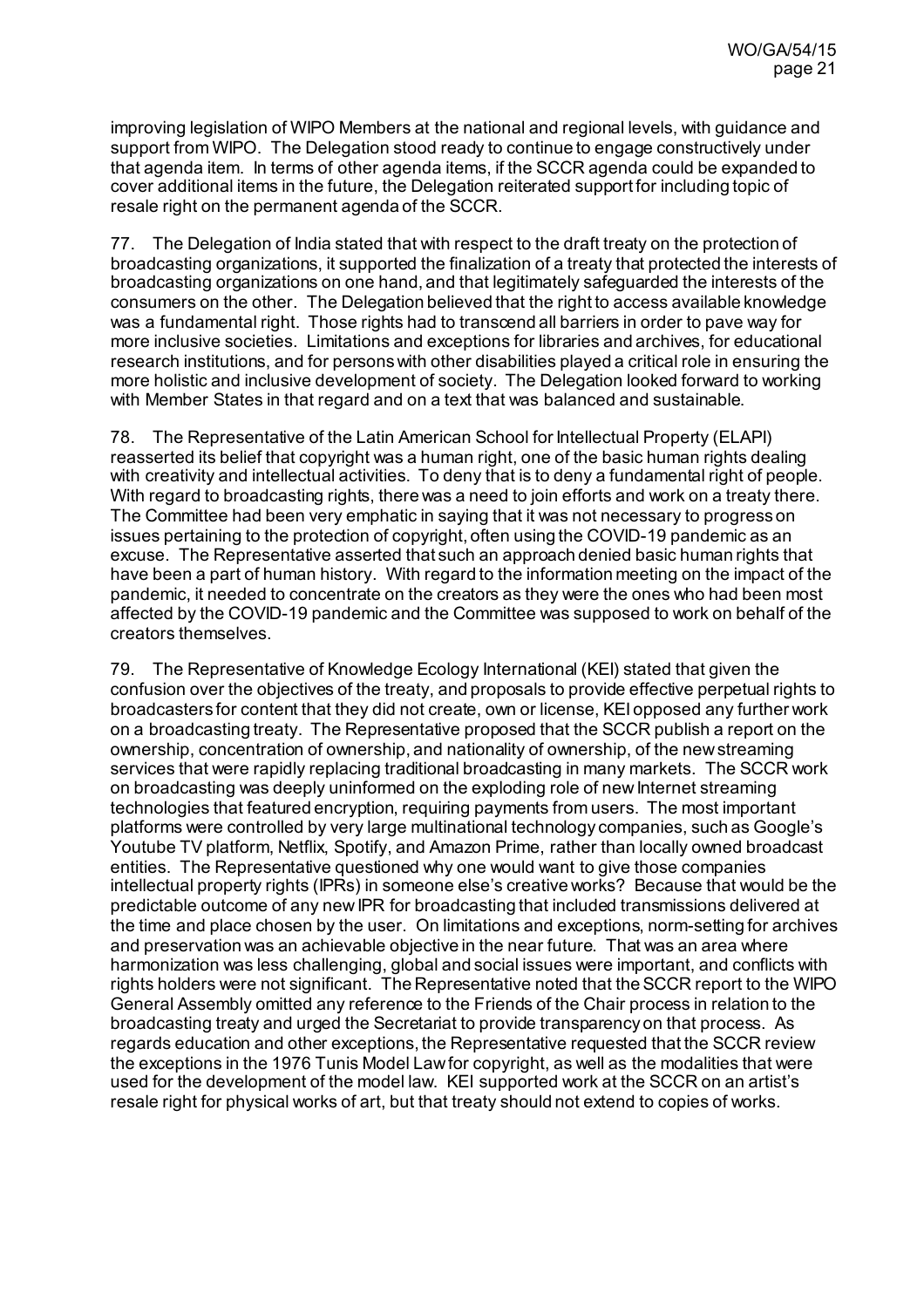80. The Representative of Electronic Information for Libraries (EIFL) stated that the COVID-19 pandemic had shown the need for clear copyright rules that supported online education, research and digital access to library collections for people everywhere. To address those issues, the SCCR had to accelerate its work on limitations and exceptions in three priority areas: online learning, text and data mining, and digital preservation. Due to the pandemic, global human development was on course to decline for the first time in 30 years. The Representative welcomed WIPO to play a more active role in fostering the Sustainable Development Goals (SDGs) and its membership of the United Nations Sustainable Development Group (UNSDG). In particular, work on limitations and exceptions would help implement key SDGs on education, innovation, and protecting the world's cultural heritage. The Representative looked forward to the resumption in 2022 of ordinary sessions of SCCR to work together on those issues.

81. The Representative of the Copyright Research and Information Center (CRIC) stated that the SCCR unfortunately had not been able to overcome the COVID-19 pandemic. That circumstance had not allowed meetings in the usual style since the previous year. As such, it had been almost impossible to make progress in discussions. All over the world, society needed broadcasting more than ever before, because it provided crucially important information. As a result of the pandemic, broadcasting over the Internet was increasing rapidly. As such, there was a need to establish a broadcasting treaty to fight against piracy as soon as possible. The Representative stressed that an international treaty was a minimum standard based on strict harmonization and strongly hoped that WIPO would have a special session on the broadcasting treaty as soon as face-to-face meetings could be held.

82. The Secretariat expressed thanks for all the encouraging statements that had been delivered regarding all the good work being done despite all the difficulties encountered while working in the COVID-19 context. The Secretariat acknowledged the hope of delegations to return to normal methods of work, in-person discussions, and decision making in the following SCCR meeting, and agreed with those feelings. The Secretariat referenced the momentum built up around the draft treaty on the protection of broadcasting organizations before the hiatus from the Committee's normal working methods. From the statements, it was apparent that momentum was still there. With respect to the Chair's text that was developed during SCCR/39, the Friends of the Chair had continued to work informally on that text, meeting autonomously without the involvement of the Secretariat. During the two previous hybrid Committee meetings, the Chair and the Vice-Chair gave the Committee general information about the work of the Friends of the Chair group and assured the Committee that any proposed elements of textual solutions would be shared with the whole Committee as informal proposals. The intention was to work in total transparency, as demonstrated among other things by the broader membership and larger geographical representation of the Friends. On the topic of exceptions and limitations, the Secretariat noted that a huge amount of information was available. Following the international seminars and conference, a comprehensive and accurate report had been published. All that information could help in the advancement of the work at the national level, in small discussion groups, and in the preparation for the discussions in the upcoming "normal" sessions of the SCCR. Concerning the information session on the impact of COVID-19, the Secretariat had already started preparations. To make the discussions as fruitful as possible, it would contact the Members of the Committee to describe their own experiences of the impact of the crisis.

83. The WIPO General Assembly:

took note of the "Report on the Standing Committee on Copyright and Related Rights" (document WO/GA/54/4); and

(ii) directed the SCCR to continue its work regarding all issues reported on in document WO/GA/54/4.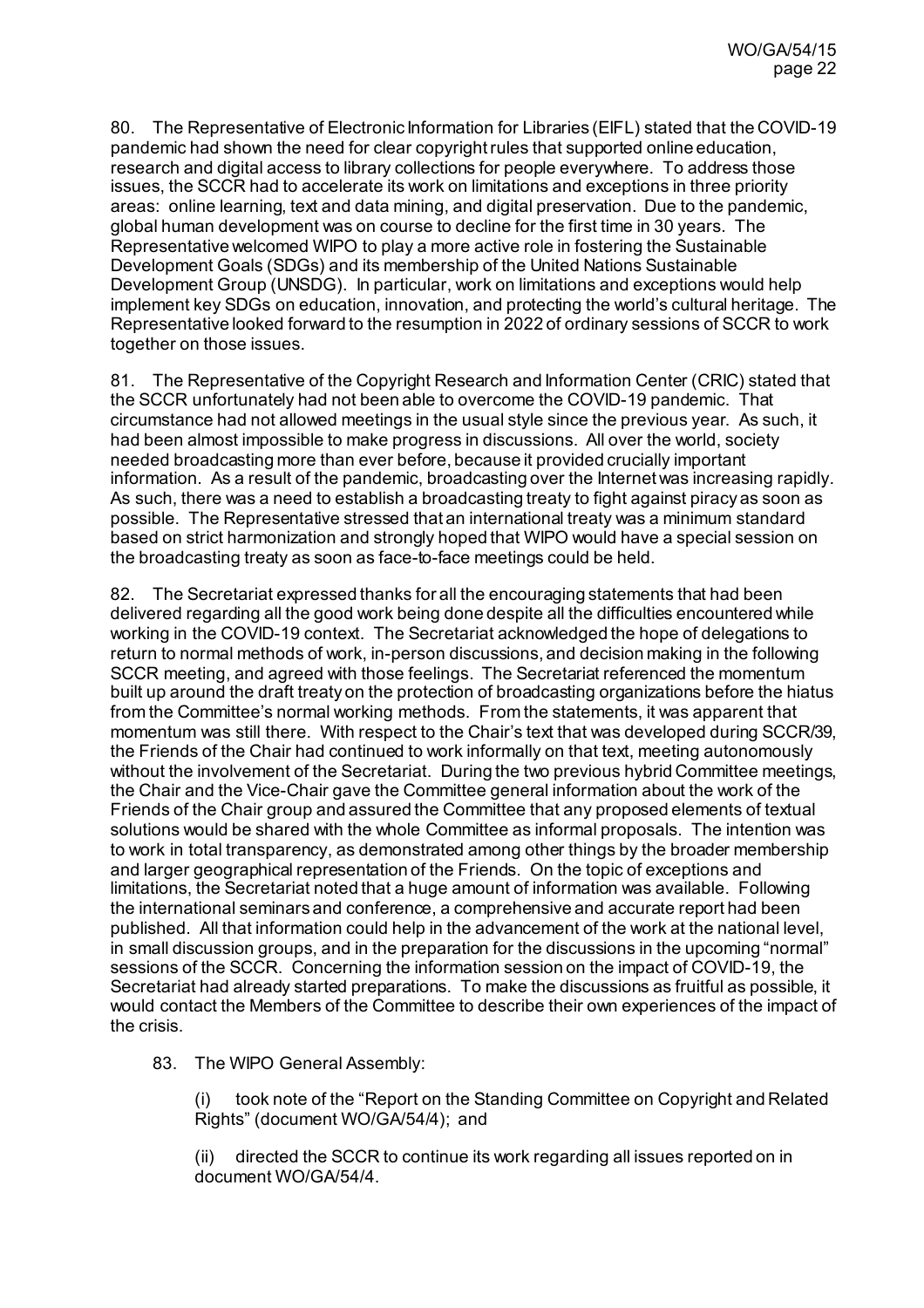## ITEM 14 OF THE CONSOLIDATED AGENDA

### REPORT ON THE STANDING COMMITTEE ON THE LAW OF PATENTS (SCP)

### 84. Discussions were based on documen[t WO/GA/54/5](https://www.wipo.int/about-wipo/en/assemblies/2021/a_62/doc_details.jsp?doc_id=544412).

85. The Secretariat introduced document WO/GA/54/5, which contained a report on the work of the SCP. The Secretariat noted that the document described the progress of discussions at the thirty-second session of the SCP held from December 7 to 10, 2020, in a hybrid format. The Secretariat stated that during that session, the Committee had continued to address the following five topics: (i) exceptions and limitations to patent rights; (ii) quality of patents, including opposition systems; (iii) patents and health; (iv) confidentiality of communications between clients and their patent advisors; and (v) transfer of technology. The Secretariat particularly noted the fact that the Member States had proactively participated in the Committee's work by sharing information, making presentations, submitting proposals, and being engaged in discussions with a constructive spirit which had led to the adoption of a full set of SCP future work activities relating to all of the above five topics. The Secretariat further invited the WIPO General Assembly to take note of the information contained in the document.

86. The Delegation of South Africa, speaking on behalf of the African Group, thanked the Secretariat for the preparation and presentation of document WO/GA/54/5. The Group further thanked the Chairs of the SCP for guiding the work of the Committee during the thirty-first and thirty-second sessions of the Committee. The Group noted that the report on the SCP only covered the thirty-second session, even though the thirty-first session had been held after the 2019 Assemblies and its outcomes had not been reported to the Assemblies. The Group reaffirmed its commitment to the work of the SCP, which had become so important following the advent of the COVID-19 pandemic. The Group stated that, despite having no normative work on its agenda, the SCP was an important forum for the exchange of ideas and information, as well as to facilitate coordination and guidance concerning the progressive international development of patent law. The Group continued that the discussions in all SCP agenda items were relevant and important in the context of the ongoing pandemic. The Group further noted the references by many delegations in their general statements to the intersection of IP, in particular patents and public health. The Group stated that the discussions in the previous sessions on the agenda item "patents and health" had revealed challenges that existed in ensuring access to public health, particularly to affordable medicines, even with the existence of flexibilities in the IP system designed to address that challenge. While acknowledging that the patent system was designed to promote innovation and accord sufficient rights to patent owners, the Group noted that it was also true that without ensuring the necessary balance and flexibilities, the innovation followed by the patent system might not be accessible to the society. The Group emphasized that in many cases, in the time of the pandemic and before, essential public health goods had not reached those who needed them the most because of patent barriers. The Group stated that the SCP was an important platform to continue discussions on patents and health, including the review of existing research on patents and public health, as well as the update on the initiatives on publicly accessible databases of patent status information concerning medicines and vaccines. The Group concluded by stating that the discussions on limitations and exceptions to patent rights and technology transfer were equally important, and that it looked forward to the continuation of discussions on patent law provisions and practices that contributed to effective transfer of technology.

87. The Delegation of Slovenia, speaking on behalf of the European Union and its member states, thanked the Secretariat and the members of the SCP for the continuous effort and progress made since the previous WIPO General Assembly. The Delegation highlighted that there had been constructive discussions on five topics on the agenda of the SCP, namely: (i) exceptions and limitations to patent rights; (ii) quality of patents, including opposition systems; (iii) patents and health; (iv) confidentiality of communications between patent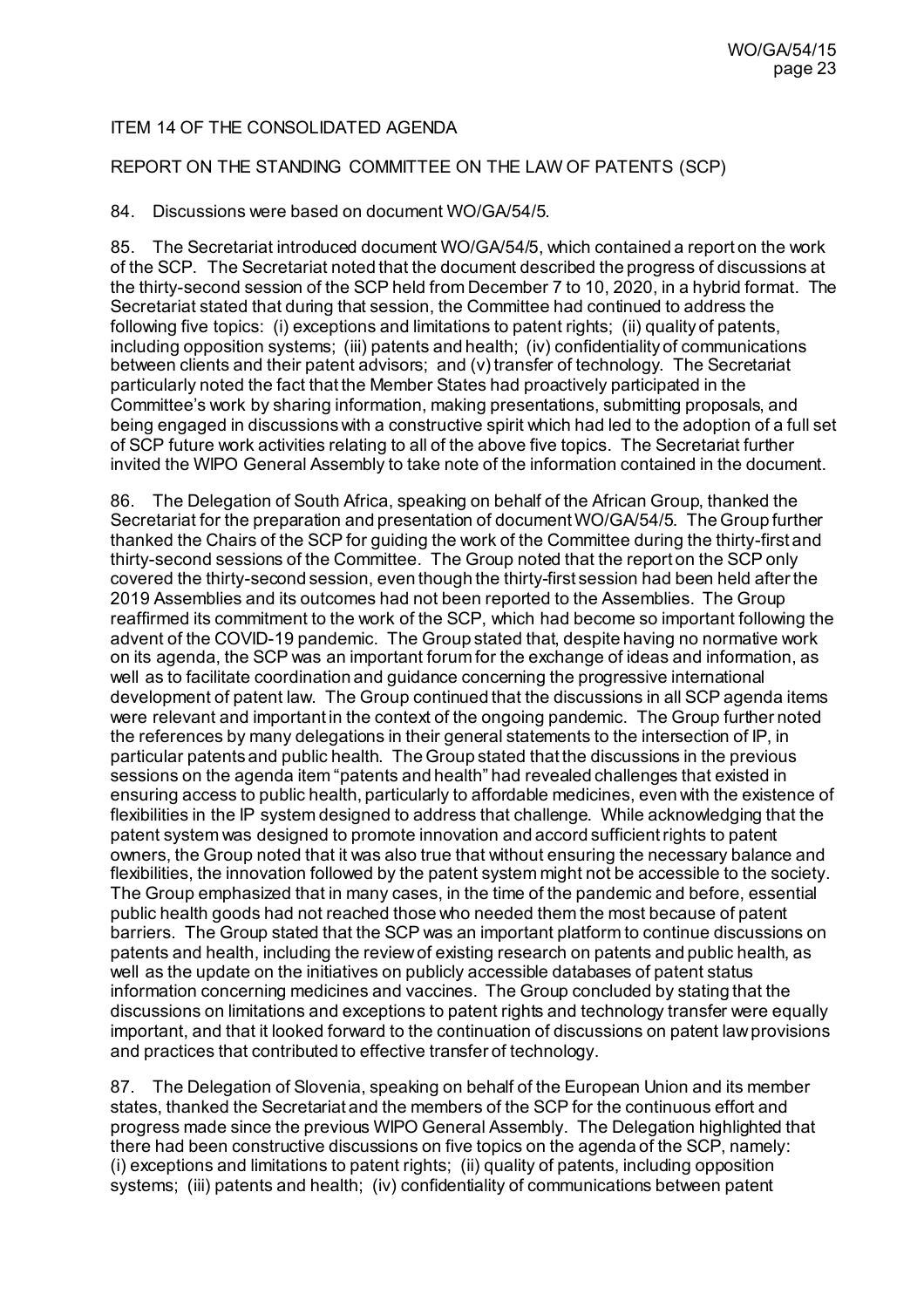advisors and their clients; and (v) transfer of technology. The Delegation stated that quality of patents, including opposition systems, was of particular importance to the European Union. In that regard, the Delegation highlighted that high-quality patents could guarantee the proper balance between the interests of inventors, industry and other stakeholders, on the one hand, and of the society, on the other hand. Further, the Delegation stated that it looked forward to continuing to contribute to advancing the work of the SCP, in particular with regard to the topic of artificial intelligence (AI). The Delegation noted that the topic of quality of patents consisted of, *inter alia*, future discussions on the study of approaches to the quality of patent granting processes, the revised proposal by the Delegations of Brazil and Spain regarding the sufficiency of disclosure (document SCP/31/8 Rev.), and on sharing experiences and information on the use of AI for examination of patent applications as proposed by the Delegations of France and Spain (document SCP/30/9). The Delegation further stated that apart from contributing to the technical discussion on quality of patents, it continued to believe and wished to encourage the SCP to serve as a venue for discussions about the existing differences of patent law systems, as well as substantive patent law in the future. Further, the Delegation underlined that the European Union and its member states attached great importance to the topic of confidentiality of communications between clients and their patent advisors. In that regard, the Delegation looked forward to continuing discussion on recent developments and experiences as well as on any suggestions and proposals presented by the Member States on that topic in the upcoming sessions of the SCP. The Delegation stated that the sharing session on patent law provisions and practices that had contributed to effective transfer of technology was insightful and useful. In that regard, the Delegation looked forward to discussing that important topic in the upcoming sessions of the SCP as well. The Delegation stated that the COVID-19 crisis had shown that the interplay between patents and public health required continued and even increased attention. Therefore, in its view, it was important that the SCP, building on the relevant work carried out over the past years, kept addressing the issues in a thorough manner in line with its mandate and still under a balanced approach, fostering both innovation through effective IP incentives and adequate access to health related technologies. Further, the Delegation emphasized that while the European Union and its member states considered all topics on the agenda of the SCP important, it wished to reiterate its special interest in enhancing international cooperation and improving the technical knowledge on the patentability requirements. The Delegation expressed the viewthat ensuring a more efficient, effective and higher-quality patent system in all Member States was the right way forward in removing trade obstacles and could prominently contribute to economic prosperity. The Delegation expressed its commitment to continued efforts to advance the work of the SCP in accordance with its agreed work plan. The Delegation stated that it looked forward to interesting discussions and information sharing and hoped to achieve tangible results in future in the SCP.

88. The Delegation of Bangladesh, speaking on behalf of the APG, thanked the Chair and Vice-Chairs of the SCP and the Secretariat for the excellent work done and for the preparation of the report contained in document WO/GA/54/5. The Delegation noted that the SCP, according to its agreed mandate, was to confine its work to fact-finding and that it should not lead to harmonization at that stage. The Delegation reiterated its support for the work of the SCP on addressing the topics of exceptions and limitations to patent rights, quality of patents, including opposition systems, patents and health, the confidentiality of communications between clients and their patent advisors and transfer of technology. The Delegation looked forward to result-orientated future work of the SCP.

89. The Delegation of India expressed its appreciation with regard to the ongoing work in the SCP. The Delegation stated that the work of the SCP had assumed even more significance in today's world, due to the ongoing pandemic. In that regard, the Delegation stated that the patent system should be balanced, rather than overtly tilted towards one side or the other. The Delegation stated that a balanced patent system ensured sustainability and had potential of achieving its intended goals. The Delegation highlighted that the exceptions and limitations in the patent system were crucial and helped attain the balance. The Delegation suggested that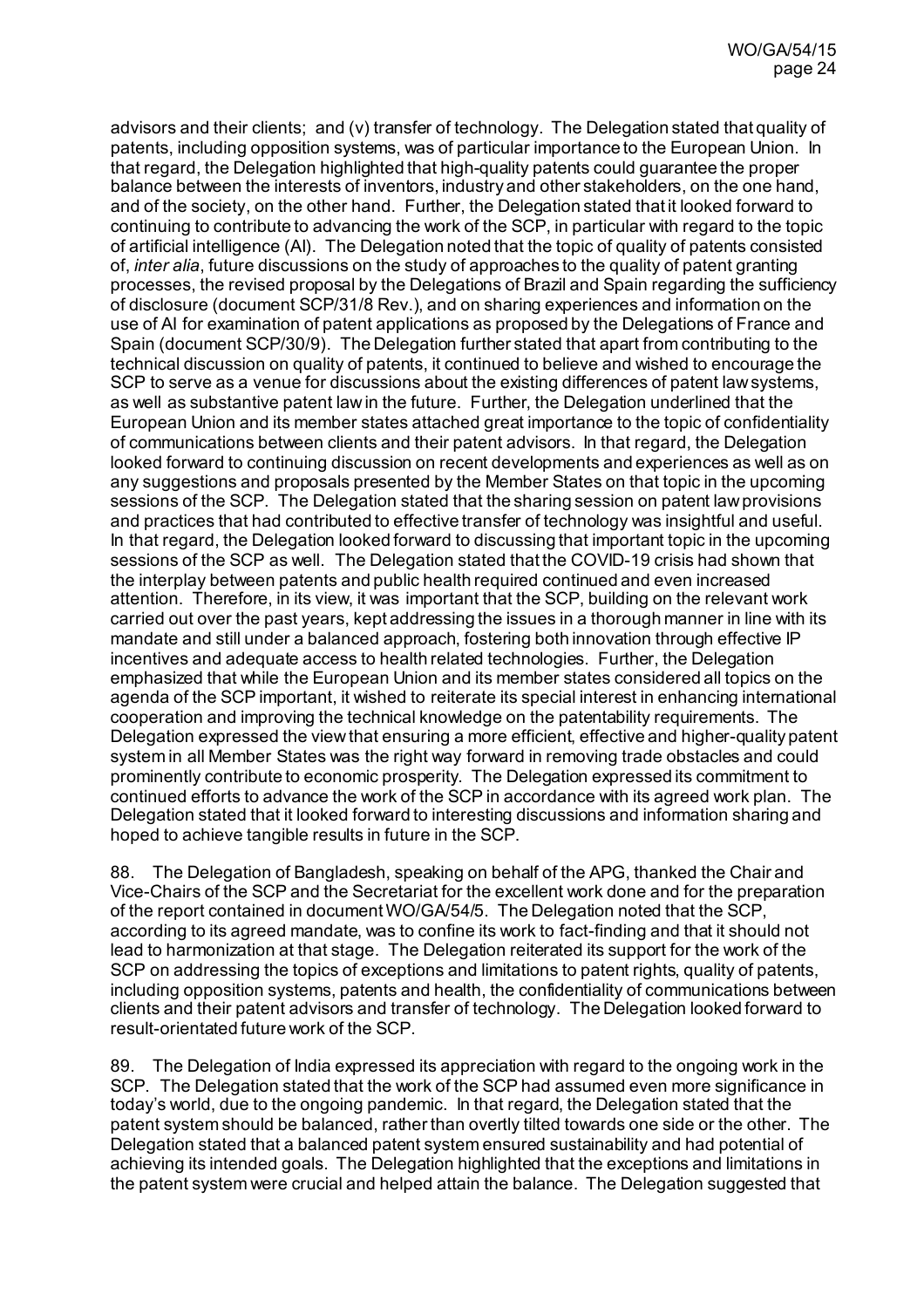the peculiar challenges faced by different jurisdictions be addressed effectively with the help of the exceptions and limitations to the rights. Further, the Delegation proposed that, as part of future work, a study regarding exceptions and limitations that were relevant to the ongoing pandemic be conducted, since that would allow the Member States to learn from the experiences of others. The Delegation further stated that the issue of patents and health was even more important today. The Delegation informed the WIPO General Assembly that the United Nations High-Level Panel on Access to Medicines had highlighted most importantly the issue of flexibilities and their role in promoting access to affordable medicine. The Delegation continued that there was a need to preserve the flexibilities in the Agreement on Trade-Related Aspects of Intellectual Property Rights (the TRIPS Agreement) in order to address the public health concerns being faced in various jurisdictions. The Delegation stated that the opposition system contributed immensely towards improving the quality of patents and that it promoted public participation in the patent system. The Delegation further noted that the current times demanded presence of a freely accessible and easily searchable patent databases pertaining to medicines and vaccines. The Delegation also stated that there was an urgent need to learn from the experiences of Member States with regard to the transfer of technology. The Delegation stressed the fact that transfer of technology continued to be a challenge, while it was the objective of the patent system. In that regard, the Delegation expressed its willingness to work together with other Member States.

90. The Delegation of the Russian Federation thanked the Committee and the Member States for the exchange of information on various issues between the Member States. The issues of particular interest for the Delegation were the quality of patents and patents and health. With reference to COVID-19 pandemic, the Delegation stated that the Federal Service for Intellectual Property (ROSPATENT) had been fast-tracking applications relating to viruses and related diseases. The Delegation noted that since the beginning of the pandemic, more than 870 relevant applications for patents for inventions and utility models had been filed in the Russian Federation. The Delegation further stated that the ROSPATENT had issued a patent for the world's first vaccine against COVID-19. The Delegation continued that a rapid access to patent information and exchange of search results would allow the medical community to coordinate their actions and consolidate their efforts to fight the viral infection. The Delegation urged Member States to consider possible formats to adopt similar measures for international applications under the Patent Cooperation Treaty (PCT) and accelerate the exchange of patent information relating to virus control. The Delegation was convinced that the collective efforts would help to make significant progress in overcoming the COVID-19 pandemic. Further, the Delegation stated that they had been consistently working on improvement of the quality of patents by introducing the state-of-the-art technology into the office's work and improving regulations. The Delegation informed the Member States that, with respect to applications for patents for inventions and utility models, a law came into force in the Russian Federation, which allowed applicants to submit three-dimensional models in electronic form. The Delegation noted that thanks to that opportunity, they would be able to significantly improve the quality of examination and reduce its time. In addition, the Delegation stated that accredited universities and scientific organizations would be able to conduct a preliminary prior art search and evaluation of the patentability of inventions in highly specialized fields. Further, the Delegation stated that it attached great importance to the information-exchange sessions on the patentability of inventions based on AI within the Committee. In that regard, the Delegation noted that its country paid great attention to the digital transformation of the economy and society, in which AI technologies occupied a key place. The Delegation expressed its belief that harmonization of the offices' approaches would facilitate the formation of an environment that would be appropriate for the safe development and introduction of AI technology, taking into account the balance of interests of individuals, society, the State, AI system developing companies, and consumers of their goods and services. In conclusion, the Delegation stated that it was following the development of Member States' legislation with great interest and that it looked forward to further productive discussion and exchange of experiences on various issues.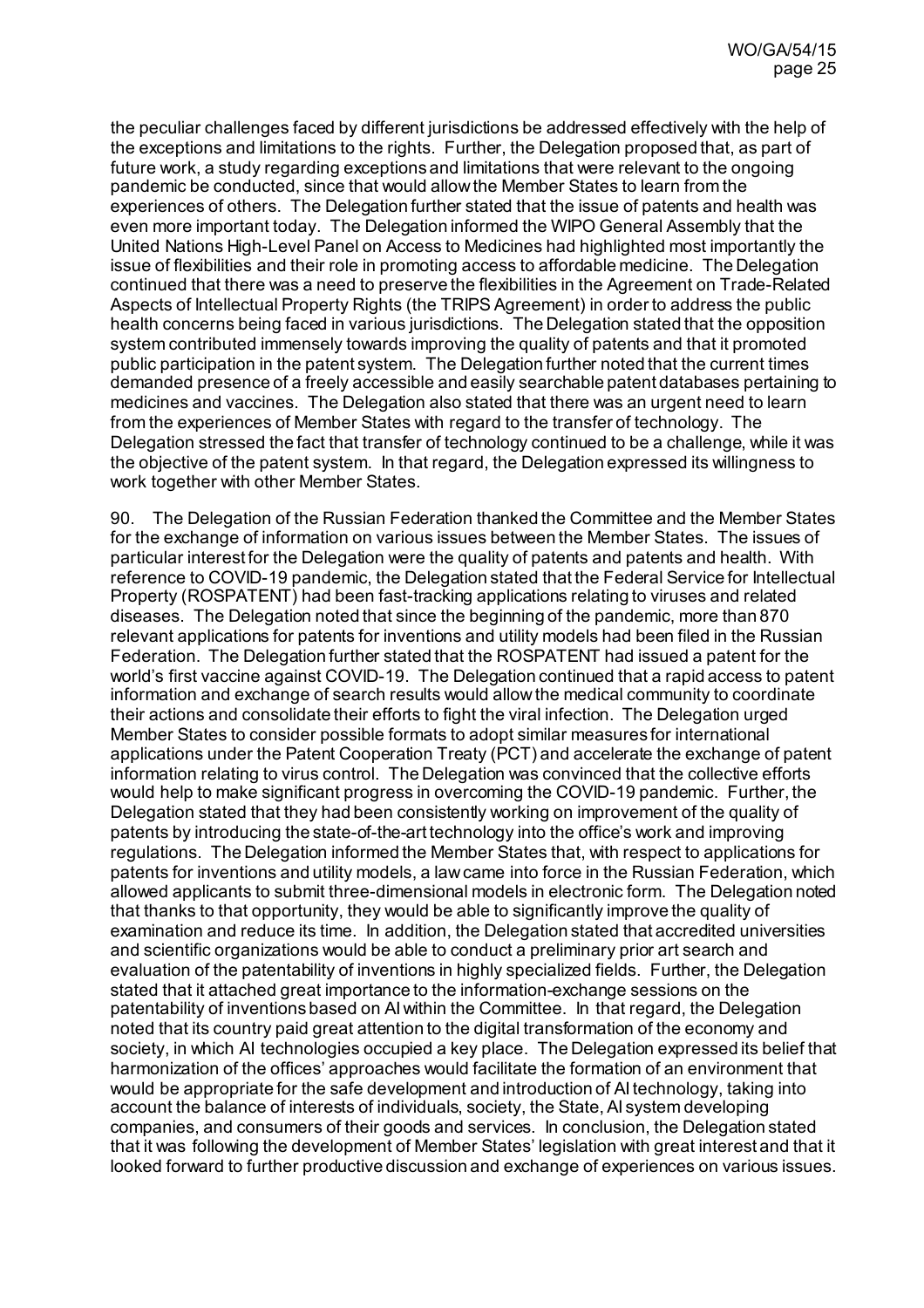91. The Delegation of the United States of America thanked the Secretariat of the SCP for its hard work over the previous year, including the preparations for the WIPO General Assembly. The Delegation supported a further study of the issues identified in document WO/GA/54/5 in a balanced manner as a way to reach consensus on a work program that would take into account the range of interest represented by the Member States. The Delegation also welcomed the spirit of cooperation in the SCP that had allowed all Member States to agree on future work programs, and it looked forward to continuing discussions with the spirit of cooperation.

92. The Secretariat thanked the delegations for their various interventions relating to the report on the SCP. The Secretariat expressed its willingness to assist the activities of the Committee in a number of areas on its agenda, such as exceptions and limitations to patent rights, quality of patents, including opposition systems, patents and health, confidentiality of communications between clients and their patent advisors, and transfer of technology. With respect to the COVID-19 pandemic, referring to the direction established by the Director General, the Secretariat looked forward to working with all Member States.

93. The WIPO General Assembly took note of the "Report on the Standing Committee on the Law of Patents (SCP)" (document WO/GA/54/5).

### ITEM 15 OF THE CONSOLIDATED AGENDA

REPORT ON THE STANDING COMMITTEE ON THE LAW OF TRADEMARKS, INDUSTRIAL DESIGNS AND GEOGRAPHICAL INDICATIONS (SCT)

94. Discussions were based on documen[t WO/GA/54/7.](https://www.wipo.int/about-wipo/en/assemblies/2021/a_62/doc_details.jsp?doc_id=544211)

95. The Secretariat indicated that during the period under consideration the Standing Committee on the Law of Trademarks, Industrial Designs and Geographical Indications (SCT), held two sessions in hybrid mode, which were both chaired by Mr. Alfredo Rendón Algara remotely from Mexico City. With respect to trademarks, the Secretariat reported that the Committee had concluded a comprehensive fact-finding exercise on nation brands, based on the replies from 57 Member States to an electronic Questionnaire on Nation-brand Protection in Member States. In addition, the SCT had invited members to present proposals for topics for an Information Session on Nation-brand Protection, to be possibly held in conjunction with the forty-sixth session of the Committee. Concerning industrial designs, the SCT had considered an Updated Proposal by the Delegations of Canada, Israel, Japan, United Kingdom and the United States of America for a Joint Recommendation Concerning Industrial Design Protection for Designs for Graphical User Interfaces (GUI), and had concluded that it would continue the discussion at the next session. In addition, the SCT had requested the Secretariat to create the prototype of a database including a number of replies to the Questionnaire on the Temporary Protection Provided to Industrial Designs at Certain International Exhibitions under Article 11 of the Paris Convention, and to present the prototype at the next session of the SCT. With respect to geographical indications, the SCT had agreed to hold an Information Session on Geographical Indications, in conjunction with the forty-fifth session, and had agreed on the program for the session with two topics. Moreover, the SCT had invited members to present proposals for topics for an Information Session on Geographical Indications, to be held in conjunction with the forty-sixth session of the SCT. The Secretariat also indicated that two half-day information sessions had taken place in conjunction with SCT/43, one on geographical indications and another one on the temporary protection of industrial designs shown at international exhibitions. The Secretariat concluded by mentioning the holding of the 2021 World Intellectual Property Organization (WIPO) Worldwide Symposium on Geographical Indications, in full virtual mode from September 6 to 8, 2021. The Secretariat pointed out that, on the occasion of the Symposium, a WIPO Virtual Exhibition on Geographical Indications had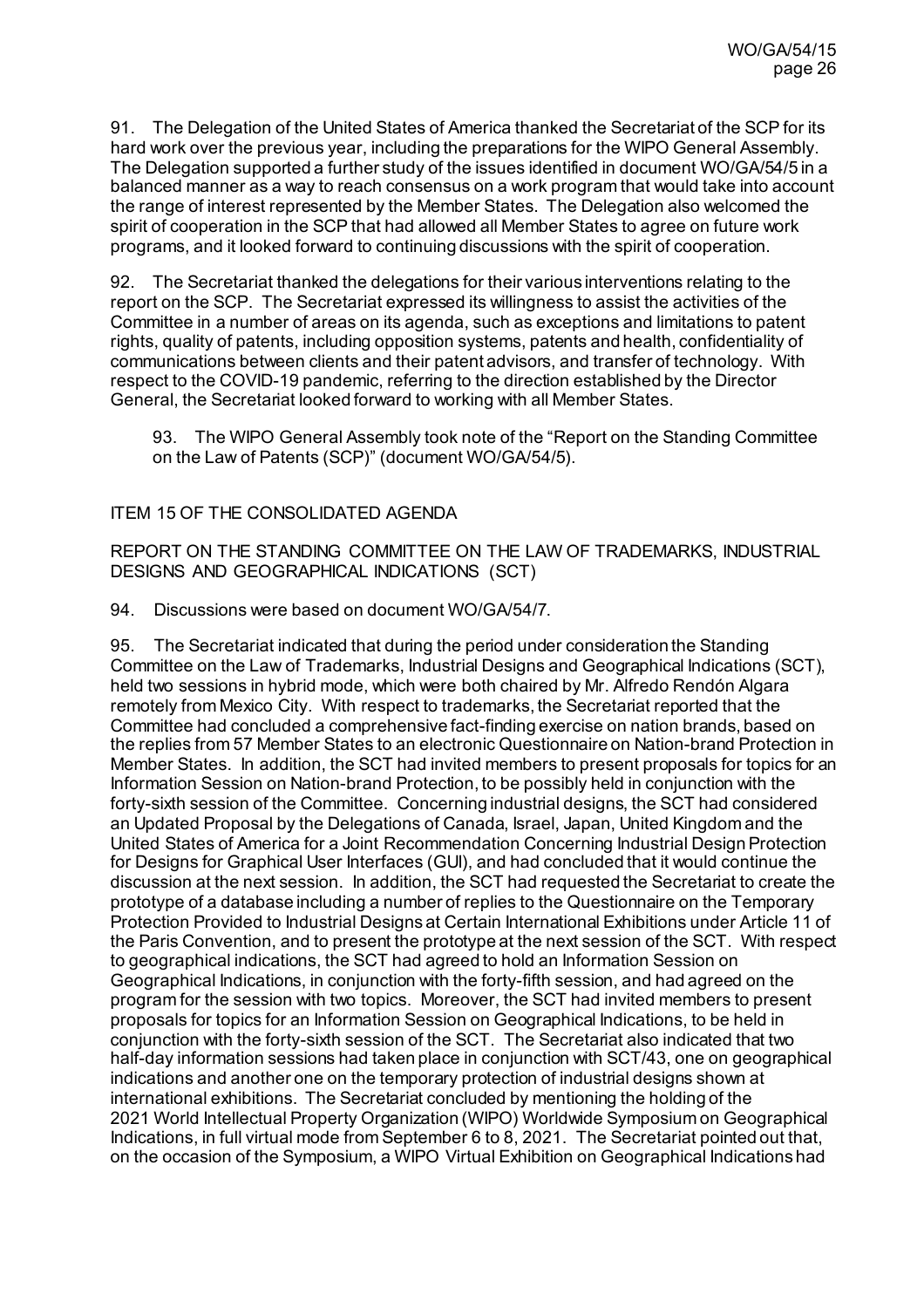been launched and would be accessible for the next five months. The exhibition featured contributions from more than 40 Member States in all six official languages of WIPO.

96. The Delegation of Brazil drew attention to the proposal under discussion at the SCT on the use of country names and geographical names of national significance as domain names, at the first and second levels in the Domain Name System (DNS). The Delegation indicated that the proposal's aim was to extend the application of the Uniform Domain Name Dispute Resolution Policy (UDRP), currently limited to conflicts relating to trademarks, to conflicts involving geographical names, including the use of country names and geographical names of national significance as domain names. Pointing out that domain names were of an exclusive nature, contrary to trademarks, the Delegation expressed the view that, due to the many public policy implications, the Committee had to make progress on the question of the legitimate criteria for the delegation of domain names. Such delegation had to be based on open, transparent and multilateral discussions, not on a unilateral decision. Recalling that the Internet Corporation for Assigned Names and Numbers (ICANN) had confirmed the granting of a first level domain ".amazon" to the company of the same name, the Delegation expressed its disagreement with that decision, which had been taken in spite of the explicit objections from the Amazon States and the Amazon Cooperation Treaty Organization (ACTO). The Delegation also said that the decision had not taken into account the advice of ICANN's Governmental Advisory Committee (GAC), which had recalled the importance of a solution agreed upon by the Amazon countries and the company. Pointing out that this case revealed a structural imbalance in terms of Internet governance, the Delegation called upon the SCT to provide an appropriate response to the expressed concerns through work on the proposal referred to in the beginning of its intervention. The Delegation also invited ACTO members to co-sponsor the proposal because of the major public-interest implications that it had. To conclude, the Delegation invited SCT members to engage constructively and share their viewpoints as to how the Committee could make progress on that matter.

97. The Delegation of Georgia, speaking on behalf of the Central European and Baltic States (CEBS Group), thanked the Chair of the Committee, Mr. Alfredo Carlos Rendón Algara, for his able guidance during the sessions, as well as the Secretariat for the report. The Delegation said that the Group attached great importance to the discussions on geographical indications and the protection of country names and geographical names of national significance in the DNS. Similarly, the Delegation considered that the deliberations on the protection of GUI, icon, typeface and type font designs, as well as those on the temporary protection provided to industrial designs at certain international exhibitions, were of paramount significance for WIPO Member States. The Delegation noted that the concerns about country names and geographical names of national significance used as top-level and second-level domain names were well known. In this regard, the Group expressed its full support for their protection against delegation as top-level domain names in the DNS, as well as for the endeavor to grant a right protection mechanism at the second level to ensure adequate and sufficient protection.

98. The Delegation of Bangladesh, speaking on behalf of the APG, thanked the Secretariat for introducing documentWO/GA/54/7, as well as the Chair and Vice-Chairs of the SCT and the Secretariat for the work done thus far. Welcoming the progress made on the agenda of the Committee in relation to trademarks, industrial designs and geographical indications, including discussions on GUI, icon and typeface/type font designs and the protection of country names, the Group took note of the report submitted under the agenda item.

99. The Delegation of South Africa, speaking on behalf of the African Group, thanked the Secretariat for the preparation of document WO/GA/54/7 and Mr. Alfredo Carlos Rendón Algara of Mexico for chairing the last two sessions of the SCT. The Group expressed the hope that certain items on the agenda of the SCT for some time, such as the protection of country names and geographical names of national significance, would be finalized soon to enable the Committee to focus on other important matters, including new proposals introduced by Member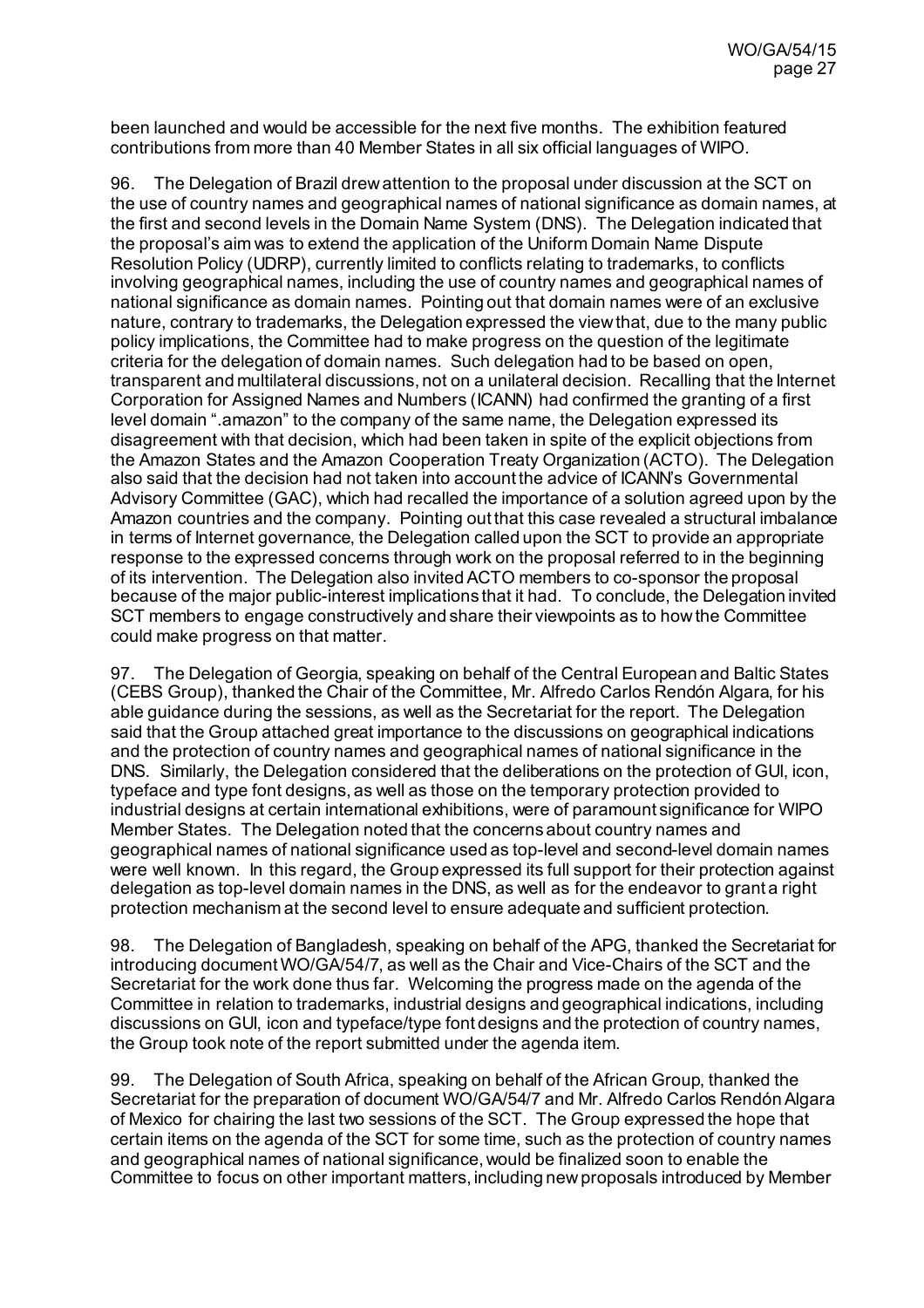States. The Group thanked all Member States for their contribution to the work of the SCT and for submitting proposals aimed at contributing to the progressive development of international law on trademarks, industrial designs and geographical indications. However, the Group considered that new proposals should not lead to norm setting, until the benefits and impact of those proposals, particularly on developing countries, had been fully explored. To conclude, the African Group expressed the view that the Information Sessions on Geographical Indications held, as well as those planned, provided the Committee with key insights and assistance in determining future work on that topic.

100. The Delegation of Spain expressed its appreciation to the delegations, the Chair of the Committee and the Secretariat for their work, which was fundamental, and in which Spain had been participating actively and constructively. Concerning the Revised Proposal by the Delegation of Jamaica on a Joint Recommendation Concerning Provisions for the Protection of Country Names, the Delegation highlighted the comments provided by a number of delegations. Convinced that future debates on the protection of nation brands would trigger interest, the Delegation expressed the hope that the Committee would make progress on that question. The Delegation considered that the Proposal by the Delegations of Georgia, Iceland, Indonesia Jamaica, Liechtenstein, Malaysia, Mexico, Monaco, Peru, Senegal, Switzerland and the United Arab Emirates on the Protection of Country Names and Geographical Names of National Significance reflected the willingness to bring positions closer and reach consensus. In that context, and maintaining the spirit of making progress in the debate, the Delegation said that it would welcome a discussion of the proposal in conjunction with other proposals on the same subject. Expressing the view that the information sessions relating to geographical indications would help tackle fruitful debates in the next sessions, the Delegation looked forward with interest to those sessions. Lastly, the Delegation expressed appreciation for the support to its proposal concerning the creation of a database compiling the replies to the Questionnaire on the Temporary Protection of Industrial Designs at Certain International Exhibitions under Article 11 of the Paris Convention. The Delegation recalled that the obligation to grant temporary protection took different forms according to domestic legislation, such as the recognition of a right of priority under Article 4 of the Paris Convention, consideration of innocuous disclosures for the purpose of assessing novelty, or the establishment of a grace period. For those reasons, the Delegation considered that it was important, not only to provide for temporary protection, but also to facilitate transparent and direct access to the relevant information, so that users would be able to disclose their designs and protect their rights in each territory. Observing that the relevant objective was to continue exploring ways to support the dynamism of the industrial design sector and designers, the Delegation said that it shared and welcomed the understanding that the database that would be developed would be of a merely informative nature. However, the Delegation believed that, for the database to become an effective tool, delegations had to commit to updating it, at least to a certain level, in case of legislative changes. The Delegation looked forward with interest to the holding of the next session of the Committee, at which the prototype of a database, as well as the estimate of the required resources for its development, would be presented.

101. The Delegation of the European Union, speaking on behalf of the European Union and its member states, welcomed the continuing progress made by the SCT during its last two sessions. The Delegation noted with appreciation that, despite the COVID-19 pandemic, the SCT had been able to hold two hybrid sessions during which progress had been achieved on most key topics and delegations had maintained a constructive spirit. In the area of trademarks, on the topic of country names, the Delegation welcomed the new proposal by the Delegation of Georgia and other Member States concerning the protection of country names and geographical names of national significance, as reflected in document SCT/43/6. Noting that two other proposals would continue to be discussed at the next SCT session, the Delegation said that it would welcome an attempt to merge concepts underlying previously submitted and long-debated proposals on the table. Adding that it would also appreciate efforts in simplifying discussions by reducing the number of competing revised proposals, the Delegation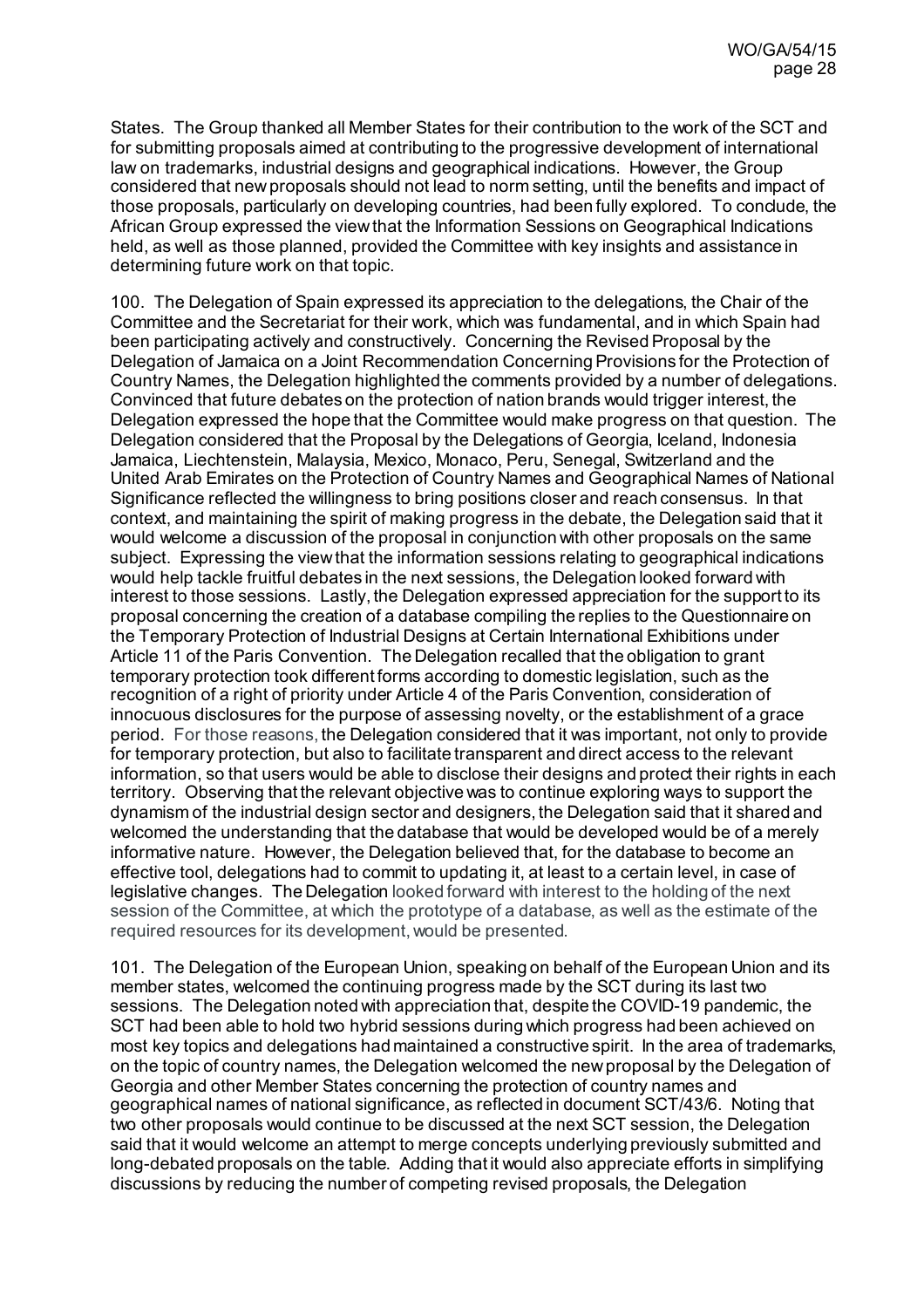commended the spirit of seeking consensus reflected in the joint proposal contained in document SCT/43/6 and looked forward to continuing the discussions on that proposal. On nation brands, the Delegation said that it continued to have the favorable impression that nation brands identified in the responses could benefit from protection as trademarks, as well as by means of Article 6*ter* of the Paris Convention for the Protection of Industrial Property. In the Delegation's viewpoint, significant problems relating to the protection of such identified national brands were not immediately apparent from the responses. Looking forward to the preparation by the Secretariat of the main findings and trends identified in the returns to the questionnaire, the Delegation expressed its interest in discussing any proposal for topics for an Information Session on Nation-brand Protection in Member States, to be possibly held in conjunction with SCT/46. In the area of designs, the Delegation commended the completion of work regarding the Questionnaire on GUI, Icon and Typeface/Type Font Designs. Considering that the revised analysis of returns, prepared by the Secretariat in document SCT/43/2 Rev., provided a valuable summary of the conclusions, the Delegation expressed its support for using that document as a reference for further work on selected pertinent issues for GUI designs. Reiterating the view that currently existing divergences should be addressed and that further work thereon could pave the way to a more harmonized approach, the Delegation welcomed, as a practical solution, the Revised Proposal for a Joint Recommendation by the Delegations of Israel, Japan and the United States of America, as reflected in document SCT/43/10 Rev. Recalling that it had made detailed technical comments on the original proposal, the Delegation considered that the revised text was an improved version of that proposal, and looked forward to working with the proponents and other delegations to finalize the recommendation, in order to foster a more harmonized approach. The Delegation said that it also welcomed the proposal from the Delegation of Spain regarding further steps based on the compilation of the returns to the Questionnaire on the Temporary Protection Provided to Industrial Designs at Certain International Exhibitions under Article 11 of the Paris Convention for the Protection of Industrial Property, as contained in document SCT/44/5. Considering that it would be beneficial for users to have a compilation of the replies to the questionnaire in an easily accessible and searchable format, the Delegation endorsed the new proposal by the Delegation of Spain, with the caveat that the database should serve merely for information purposes as a repository of information. Finally, in the area of geographical indications, the Delegation thanked the Secretariat and SCT members for the work in preparing and delivering the Information Session on Geographical Indications. In the Delegation's opinion, the process of advancing the international debate on geographical indications had been a valuable and constructive exercise. Looking forward to the continuation of the exercise at the next SCT session, the Delegation indicated that it had proposed a topic concerning the ways to prevent bad faith of domain names consisting of, or containing, geographical indications. The Delegation reiterated its concern that the treatment of geographical indications on the Internet was an area where there were significant lacunae and unjustified divergences from the treatment of other forms of IPRs, in particular in the management of generic top-level domains and further levels of the DNS. Pointing out that those issues had been raised in 2013 in document SCT/31/8 Rev., the Delegation observed that, since then, its concerns had been confirmed by arbitration cases and discussions within WIPO. At the same time, the Delegation looked forward to discussing the topic on the examination of geographical indications in *sui generis* systems and trademark systems, including words in combination with graphic elements and geographical indications consisting solely of a graphic element; the weight given to descriptive elements; conflicts; and scope of protection. Moreover, the Delegation believed that information sessions should address the relevance of geographical indications for developing countries' economies, as geographical indications were a unique form of IP, which protected local cultural, social and economic values. In addition, geographical indication could potentially be used to protect the names of products relating to genetic resources and the traditional knowledge of indigenous and local communities. The Delegation said that it would be pleased to facilitate such an information session, if proposed by an interested member. Expressing its appreciation for the positive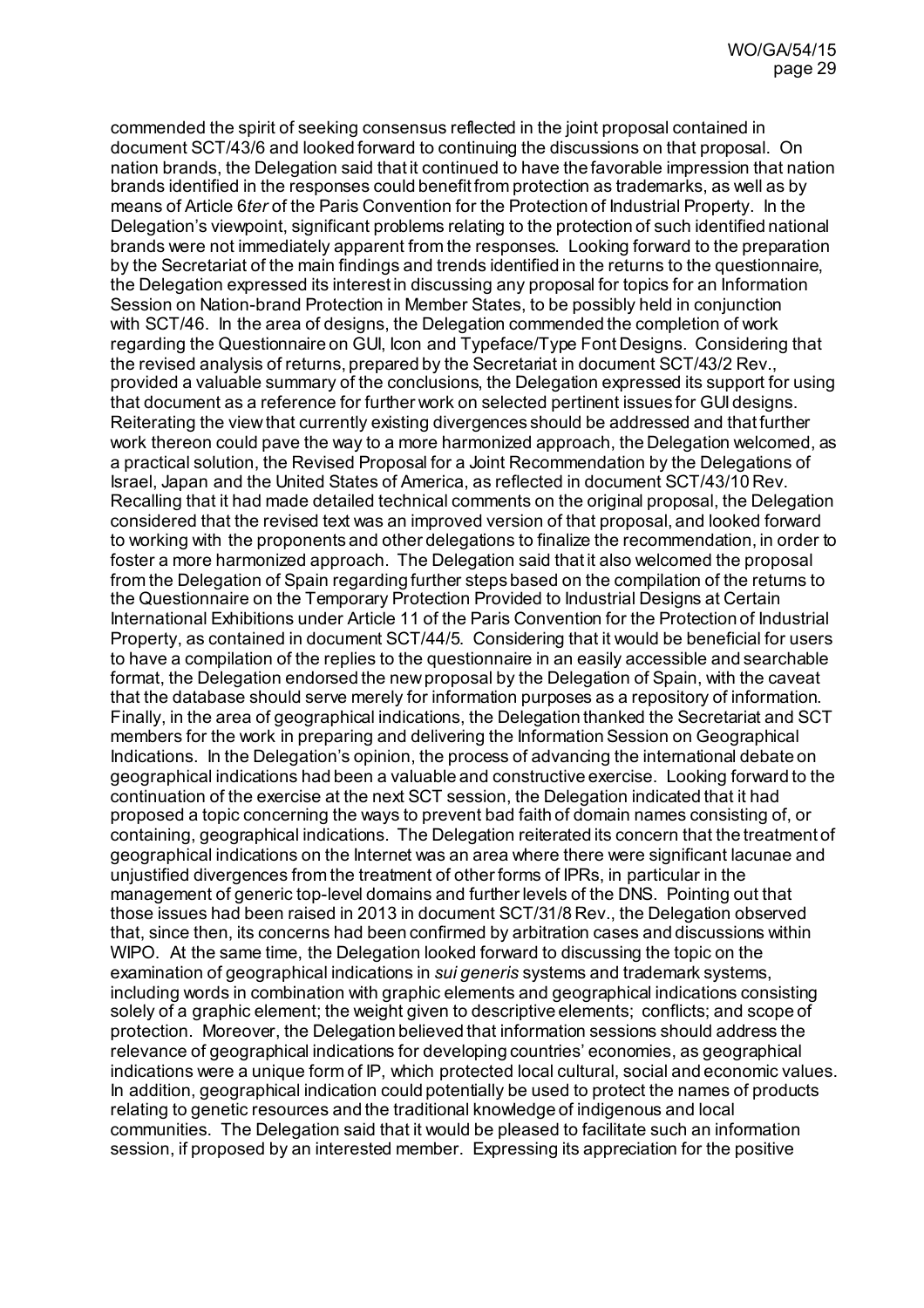tendencies, the Delegation concluded by saying that the European Union and its member states remained actively engaged in continuing work in all three key areas of the SCT.

102. The Delegation of Jamaica thanked the Secretariat for the preparation and presentation of document WO/GA/54/7 and Mr. Alfred RendónAlgara for having chaired the last two sessions of the SCT. As it continued to value the important work of the SCT, the Delegation expressed satisfaction as to the progress made by the Committee in its three areas of work, notwithstanding the challenges brought on by the COVID-19 pandemic. Recalling that, at the last SCT session, it had tabled a Revised Proposal for a Joint Recommendation Concerning Provisions on the Protection of Country Names, the Delegation expressed appreciation for the constructive engagement and announced that it would continue outreach on that proposal and other proposals on country names. The Delegation held the view that names of States constituted symbols of States, similar to State flags and other national emblems, which ought to be protected by the international IP system. The Delegation looked forward to the continued engagement among Member States on that issue and other issues under consideration within the SCT.

103. The Delegation of India expressed appreciation for the efforts of the Secretariat in preparing document WO/GA/54/7. The Delegation was of the opinion that a country name, if used as a trademark, created a link between the goods or services and the concerned member State from where they originated. Stressing the importance of preventing misuse of country names as trademarks, the Delegation considered that a country name should be allowed to be used as a trademark only after proper authorization. As regards domain names consisting of geographical indications, the Delegation indicated that any misuse had a potential of misleading customers and, thereby, could adversely affect the right holders. In that respect, the Delegation expressed appreciation for the efforts in preventing such misuse. The Delegation pointed out that India had a *sui generis* system for the protection of geographical indications, which prevented the misuse of geographical indications as a domain name and helped promote related traditional knowledge and traditional cultural expressions. The Delegation concluded by stating that it looked forward to working together with Member States in that regard.

104. The Delegation of the Russian Federation thanked the Committee and the Member States for their work on important issues on the protection of industrial designs, nation brands and geographical indications. Observing that the question of the temporary protection of industrial designs at trade exhibitions had been discussed within the SCT for a certain number of years, the Delegation held the view that the subject was of interest to the whole international community. In that respect, the Delegation expressed its interest in a study on the practices of States concerning the criteria to determine whether an exhibition was categorized as an "official or officially recognized international exhibition". In the Delegation's view, the Committee could draw up recommendations on harmonizing approaches, depending on the study's findings. Turning to the trademark area, the Delegation looked forward to the document on the main findings and trends identified in the returns to the Questionnaire on Nation-Brand Protection in Member States, to be prepared by the Secretariat. Finally, as regards geographical indications, the Delegation believed that the next information session would contribute to a better understanding of the practices of offices as regards the examination of geographical indications including words in combination with graphic elements and of geographical indications consisting solely of a graphic element. The Delegation added that the presentations made at the information session would be useful to offices and applicants who could have questions on those types of applications. The Delegation concluded by wishing the Committee success in the future.

105. The Delegation of Trinidad and Tobago supported the statement made on behalf of GRULAC in commending the work of the SCT. Thanking WIPO for its assistance, the Delegation indicated that the Protocol Relating to the Madrid Agreement Concerning the International Registration of Marks had become operational in Trinidad and Tobago on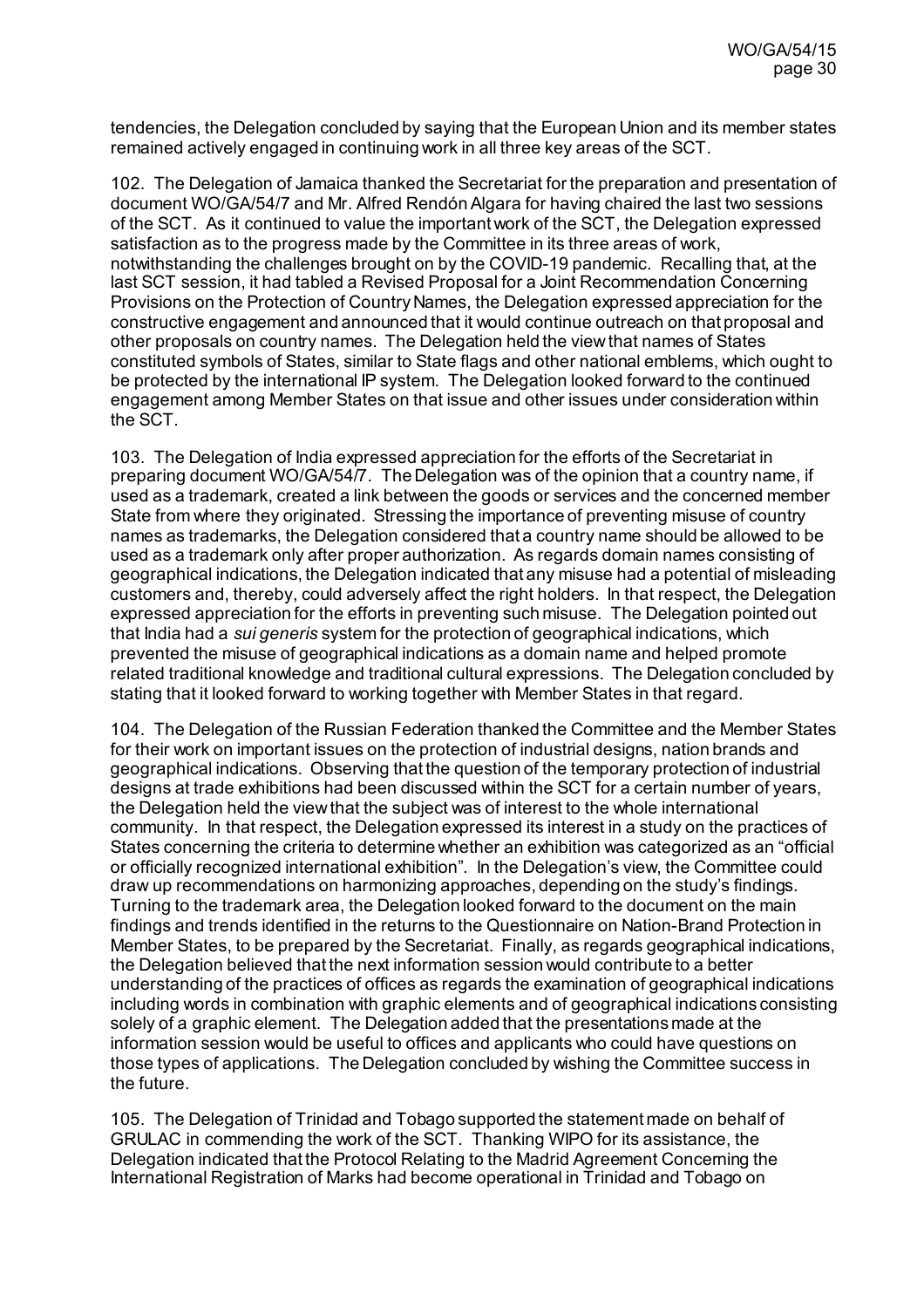January 12, 2021. With respect to industrial designs, the Trinidad and Tobago Intellectual Property Office (TTIPO) thanked WIPO for its assistance in the preparation of the draft legislation to facilitate accession to the Geneva Act (1999) of the Hague Agreement Concerning the International Registration of Industrial Designs. The Delegation supported GRULAC on discussing the convening of a diplomatic conference on the Design Law Treaty when circumstances permitted. In addition, the Delegation expressed its support for a balanced approach regarding the Revised Proposal by the Delegation of Jamaica for a Joint Recommendation Concerning Provisions on the Protection of Country Names in document SCT/43/9. The Delegation looked forward to continuing the work of the Committee as it sought to guide Member States along their developmental paths.

106. The WIPO General Assembly took note of the "Report on the Standing Committee on the Law of Trademarks, Industrial Designs and Geographical Indications (SCT)" (document WO/GA/54/7).

### ITEM 16 OF THE CONSOLIDATED AGENDA

MATTERS CONCERNING THE CONVENING OF A DIPLOMATIC CONFERENCE FOR THE ADOPTION OF A DESIGN LAW TREATY (DLT)

107. Discussions were based on documen[t WO/GA/54/8](https://www.wipo.int/about-wipo/en/assemblies/2021/a_62/doc_details.jsp?doc_id=550947).

108. The Secretariat introduced the item, indicating that document WO/GA/54/8 presented an overview of the work of the WIPO General Assembly with respect to the convening of a diplomatic conference for the adoption of a Design Law Treaty (DLT). The Secretariat recalled that, at its session in 2020, the WIPO General Assembly did not consider the convening of a diplomatic conference on the DLT, due to the fact that the agenda of that session was shortened owing to the COVID–19 pandemic.

109. The Chair, underlining the efforts made to advance on that important issue, referred to the Director General's statement highlighting the need of more infrastructure for the Organization in terms of norms, in order to be more efficient and more productive. The Chair said that, while he did not underestimate the different positions expressed by delegations, he believed that a DLT would add strong value to the work and give an impetus to creation. The Chair also thanked former Ambassador Socorro Flores Liera (Ms.) (Mexico), Ambassador Alicia Arango Olmos (Ms.) (Colombia) and Ambassador Muhammadou Kah (Mr.) (the Gambia) for their extraordinary work in the holding of the informal consultations with the different groups.

110. The Delegation of the United Kingdom, speaking on behalf of Group B, thanked Ambassadors Liera, Arango Olmos and Kah for their efforts on the DLT. The Delegation observed that various Member States had expressed interest to host the diplomatic conference for the adoption of the DLT. However, despite all the efforts and goodwill, the discussions remained unfortunately at a stalemate since 2015, when a new provision in an article had been proposed to a nearly finalized draft treaty text. Recalling the long history of the issue under discussion, the Delegation expressed its regret that consideration of the disclosure requirements, falling outside of the scope and focus of the formalities draft treaty, were preventing users from the benefit of clarified and simplified formalities for registering industrial designs. The Delegation also recalled that, at the 2014 WIPO General Assembly, Group B had stood ready to agree on sending documents SCT/31/2/Rev. and SCT/31/3 to a diplomatic conference in 2015. At the thirty-fifth session of the SCT, the Group had expressed agreement to join a consensus on sending the Chair's proposal to a diplomatic conference as the framework for negotiation, subject to the deletion of Note 3.08. Group B had shown extreme flexibility again in 2019, when discussions revolved around the facilitator's proposal, but no consensus had emerged. The Delegation said that, although the discussions had been close to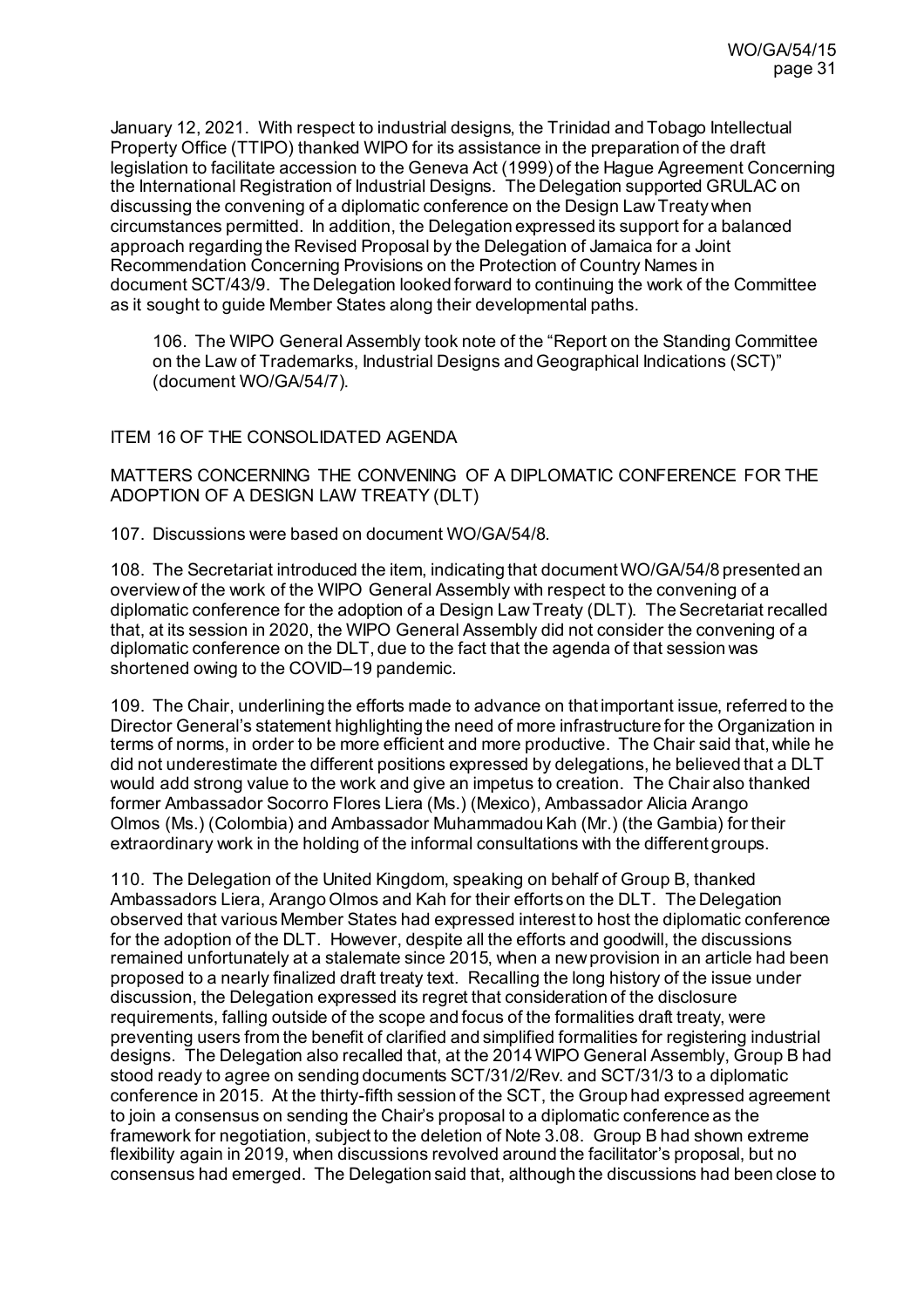a compromise since 2015, with the 2019 facilitator's proposal having been the closest, Group B was of the view that pursuing those discussions would take delegations further apart rather than towards consensus. Group B hoped that the negotiation environment would be restored and that delegations would return focus to the discussions to reducing burdens on industrial design applicants, so as to arrive at a mutually satisfactory text at the WIPO General Assembly, upon which to convene a diplomatic conference.

111. The Delegation of Georgia, speaking on behalf of the CEBS Group, thanked Ambassadors Liera, Kah and Arango Olmos for their efforts on the draft DLT. Pointing out that the DLT text had already been ready many times, the Delegation recalled the Group's extreme flexibility, as well as the flexibility expressed by other regional groups in 2019, which could have brought the issue to a real outcome. The Group said that the history of the DLT could serve as an example of a text that seemed important for all delegations, would provide enhanced protection for designs, as well as simplify and harmonize the existing registration procedures. However, despite all efforts, attempts and invested resources, the treaty could not find a real solution. The Group, taking note of the latest activities regarding the DLT, held the view that additional clarifications would be necessary before considering further negotiations. The Delegation reiterated the great importance attached by the CEBS Group to the DLT, and expressed the Group's readiness to engage in using the time available before the next WIPO General Assembly, in order to find a solution acceptable to all.

112. The Delegation of Bangladesh, speaking on behalf of the APG, commended all Member States and regional groups for their positive contribution to the discussions on the draft DLT. The Group also thanked the Chair of the Standing Committee on the Law of Trademarks, Industrial Designs and Geographical Indications (SCT), as well as Ms. Wang Binying, Deputy Director General of WIPO and her team, for the work in facilitating the process. Referring to the 2019 WIPO General Assembly's decision, the Group regretted that the 2020 WIPO General Assembly had not considered the matter, as the agenda of that session had been shortened due to the COVID-19 pandemic. Nonetheless, the Delegation expressed the Group's appreciation for the initiatives undertaken by the Chair, as well as for the progress made by the facilitators, the Ambassadors of Colombia and the Gambia, to find an amicable solution of the pending issues, with the aim of convening the diplomatic conference. The Delegation announced the readiness of the Group to engage constructively towards a complete resolution of the outstanding issues. In that regard, the Group reiterated the view that developing countries should have ample policy space to shape their industrial design protection systems, in accordance with national interests, as emphasized in the TRIPS Agreement.

113. The Delegation of South Africa, speaking on behalf of the African Group, thanked the Chair for all his efforts and commitment in finding a solution on the matter of the draft DLT, including by appointing the facilitators, who had assisted Member States to resolve the remaining differences on the issue. In addition, the Group expressed its gratitude to the Facilitator, Ambassador Liera, as well as to the current Facilitators, Ambassador Kah and Ambassador Arango Olmos, for their efforts to move Member States forward on the issue. The Delegation said that the Group had engaged openly and constructively in all discussions aimed at resolving the differences on the issues of the technical assistance clause and of the disclosure of traditional knowledge (TK), traditional cultural expressions (TCEs) and genetic resources (GRs), proposed by the Group for inclusion in Article 3 of the DLT. Acknowledging the important contribution of designs to the global economy, as well as the potential value of the DLT to facilitate easier and faster registrations of designs, the Group believed that the outcome of the negotiations on the DLT should be balanced and reflect the needs, interests and concerns of all Member States. In the Group's viewpoint, the request to introduce a disclosure provision in the main text of the DLT would ensure certainty and provide better protection of TK and TCEs as part of the common efforts to achieve the SDGs, including the economic and cultural empowerment of indigenous and local communities. Although some groups had consistently declared having shown flexibility on those issues, the Group observed that such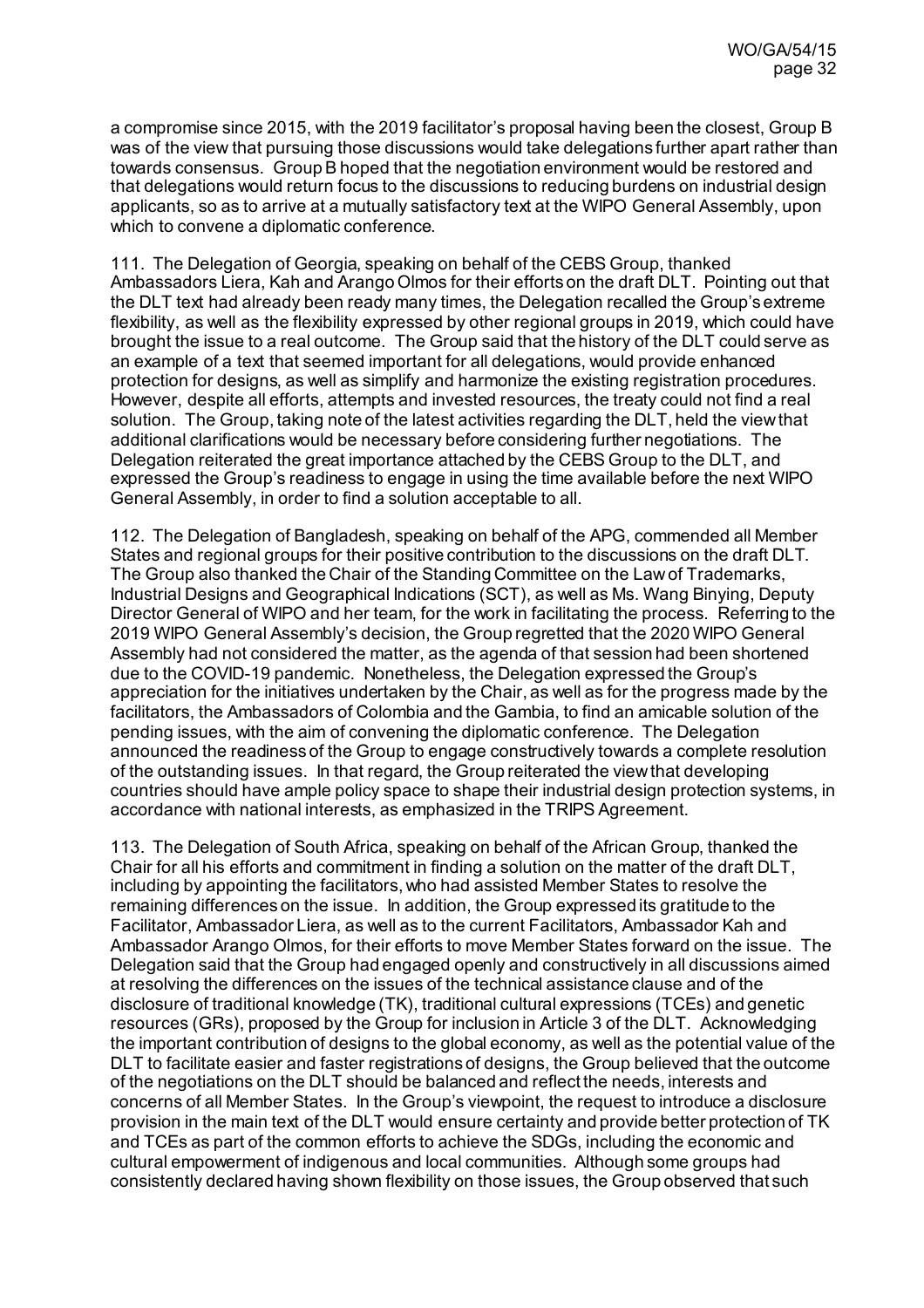flexibility had not been seen in practice, as the Group's proposal continued to be rejected for non-justifiable reasons. Expressing the wish that a diplomatic conference on the DLT would be convened as soon as possible, the Group noted with appreciation the expressions of interest from three WIPO Member States to host the diplomatic conference. However, in the Group's opinion, such a diplomatic conference should only be convened once Member States would have resolved the fundamental issues at hand. The Delegation concluded by expressing the Group's readiness to engage with all interested parties to reach a mutually acceptable solution on the DLT for the benefit of all.

114. The Delegation of China thanked the Chair and the two Friends of the Chair for their active efforts in promoting negotiations on the topic of the draft DLT, as well as Ms. Wang Binying, Deputy Director General, and her team for having moved forward the agenda item. The Delegation expressed its support for the development of the DLT and hoped that all parties would demonstrate greater efforts to fully consider and understand each other's requests and actively cooperate to reach an agreement as quickly as possible. As regards provisions in the draft DLT, which were yet to be agreed, the Delegation suggested the use of reservations that would offer more flexibility to gain a broader acceptance from Member States. Finally, on technical assistance and disclosure of the origin or source, the Delegation expressed the hope that the proposals from developing countries would be considered in order to achieve substantive progress at the earliest.

115. The Delegation of the United States of America recalled that it had consistently supported the work on the draft DLT to simplify the filing procedures and formalities for industrial design applicants pursuing protection in jurisdictions around the globe, similar to the Patent Law Treaty (PLT) for patents and the Singapore Treaty on the Law of Trademarks (STLT) for trademarks. For the Delegation, finding commonalities and best practices in those procedures and formalities would help design innovators, in particular small and medium-sized enterprises (SMEs) and individual designers, to navigate the sometimes complex filing procedures in order to protect their designs. The Delegation recalled that the discussions had frequently highlighted that the DLT aimed at reducing – rather than enhancing – burdens on applicants and at providing clarity and certainty – rather than introducing uncertainty. As such, Member States had collectively sought to limit acceptable requirements in the DLT to matters directly tied, and critical, to the determination by an intellectual property (IP) office or jurisdiction to grant or deny the industrial design right in an application. Unfortunately, in considering the DLT text, the Delegation observed that a point of disagreement on one provision had been reached and that Member States had not been able to bridge it. Aligning itself with the statement of Group B, the Delegation further noted that bridging the gap would not occur at the current session of the WIPO General Assembly, as time had run out and Member States had not agreed on a text, which would be able to do so. The Delegation recommended that the matter of bridging the remaining gap be taken up, with an enhanced focus, at the SCT. In the Delegation's viewpoint, continuing those discussions in earnest at the SCT, with an intent for the Committee to provide an agreed recommendation to the WIPO General Assembly, was the correct approach for maximizing chances of success. Observing that the process of working through standing committees or alike bodies to reach a recommendation had been previously used to convene most – if not all – of the diplomatic conferences at WIPO, the Delegation expressed support for continuing that successful work and methodology. In the Delegation's opinion, after several years of consideration of the issue by the WIPO General Assembly, reaching an agreement would be extremely difficult in the absence of a recommendation from the SCT. In conclusion, regretting that the WIPO General Assembly had not been able to move forward on the DLT at its current session, for the benefit of global designers, the Delegation believed that it was time to focus further energies on the topic, primarily back at the SCT.

116. The Delegation of the European Union, speaking on behalf of the European Union and its member states, said that the basic text of the DLT had been stable since 2014, and ripe for the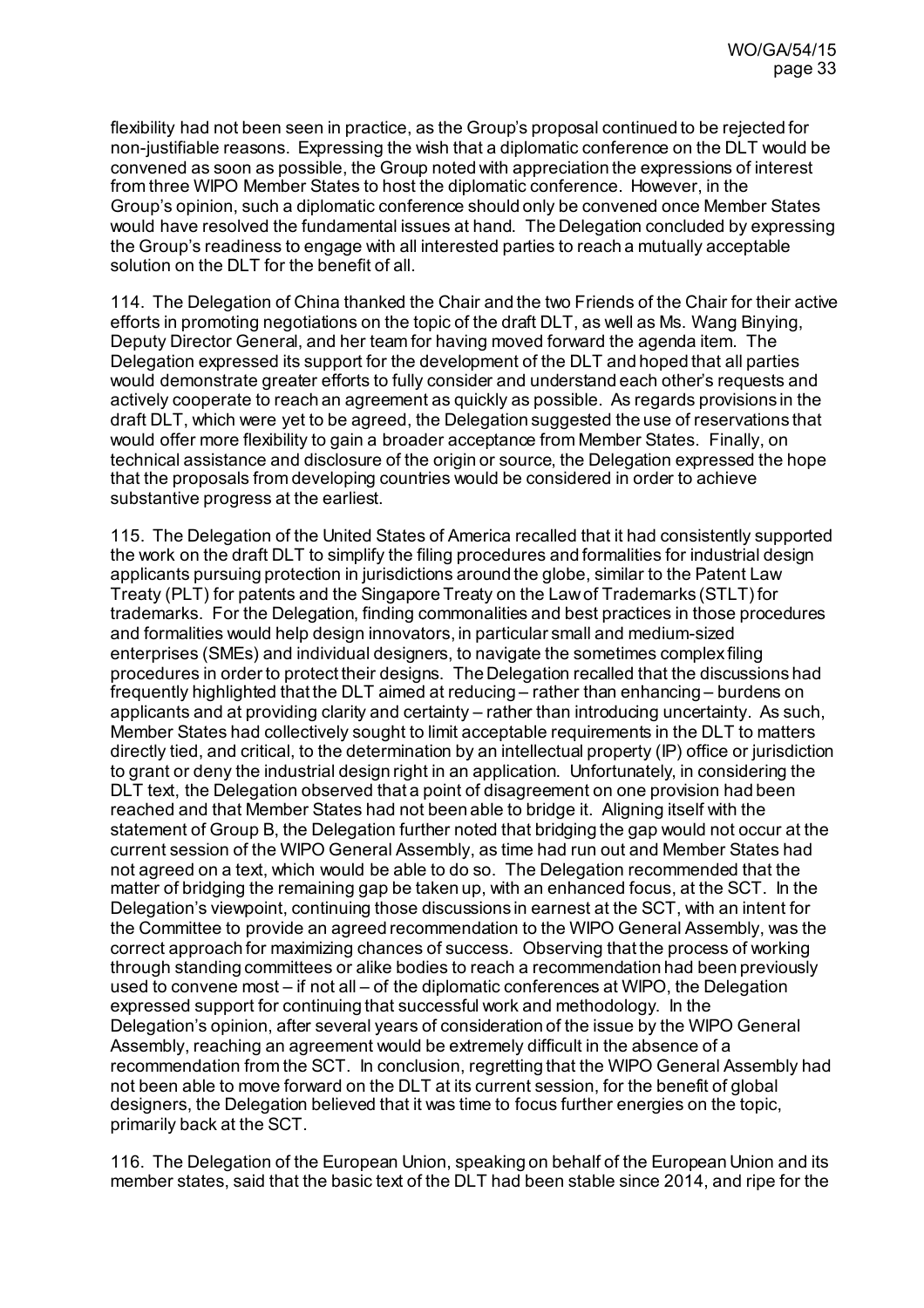convening of a diplomatic conference for the adoption of the treaty. In view of the benefits of harmonizing and simplifying design registration procedures for users and members of WIPO across the spectrum of development, the Delegation considered that the continued delay in the adoption of the treaty was unfortunate. Regretting that a decision to convene a diplomatic conference had not been made at the 2019 WIPO General Assembly, the Delegation recalled that, despite efforts to constructively engage in discussions on the facilitators' text, no positive outcome could be achieved. The Delegation expressed appreciation for the commitment of the Facilitator, Ambassador Liera to reopen informal consultations in January 2021, to further discuss the 2019 compromise proposal, and commended her engagement with all Regional Coordinators and interested delegations to seek a possible way forward with a transparent and inclusive spirit. Echoing the summary on DLT consultations prepared in April 2021, the Delegation considered that, as long as the pending discussions on TK and TCEs were not concluded within the Intergovernmental Committee on Intellectual Property and Genetic Resources, Traditional Knowledge and Folklore (the IGC), including them in the DLT discussion would be fruitless and would delay the conclusion of a long overdue process. The European Union and its member states stood ready to discuss and explore constructive solutions on the two remaining open issues, namely the proposal for a disclosure requirement to be included in Article 3 of the treaty, and the specific nature of the instrument on technical assistance and capacity building in implementing the treaty. With regard to the first outstanding issue, the Delegation recalled its active engagement in efforts to agree on an appropriate wording for Article 3. Thanking the Chair of the WIPO General Assembly and Friends of the Chair for the informal consultations with Regional Coordinators, the Delegation expressed gratitude to Ambassador Kah and Ambassador Arango Olmos for circulating a white paper on the DLT and for their efforts. However, several questions arising from the proposal set out in the white paper needed clarification before considering further negotiations. In the Delegation's view, the questions raised by the white paper would call for substantive changes, which would not be possible during the current session, given its hybrid format. The European Union and its member states stood ready to further explore constructive proposals, once normative negotiations could be conducted again, hopefully at the next WIPO General Assembly.

117. The Delegation of Morocco, thanking the Secretariat for the working document, declared that it attached great importance to the development of industrial designs. The Delegation endorsed all initiatives aimed at harmonizing design application procedures and facilitating the protection of creations, while securing the rights of all stakeholders. The Delegation expressed support for the efforts made by Member States to reach a consensus, with a view to convening a diplomatic conference for the adoption of a DLT.

118. The Delegation of India, considering that the provisions on technical assistance and disclosure requirements were of a political nature, said that it was urgent to find a solution to resolve the impact on those critical issues. The Delegation called upon Member States to make a collective effort towards solutions, which would effectively address those issue and the related concerns of developing and least developed countries (LDCs), and reiterated its support for an early convening of a diplomatic conference for the DLT.

119. The Representative of ELAPI thanked the Secretariat for the document and acknowledged the importance of design law. Recalling that industrial designs were found in multiple fields, the Representative quoted Raymond Loewy, who said that "design is not just how it looks or feels, design really works". In conclusion, the Representative indicated that ELAPI engaged in promoting IP learning and diversification in all the scenarios of design law, in order to contribute to its strengthening.

120. The WIPO General Assembly decided that, at its next session, it will continue considering the convening of a diplomatic conference on the Design Law Treaty, to take place no sooner than 2023.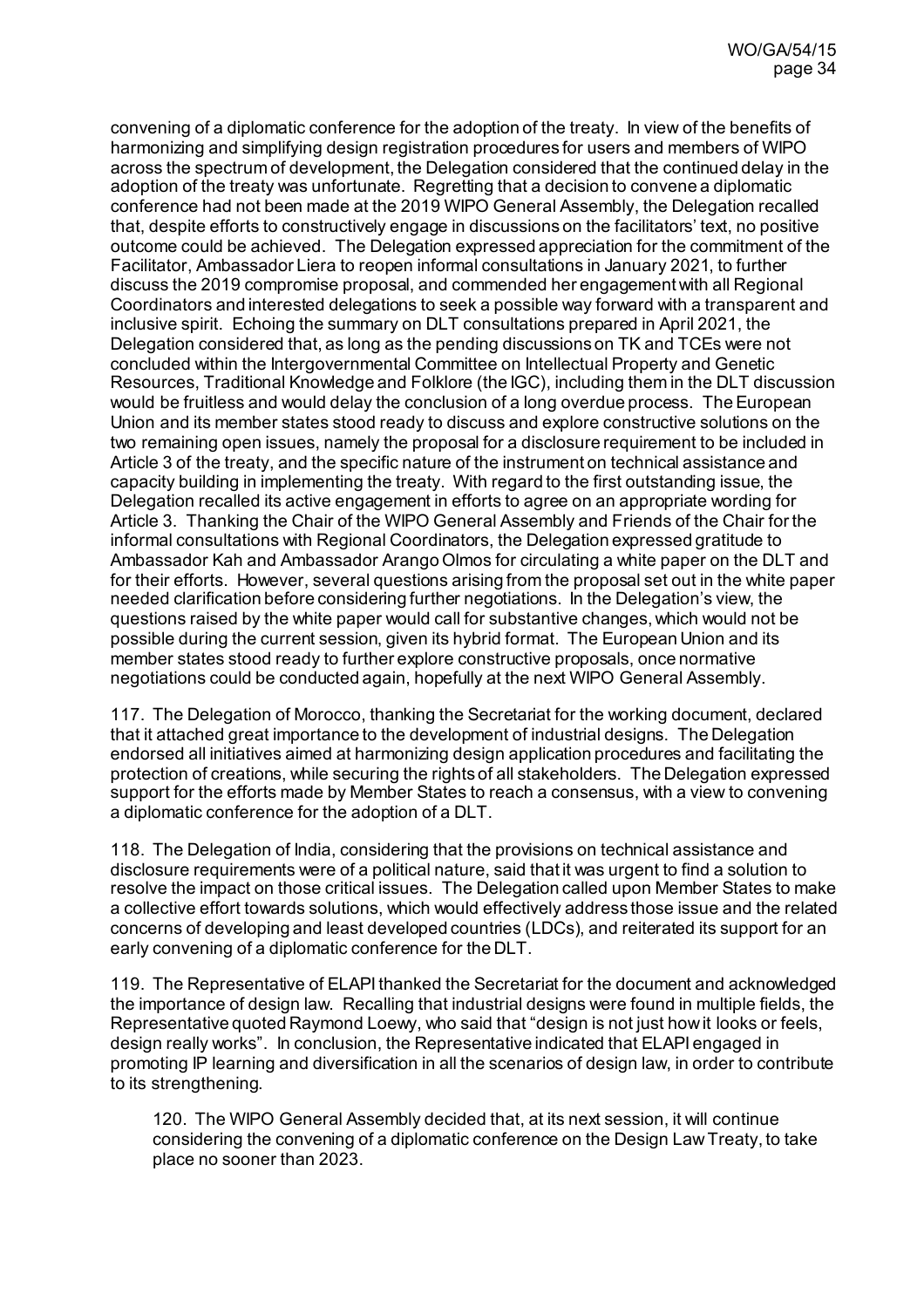# ITEM 17 OF THE CONSOLIDATED AGENDA

### REPORT ON THE COMMITTEE ON DEVELOPMENT AND INTELLECTUAL PROPERTY (CDIP) AND REVIEW OF THE IMPLEMENTATION OF THE DEVELOPMENT AGENDA RECOMMENDATIONS

121. Discussions were based on documen[t WO/GA/54/9](https://www.wipo.int/about-wipo/en/assemblies/2021/a_62/doc_details.jsp?doc_id=548022).

122. The Secretariat introduced document WO/GA/54/9, entitled "Report of the Committee on Development and Intellectual Property (CDIP) and Review of the Implementation of the Development Agenda Recommendations". The Secretariat noted that the sixty-first series of meetings held in 2020 had not been in a position to consider a report on the CDIP, due to the restrictions imposed by the COVID-19 pandemic. Hence, the report presented to the current WIPO General Assembly contained the summaries by the Chair of the CDIP sessions held since 2019. More specifically, document WO/GA/54/9 contained the summaries by the Chair of the twenty-fourth, twenty-fifth, and twenty-sixth sessions of the CDIP, and the annual report of the Director General on the Implementation of DA Recommendations for 2019, which was considered by the CDIP at its twenty-fifth session held in November 2020. The Secretariat recalled that, usually, the WIPO General Assembly considered, under this agenda item, a document containing Contributions of Relevant WIPO Bodies to the Implementation of the Respective DA Recommendation, and after its consideration forwarded it to the CDIP. This year, however, due to the truncated format and limited numbers of meetings by WIPO bodies, during the reporting period, there had been no contributions to the said report.

123. The Delegation of Georgia, speaking on behalf of the CEBS Group, took note of the report on the CDIP. The Committee was working on many useful and interesting projects and activities, covering different areas of IP. It expressed gratitude to all stakeholders for their efforts invested in the realization of those projects. The Group found the topic of "Women and IP" extremely relevant and supported the activities in that direction. The Group reiterated the importance that the discussions under agenda item "IP and Development" had for the work of the Committee.

124. The Delegation of Bangladesh, speaking on behalf of the APG, appreciated the continued efforts towards integrating the DA and its underlying principles into the work of the Organization. The Group believed that a fair and balanced IP system was an important tool for economic development. The Group welcomed the important steps initiated by Member States and the Secretariat to enhance the Organization's development-oriented work. The CDIP, as an important Committee in WIPO, should continue to be guided by the principle of the mainstreaming of development in all WIPO activities and making development an integral part of the Organization's work. The Group welcomed the various reports by the Secretariat, as well as the outcomes of the twenty-fourth, twenty-fifth and twenty-sixth sessions of the CDIP.

125. The Delegation of Paraguay, speaking on behalf of GRULAC, welcomed the positive results reflected in the report on the CDIP and the implementation of the DA. The Group congratulated the Chair of the CDIP, Ambassador Patricia Benedetti (Ms.) (El Salvador), for her excellent work, and the constructive engagement of Member States to move forward the work of the Committee. The Group encouraged the complete implementation of the 45 DA Recommendations, their mainstreaming in the work of the Organization, and their impact in pursuing the SDGs. The Group welcomed the work done by the CDIP. It considered DA Recommendations fundamental, in particularly in the challenging circumstances that were currently faced in combating the COVID-19 pandemic. In that regard, it was particularly important to make the most of WIPO's involvement in development corporation.

126. The Delegation of South Africa, speaking on behalf of the African Group, attached great importance to the work of the CDIP, as the Committee that had the key responsibility of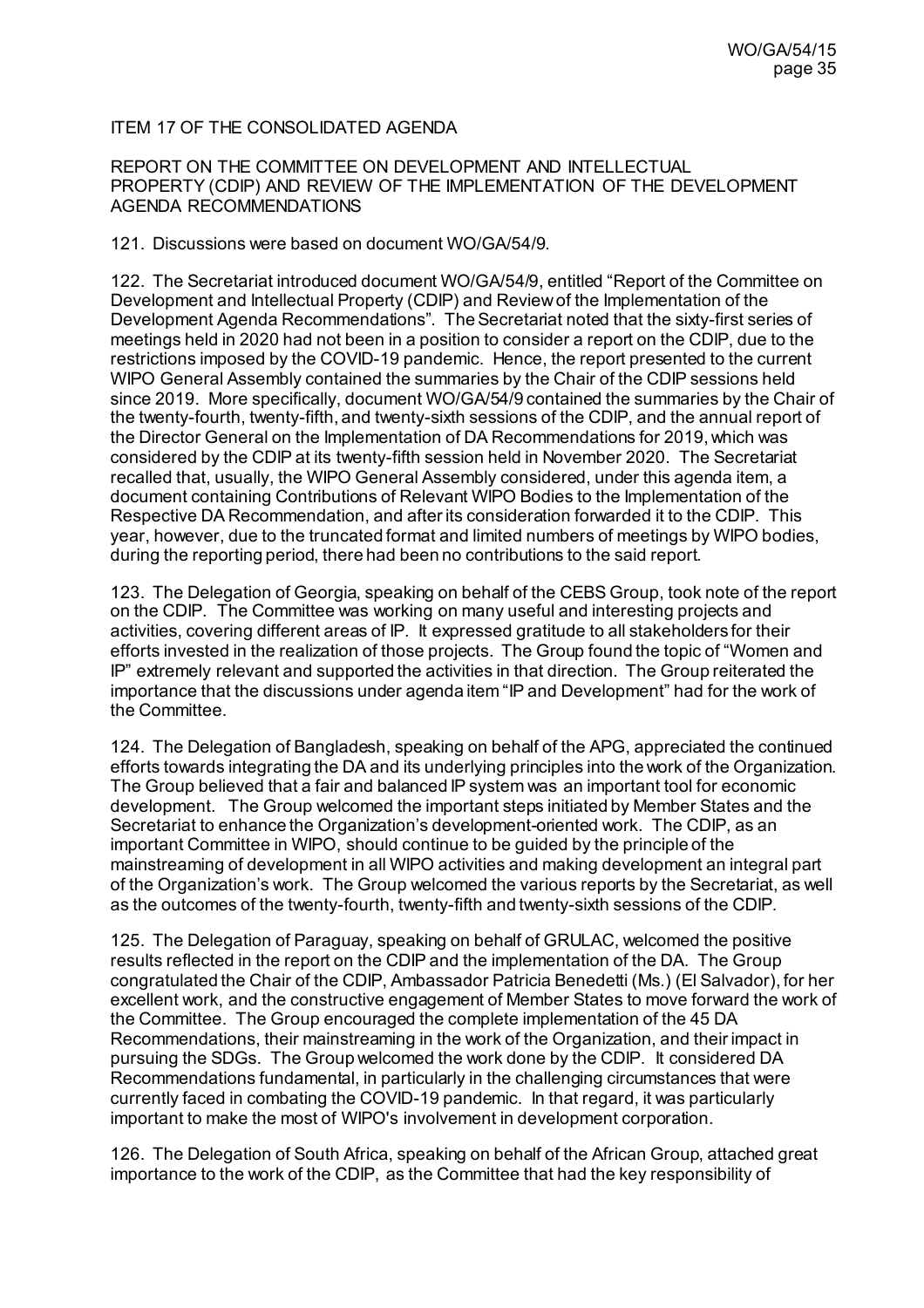ensuring the implementation of the DA Recommendations. It was also an important forum for discussions on WIPO's contribution to the SDGs. The Group was of the view that the three sessions of the CDIP, held since the 2019 Assemblies, had taken substantial steps towards the goal of ensuring that IP served the development goals of Member States, and thereby assisted in their social, economic and cultural development. This was a long-term goal, and the CDIP should continue making considerable efforts to ensure that Member States, particularly developing and LDCs, participated effectively in the IP system and benefited from it. Technical assistance and capacity building remained important factors in that regard. DA projects were one way of assisting Member States to benefit from the work of the CDIP. However, the genuine mainstreaming of the DA would have a more lasting impact and would contribute to the transformation of the IP system. The Group continued to call for the mainstreaming of the DA in WIPO's work. The Group recalled that before the COVID-19 pandemic forced having truncated agendas, the CDIP had been engaged in important discussions on Modalities and Implementation Strategies for the Adopted Recommendations of the Independent Review and Options as regards the Reporting and Reviewing Process (document CDIP/23/8). The Group looked forward to resuming those discussions and other items that had been deferred. It emphasized that the implementation and the mainstreaming of the DA should take place across WIPO in all Sectors, and that all WIPO Committees had a role to play in contributing to that, as per the decision of the WIPO General Assembly. The Group appreciated the rich exchange of information on the agenda item on "IP and Development" brought to its Member States. It encouraged WIPO to continue contributing to the implementation of the SDG's, including by partnering with other relevant UN entities.

127. The Delegation of China appreciated that despite the challenges brought by the COVID-19 pandemic, the CDIP still managed to achieve a series of outcomes during the past two years. The evolution of the pandemic was still unclear. The response to the pandemic, as well as economic recovery and growth, were the primary task of all countries. Innovation and IP should play a more active role in that regard. As in the past, China would support WIPO's development endeavors, and support the implementation of the DA as well as the UN SDGs. The Delegation looked forward to further pragmatic work made by WIPO in promoting development so that IP could benefit more developing countries.

128. The Delegation of Brazil reiterated the importance it attached to the work of the CDIP. The Delegation thanked the Secretariat for its work and commended the strong contribution by Member States, which had ensured that, since it had been created, the CDIP had been the source of many pioneering and innovative projects on how IP could contribute to socio-economic development of all countries. Many of those projects had been mainstreamed into the Organization's activities and it helped WIPO to reform the way in which it performed its mandate. Brazil was an active proponent of DA projects in the CDIP. For example, the project on Copyright and the Distribution of Content in the Digital Environment (document CDIP/22/15 Rev.), and the project on Tools for Successful DA Project Proposals (document CDIP/24/14 Rev.), which were currently in their implementation phase. The Delegation was determined to ensure that IP became closer to small producers as an instrument for local development. It highlighted the project on the Registration of the Collective Marks of Local Enterprises as a Cross-Cutting Economic Development Issue (document CDIP/24/9) proposed by Bolivia (Plurinational State of), from which it benefitted, as well as the project it had submitted to the last session of the CDIP on Empowering Small Businesses through IP: Developing Strategies for Supporting Geographical Indications or Collective Marks in the Post-registration Period (document CDIP/24/7). Both of these projects were useful in providing tools to small producers and helping them benefit from IP, and in the development of successful business strategies. They had clear benefits for the prosperity of communities. The Delegation expressed hope that they would soon be able to present positive results in those areas.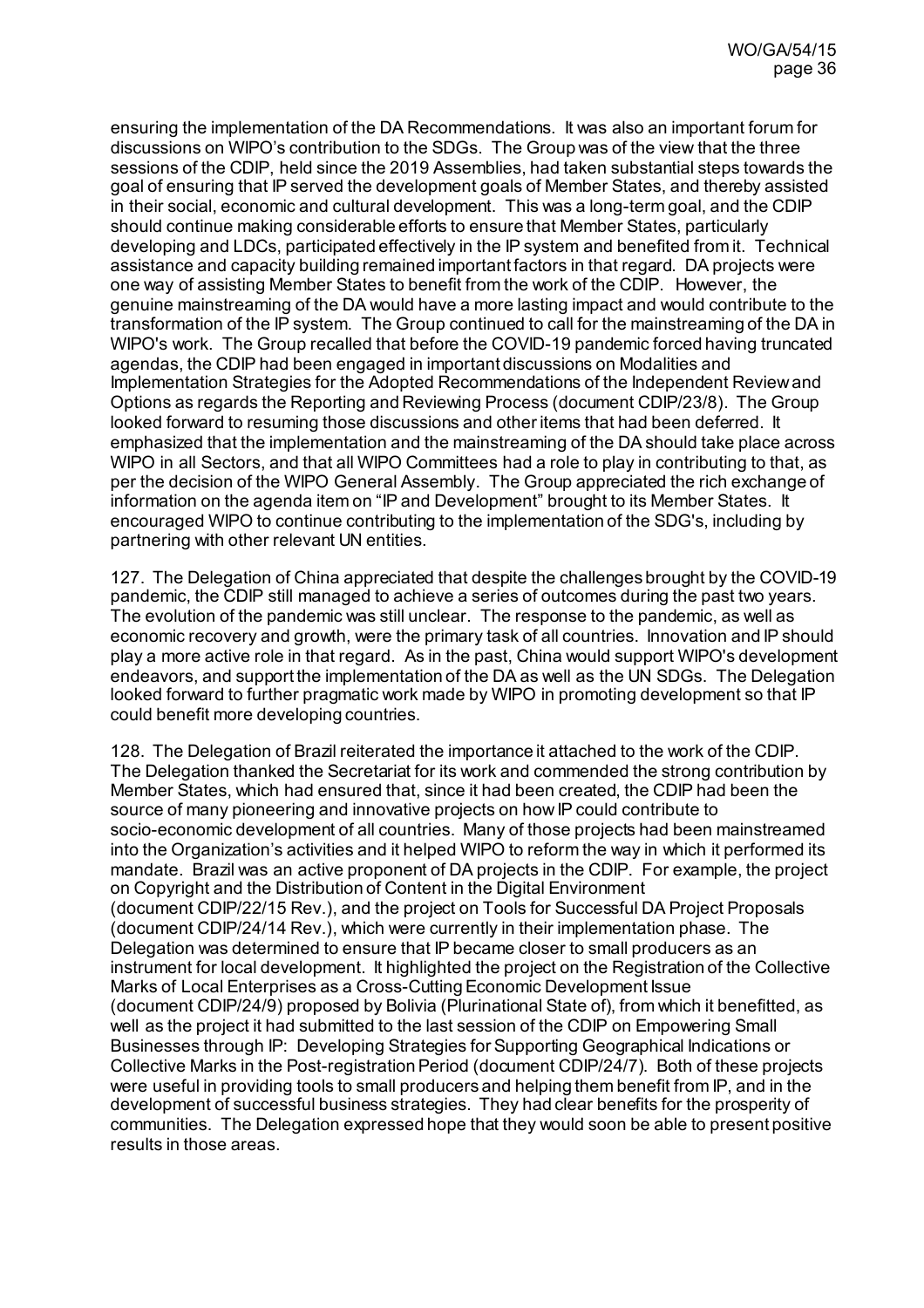129. The Delegation of Mexico appreciated the efforts and contributions of the Secretariat, the CDIP Chair and Member States to complete the work of the CDIP and take important decisions for the DA, despite the COVID-19 pandemic. The work of the CDIP was key to ensuring a better use of IP as an engine for development. The adoption of projects of interest to Member States in that area helped them achieve successful results. The Delegation encouraged the Secretariat to continue pushing forward the implementation of Agenda 2030 and its SDGs. The Delegation found of particular importance the consideration that the CDIP had given to the work on "Women and IP" and the recently adopted Follow-up Proposal by Mexico on "Women and IP" (document CDIP/26/10 Rev.). In the context of that work, important exchanges had taken place, and interesting studies had been developed. Those highlighted the challenges faced by women inventors and innovators and proposed ways on how to overcome those challenges and the gender divide in IP. The Delegation reiterated its appreciation to Member States for their support and for adopting the Follow-up Proposal by Mexico on "Women and IP", through which they decided on a periodic consideration of that issue, starting from the spring session in 2023. With the adoption of that decision, the CDIP would continue to consider the important aspects related to the gender divide and improve the participation of women and the IP system. The Delegation reiterated Mexico's commitment to the project on Increasing the Role of Women in Innovation and Entrepreneurship, Encouraging Women in Developing Countries to Use the Intellectual Property System (document CDIP/21/12 Rev.). It valued the mapping study that had been developed in the context of that project, and the national dialogue forum. In Mexico, a network of innovative women in industrial property had been launched, ensuring the availability of IP information to women in one single place, and helping them to develop their skills in the use of IP rights. The Delegation recognized WIPO's support. It was convinced of the importance of reducing the gender divide and of promoting activities designed to help women innovators and creators to use IP more effectively.

130. The Delegation of the United States of America stated that the CDIP had made significant progress since it was created in 2008. The Delegation believed that WIPO had made great progress in implementing the DA Recommendations through numerous projects and discussions. Many Member States had benefited from CDIP projects and activities. The Delegation encouraged Member States to continue submitting proposals for DA related projects with concrete and practical benefits and a direct and sustainable domestic impact. The Delegation recommended that WIPO continue its efforts in promoting the positive role of IP for development by, for example, increasing access to patent information, supporting Technology and Innovation Support Centers (TISCs), National IP Academies, national IP offices, SMEs, and creative industries, and to building capacities in the areas of IP protection, management and commercialization in least developed, developing, and transitional countries. The Delegation looked forward to additional project proposals following the discussions that the Committee had had under the agenda item on "IP and Development", such as for example on "IP and Creative Economy".

131. The Delegation of Japan appreciated that WIPO had been steadily working towards implementing the DA Recommendations. It attached great importance to development-related initiatives, including technical assistance and capacity building. Through the Funds-in-Trust (FIT) Japan Industrial Property Global, Japan had been supplying various types of assistance to developing countries all over the world. For example, FIT Japan IP Global had been used to help digitize national IP data in several countries since 2017. In 2020, it helped digitize IP documents in Botswana, Eswatini, Madagascar, Malawi, Thailand, Uganda, Viet Nam, Zambia and the African Intellectual Property Organization (OAPI). The Delegation believed that high-quality digital data of national IP rights made the IP office administrations more functional. and made user experience much better. Regarding WIPO's contribution to the SDGs, Japan could significantly contribute to the development of WIPO GREEN with the world's largest number of WIPO GREEN users and partners. The Japan Patent Office (JPO) had expanded the WIPO GREEN network by working with WIPO and stakeholders around the world, supporting its activities by making voluntary contributions. For example, during the current year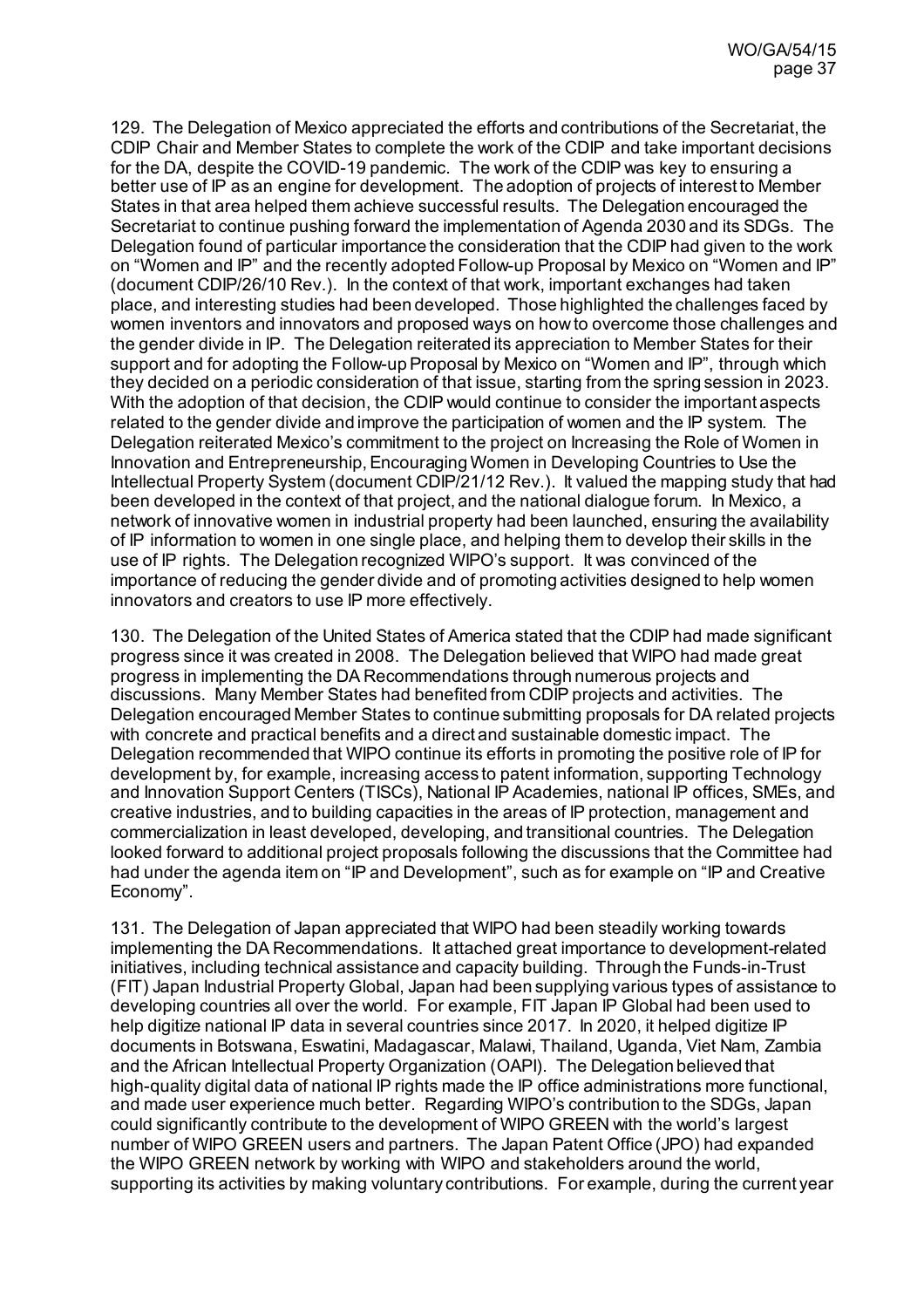JPO has begun supporting an Acceleration Project in Latin America. JPO was interested in producing concrete best practices, and presenting them to the world. That also brought more attention to WIPO GREEN, increased the number of participating companies, produced more best practices, and enabled WIPO to achieve the SDGs. Japan believed that was the ideal approach. The Delegation hoped that the support would further encourage the matching of green technologies to existing needs in Argentina, Brazil and Chile, which were targets of the Acceleration Project and which produced best practices. Furthermore, JPO held a joint symposium with WIPO in June 2020 on WIPO GREEN initiatives that facilitated the advancement of green technologies around the world. In the symposium's panel discussion, the panelists discussed the initiatives, current status, challenges, and future development of WIPO GREEN based on their concrete and practical experiences. Utilizing WIPO GREEN, JPO would continue striving to improve the environment within which to help solve social issues. Lastly, the Delegation believed that IP Advantage, which was a collection of over 200 successful cases related to IP and established based on the discussion in the CDIP, was an effective tool in the context of development. The Delegation hoped that activity contributed to making the IP ecosystem efficient and effective.

132. The Delegation of the Russian Federation supported WIPO's efforts to enhance its practical work and implementation of DA though projects in the areas of technical assistance and technology transfer. The DA as a whole, organically tied in with the work of other WIPO Bodies, and the implementation of different DA projects had positive impacts, and had been positively praised by independent experts. The Delegation encouraged effective discussions under the agenda item "IP and Development" which allowed for comprehensive discussions on topics of interest to Member States. The Delegation was looking forward to the discussion on "IP and Innovation: Trademarks and Design Strategies for Entrepreneurs" during the twenty-seventh session of the CDIP. The Delegation was also interested continuing the projects-based work in the CDIP, which faced some difficulties due to the COVID-19 pandemic.

133. The Delegation of Slovenia, speaking on behalf of the European Union and its member states, expressed its commitment and support to the important work carried out by the CDIP. The Committee had successfully followed its mandate by developing and updating a work program for the implementation of the 45 DA Recommendations, as well as advanced discussions on various IP and development-related issues, as agreed by the Committee or by the WIPO General Assembly, such as the SDGs. In reference to the summaries by the Chair of the twenty-fourth, twenty-fifth and twenty-sixth sessions of the CDIP, and to the Director General's report on the Implementation of the DA for the year 2019, which constituted the Committee's report to the Assembly, the Delegation noted with appreciation the further progress that had been achieved to mainstream DA Recommendations and the SDGs across WIPO strategic goals. In particular, it complemented the wide range of technical assistance and capacity building activities that had been provided. The Delegation believed those were demand driven, development oriented, and addressed specific needs of the beneficiaries. The Delegation emphasized their commitment to achieving the SDGs. It was convinced that WIPO had an important role in supporting its Member States in their efforts to reach the SDGs, especially focusing on those that were most relevant to WIPO's mandate and the aim of promoting the protection of IP. It highlighted and commended the webpage created in 2019 on SDGs, with the purpose of sharing information and best practices. The Delegation was pleased to note the decision by the Committee at its twenty-sixth session on "Women and IP". Promoting gender balance was a high priority of the European Union. The Delegation fully supported the objectives of the said decision. It strongly believed that encouraging innovation and creativity among women and fostering their talents in science, technology, and arts, together with increased IP education would benefit not only individuals, but all countries, and all levels of society. The Delegation looked forward to further discussions under the agenda item "IP and Development", notably on the topics of "The Role of Technology and Innovation Support Centers (TISCs) as a catalyst for Technology Transfer: Opportunities and Challenges", and "IP and Innovation: Trademarks and Design Strategies for Entrepreneurs" at the coming session of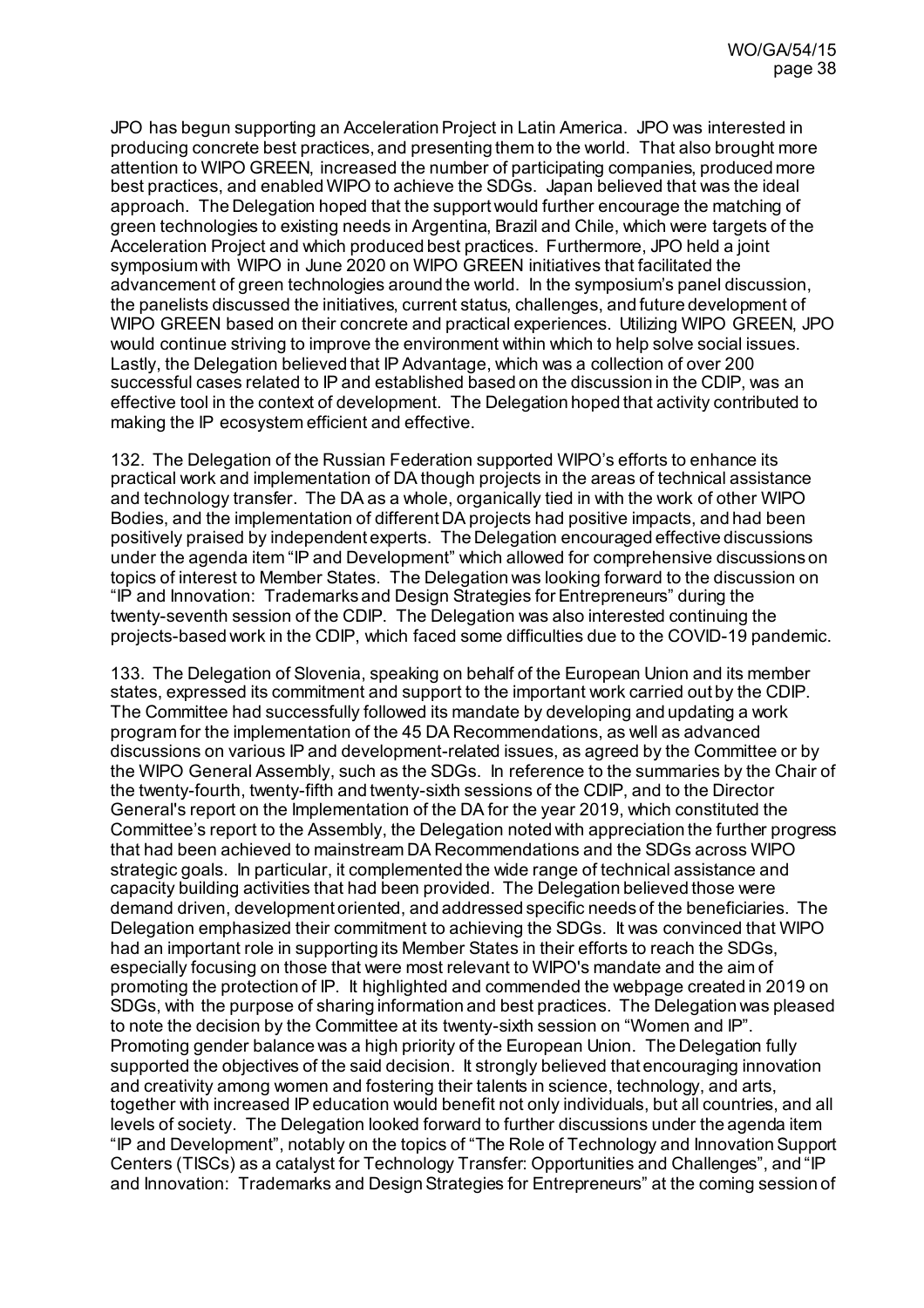the CDIP, and hoped for productive and applicable outcomes. In conclusion, the Delegation acknowledged the extensive and successful work performed by the CDIP. It remained committed to contributing to further progress the work of the Committee, bearing in mind WIPO's objective to promote a balanced IP throughout the world, including through cooperation among its Member States.

134. The Delegation of Indonesia aligned itself with the statement made by the Delegation of Bangladesh, on behalf of the APG. The Delegation stated that the coordination and implementation of the WIPO DA Recommendations remained an important issue for Indonesia. It believed that mainstreaming and coordinating development issues was not a series of events but more a continuous process. In that regard, the Delegation reiterated its commitment and called upon all Member States and stakeholders alike for their continued engagement within the CDIP, in line with its mandate set up in 2008 by the WIPO General Assembly, namely: (i) to develop a work program for the implementation of the 45 DA Recommendations; (ii) to monitor and assess its implementation, as well as coordinate with other relevant WIPO Bodies; and, (iii) to discuss IP and development related issues. In harnessing the momentum of the international year of creative economy for sustainable development, the twenty-sixth session of the CDIP had managed to adopt the project proposal put forward by Indonesia and the United Arab Emirates on Promoting the Use of Intellectual Property in Developing Countries in Creative Industries in the Digital Era (document CDIP/26/5). The Delegation conveyed, once again, its appreciation to WIPO and all Member States for the successful discussion on the topic of "IP and Creative Economy" under agenda item "IP and Development" during the twenty-sixth session of the CDIP. The Delegation hoped that the discussion on that important topic would continue in the CDIP and in WIPO in general. The creative sectors were not only important, but also a source of jobs and economic growth. Creative economy was also inclusive, ensuring participation of women, youth and micro-, small- and medium-sized enterprises (MSMEs). It was important to ensure that WIPO and its Member States remained committed to the development of the creative economy through IP, noting the heavy reliance of innovation and creativity within these sectors. The Delegation looked forward to the convening of the upcoming International Conference on IP and Development within the twenty-seventh session of the CDIP, and hoped that an agreement on a topic for the subsequent international conference could be reached as soon as possible.

135. The Delegation of India appreciated the comprehensiveness of the Secretariat's presentation and effective implementation of this very important item. The participation of women inventors and innovators in the field of IP was essential. Without the effective participation of women inventors and innovators there was a risk that the development of the IP system would remain skewed which in effect would affect its sustainability. The gaps and challenges stressed out in the Literature Review on Challenges for Women Inventors and Innovators in Using the Intellectual Property System and the Study on Policy Approaches to Close the Intellectual Property Gender Gap - Practices to Support Access to the Intellectual Property System for Female Innovators, Creators and Entrepreneurs, were very important. The report on Women and IP: Gender Mainstreaming, Capacity Building and Assistance to Member States (document CDIP/26/8) again highlighted the gaps and challenges faced in that regard. To address those gaps and challenges it was important to first find out, and then realize those gaps and challenges. The utility of the report and study were very important in that aspect. The Delegation expressed its appreciation for these documents. The Delegation supported the Follow-up Proposal by Mexico on "Women and IP" as it believed that much more was needed to be done to ensure that women became an effective stakeholder in the IP system. On that issue, the Indian Patent Office had been undertaking certain initiatives to foster the participation of women. More specifically, under one such initiative a facility in favor of women had been made available. It was that patent applications filed by female applicants were eligible to seek expediting examination. With regard to the project proposed by Indonesia and the United Arab Emirates on Promoting the Use of Intellectual Property in Developing Countries in Creative Industries in the Digital Era, the Delegation thanked Indonesia and the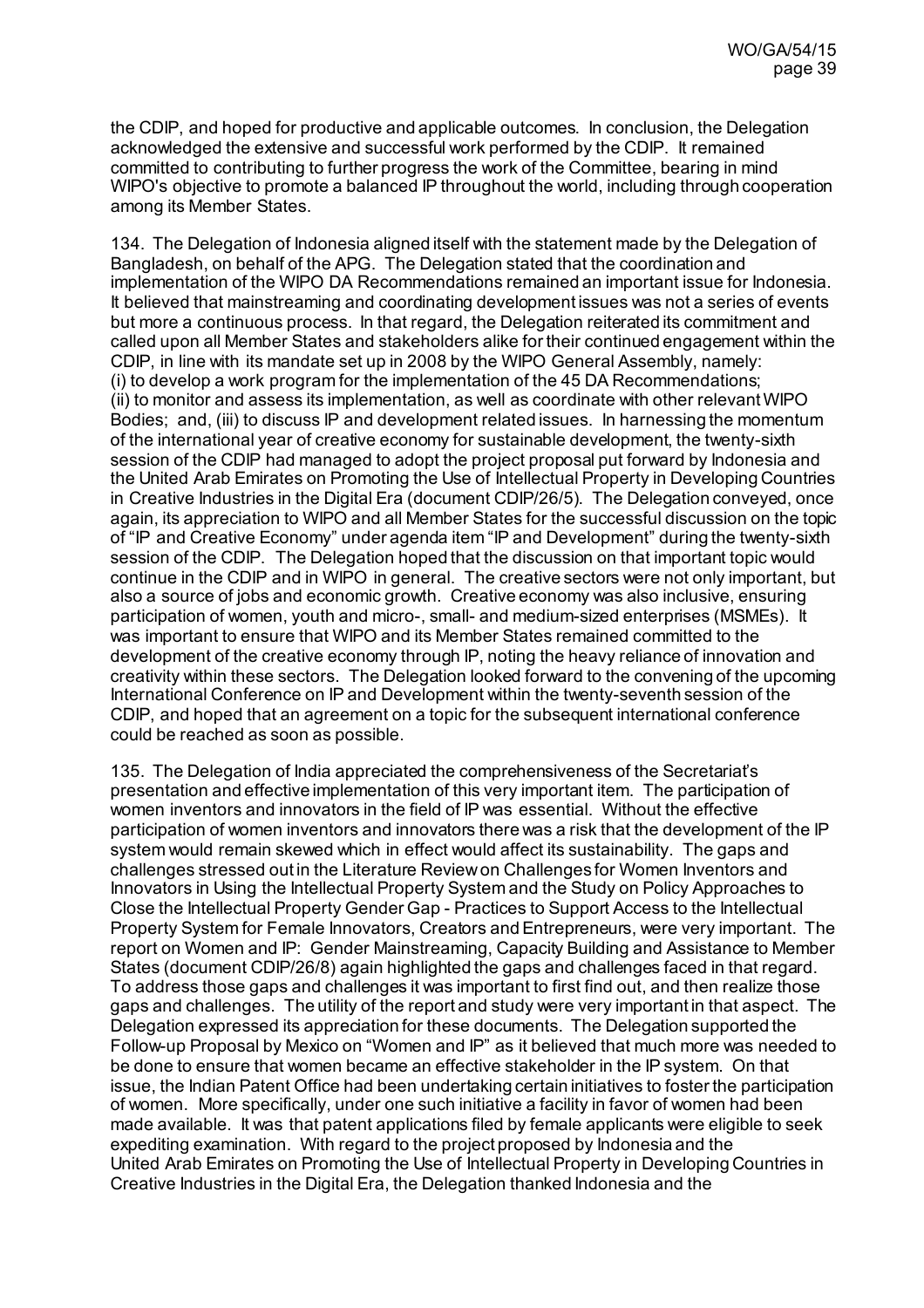United Arab Emirates for the proposal developed. Creative industries were very important stakeholders of the IP rights system. The digital era presented a real opportunity to promote those through the means of digital media. The Delegation further referred to the project proposal by Brazil on Empowering Small Businesses through IP: Developing Strategies for Supporting Geographical Indications or Collective Marks in the Post-Registry Period. geographical indications were very important for stakeholders at the grassroots as it was a means for their livelihood. Geographical indications could also serve as a unique tool for poverty eradication. The Delegation encouraged Brazil to take the proposal forward and thanked all Member States for their valuable comments that would help in taking this project forward.

136. The Delegation of Pakistan commended the report on the CDIP. The work of that Committee was important to support WIPO's mission for the development of a balanced and effective international IP system for the benefit of all. It was also important for the implementation and mainstreaming of the DA Recommendations. Pakistan was one of the beneficiary countries of a DA project entitled Increasing the Role of Women in Innovation and Entrepreneurship, Encouraging Women in Developing Countries to Use the Intellectual Property System. The Delegation thanked WIPO for collaborating with their national stakeholders to implement the project and its related activities, including the ongoing mentorship program. Pakistan had nominated women innovators to receive advice on their IP assets. The Delegation also thanked the project sponsors, Canada, Mexico and the United States of America, for the excellent project proposal. There was a need for more such proposals to fully utilize the potential of women innovators and entrepreneurs in developing countries. The Delegation planned to submit a project proposal in the upcoming sessions of the CDIP. The Delegation supported the Project Proposal by Brazil on Empowering Small Businesses through IP: Developing Strategies for Supporting Geographical Indications or Collective Marks in the Post-registration Period. It stood ready to contribute to the proposal and it reiterated its request to participate as a pilot country in that project. Finally, the Delegation mentioned that technology transfer was a necessary prerequisite to allow developing countries to develop necessary capacity to fulfil their obligations which in turn was essential for inclusive development. During the ongoing pandemic, one of the most critical topics for technical assistance for developing countries and LDCs was the exceptions and limitations to patent rights in the COVID-19 context. The Delegation urged the Committee to give due consideration to that aspect in its future work.

137. The Delegation of Nigeria aligned itself with the statement delivered by the Delegation of South Africa, on behalf of the African Group. The Delegation appreciated the report contained in document WO/GA/54/9. The Delegation recognized the valuable progress made over the years by the CDIP to ensure the implementation of the DA Recommendations. The recent increase in the number of start-ups and SMEs, as well as the enormous growth in creative industries had underscored again the need for IP in enhancing sustainable economic development for developing economies. In that regard, the Delegation welcomed WIPO's approach to focus on stakeholders while looking forward to the Committee's work and the support for women, youth, start-ups and SMEs to use IP as a tool for socio-economic development. This would create future opportunities and training for all. Finally, the Delegation reiterated its call for concrete mainstreaming of all the DA Recommendations, its progress, policies and activities. It equally commended the spirit of the DA in WIPO's workforce.

138. The Delegation of Algeria endorsed the statement made by the Delegation of South Africa, on behalf of the African Group. It highlighted the important achievements made by the WIPO Secretariat in the field of development since 2020, in particular with regard to the continuation of the mainstreaming of DA Recommendations in all areas of work of WIPO, despite the COVID-19 pandemic. The Delegation found the new strategic guidance of WIPO, as described in the MTSP 2022-2026 and in the Program of Work and Budget, to be a decisive turning point in the implementation of the DA. In that regard, the Delegation looked forward to the provisions that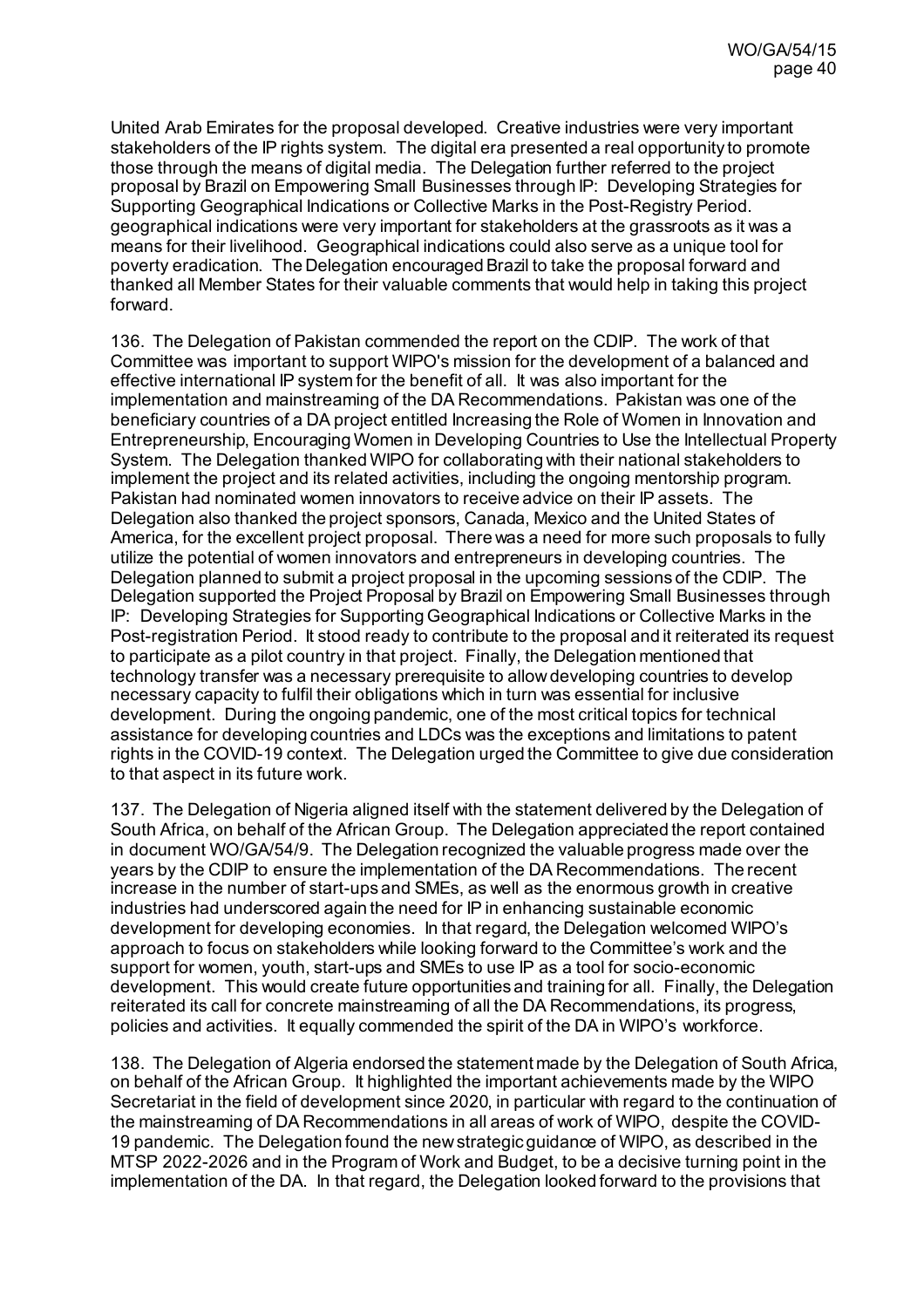had been taken by the Secretariat in order to translate the new strategic vision into activities for development. The Delegation looked forward to the formulation of technical assistance programs for Member States. As for the contribution of WIPO to the attainment of the SDGs, the Delegation appreciated WIPO's commitment to the work in the framework of the SDGs in order to achieve a balanced and effective IP system that encouraged creativity and promoted transfer of knowledge within countries and between countries. Finally, the Delegation expressed its gratitude to WIPO for its technical assistance work to the Arab region, where there was a high degree of potential especially amongst young people and women.

139. The Representative of ELAPI was grateful for the opportunity to address the WIPO General Assembly on this agenda item. Since it was created in 2019, ELAPI had focused on working to reform the gender gap among the members of its organization. To achieve that objective, ELAPI had worked every day to elaborate solid policies and internal regulations on gender and on ensuring their full compliance. Currently, it had achieved gender parity in the two governing bodies of ELAPI and had established a gender directorate working to ensure a healthy atmosphere among its members, free from discrimination of any kind. It was convinced that cooperation between nations was necessary in order to overcome the gender gap that continued to exist in the field of IP. There was a need to work together to try to overcome any barriers to enable more and more women to occupy decision-making roles in governing bodies of organizations. At the same time, the Representative believed that IP was a tool to achieve the SDGs. The COVID-19 pandemic could be used as an excuse to weaken the protection that IP provided to goods that were born from human creativity. ELAPI offered its academic cooperation to the WIPO General Assembly, to WIPO Committees, Member States, and in particular to countries from GRULAC, in order to achieve the said development objectives.

140. The Delegation of Bangladesh, speaking in its national capacity, aligned itself with the statement made by the APG. IP had now come to be recognized as having a determining impact on development. The relationship between IP and development was not only significant but also had emerged as a key focus, particularly for developing countries. In that context, the Delegation was at one with the objectives of the DA Recommendations. The Delegation firmly believed that successful implementation and mainstreaming of the DA into WIPO's regular activities would bring expected results for the development of Member States. In that context, it appreciated the efforts of the CDIP in spearheading the activities of WIPO in the line with the DA. The Delegation was one of the beneficiary countries in relation to the WIPO DA. It appreciated WIPO for its assistance in establishing two TISCs for the completion of project on Appropriate Technology and the ongoing project on IP and Product Branding for Business Development in Bangladesh. The Delegation looked forward to more cooperation with WIPO on the basis of needs in the context of Bangladesh's graduation from LDCs. As mentioned the Delegation's statement under Agenda Item 5, Bangladesh was expected to graduate from the LDCs category by 2026. Consequently, innovation as well as use of appropriate technology and development efforts had great significance for Bangladesh. It was clear that the need to establish and promote an innovation friendly IP environment with a skilled management would continue beyond the graduation phase. In that context, the Delegation urged WIPO to consider designing and planning the delivery of required programs for graduating LDCs, in order to help them address the challenges both before and in the wake of graduation. Last but not least, the multifaceted adverse impacts of the COVID-19 on economic growth and development were already evident across the world. To that end, there was a need to be careful, considerate and compassionate in the use of IP as an effective tool for recovery of economies. At the same time, efforts should continue so that IPRs did not create any barriers to universal, fair, and equitable production of access to, and distribution of, affordable essential health technologies and products to fight the COVID-19 pandemic. In that regard, WIPO should continue the trilateral cooperation with the World Health Organization (WHO) and the World Trade Organization (WTO) in the areas of IP-related health policy issues with its resources, expertise and experiences. As an important body of WIPO dedicated to IP and development, the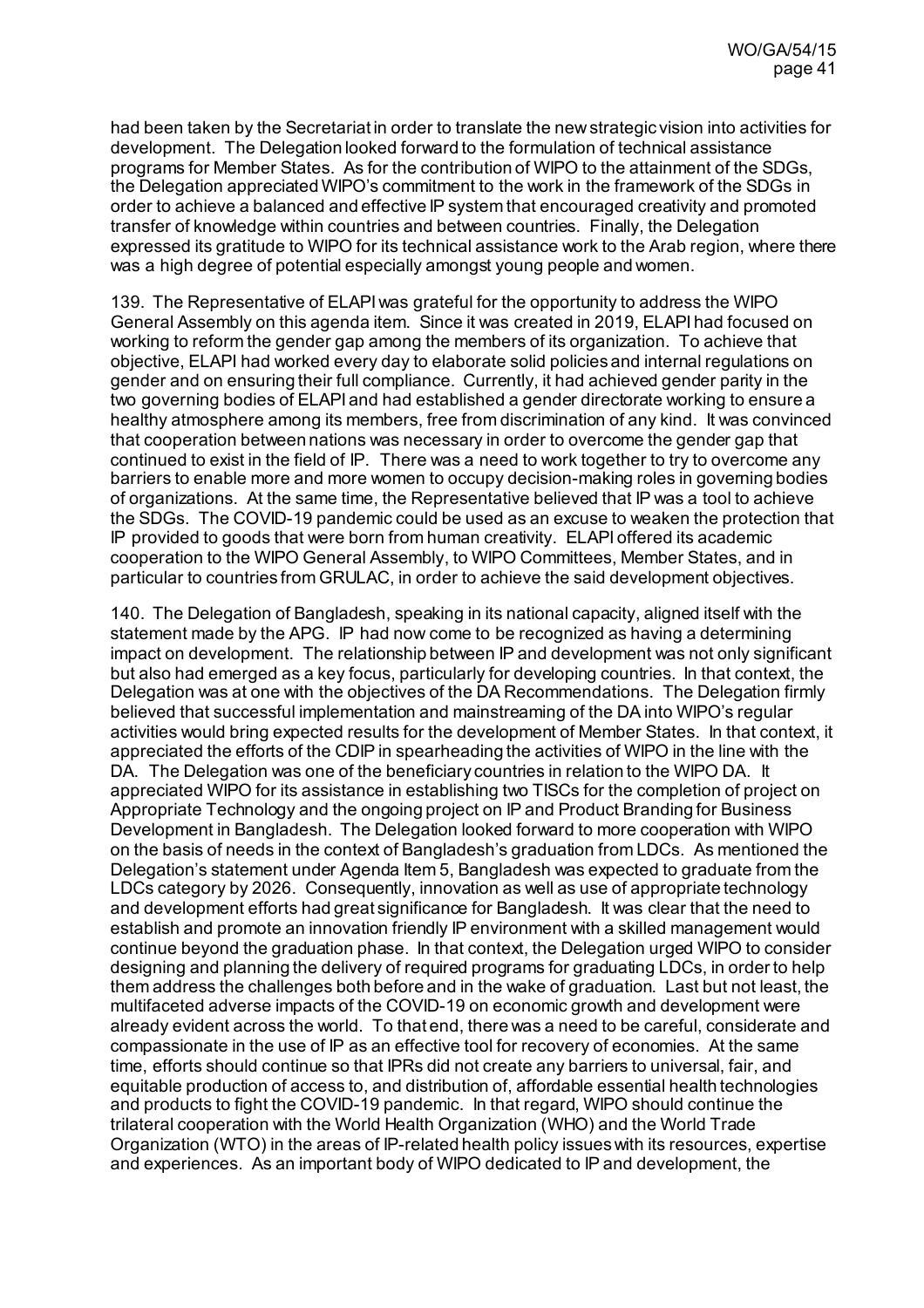Delegation hoped that the CDIP would continue its efforts and promote further constructive ideas and discussions on needs and challenges of Member States.

141. The Delegation of Trinidad and Tobago was pleased to report on many initiatives that had provided significant advances in the work of the Trinidad and Tobago Intellectual Property Office (TTIPO) and many national institutions. With WIPO's assistance, it had successfully executed a National Seminar on How to Make a Living from Mobile Apps, and a virtual seminar regarding Alternative Dispute Resolution in Mobile Applications Disputes, on January 21, 2021. Additionally, the project on Enhancing the Use of IP in the Mobile Apps and Software Sector (document CDIP/22/8) had resulted in a pioneering work product entitled "Handbook on Key Contracts for Mobile Applications - A Developer's Perspective." The handbook examined mobile app contracts and taught "appreneurs" how to navigate through same. It would be extremely beneficial for the local e-commerce ecosystem. Despite the limitations of the global pandemic, the next scheduled event of the project would be the Virtual Mentorship Program concerning the formation of a mobile app association in Trinidad and Tobago and pitching and business matching on mobile development. The formation of a mobile app association was one of several recommendations originating from the Alternative Dispute Resolution virtual seminar. The event would highlight the experience of the United States of America's Mobile App Association to explore strategies for starting such an association, being private sector driven but supported through technical assistance from the TTIPO. The two-day Program was expected to benefit the software industry of Trinidad and Tobago by transforming ideas into profit-generating assets through the empowerment of app developers with tools for using IP for income generation in mobile applications. The Delegation looked forward to the successful completion of projects submitted to WIPO Match, access by the National Library and Information System Authority to books in accessible formats through WIPO's Accessible Books Consortium (ABC), the establishment of TISCs, and the highly anticipated launch of the National IP Training Centre in January 2022.

142. The Secretariat expressed its appreciation for the active participation and contribution of all delegations to the work of the CDIP. It thanked the Chair of the CDIP, Ambassador Benedetti for her commitment and efforts. The Secretariat took note of all observations and inputs expressed by Member States.

143. The WIPO General Assembly took note of the "Report on the Committee on Development and Intellectual Property (CDIP) and Review of the Implementation of the Development Agenda Recommendations" (document WO/GA/54/9).

### ITEM 18 OF THE CONSOLIDATED AGENDA

REPORT ON THE INTERGOVERNMENTAL COMMITTEE ON INTELLECTUAL PROPERTY AND GENETIC RESOURCES, TRADITIONAL KNOWLEDGE AND FOLKLORE (IGC)

144. Discussions were based on documen[t WO/GA/54/10](https://www.wipo.int/about-wipo/en/assemblies/2021/a_62/doc_details.jsp?doc_id=550691).

145. The Secretariat stated that the 2019 WIPO General Assembly had renewed the mandate of the Intergovernmental Committee on Intellectual Property and Genetic Resources, Traditional Knowledge and Folklore (the IGC) for the 2020/2021 biennium, and had agreed on a work program for the IGC. Due to the COVID-19 pandemic, the IGC had not been able to meet as planned. Since the WIPO General Assembly in 2019, the IGC had been able to meet only once (IGC 41). IGC 41 had agreed on two specific recommendations to this 2021 WIPO General Assembly: (1) the mandate of the IGC be renewed for the 2022/2023 biennium on the terms of the mandate and according to the work program as agreed by the IGC; and (2) the 2021 WIPO General Assembly recognize the importance of the participation of indigenous peoples and local communities in the work of the IGC, note that the WIPO Voluntary Fund for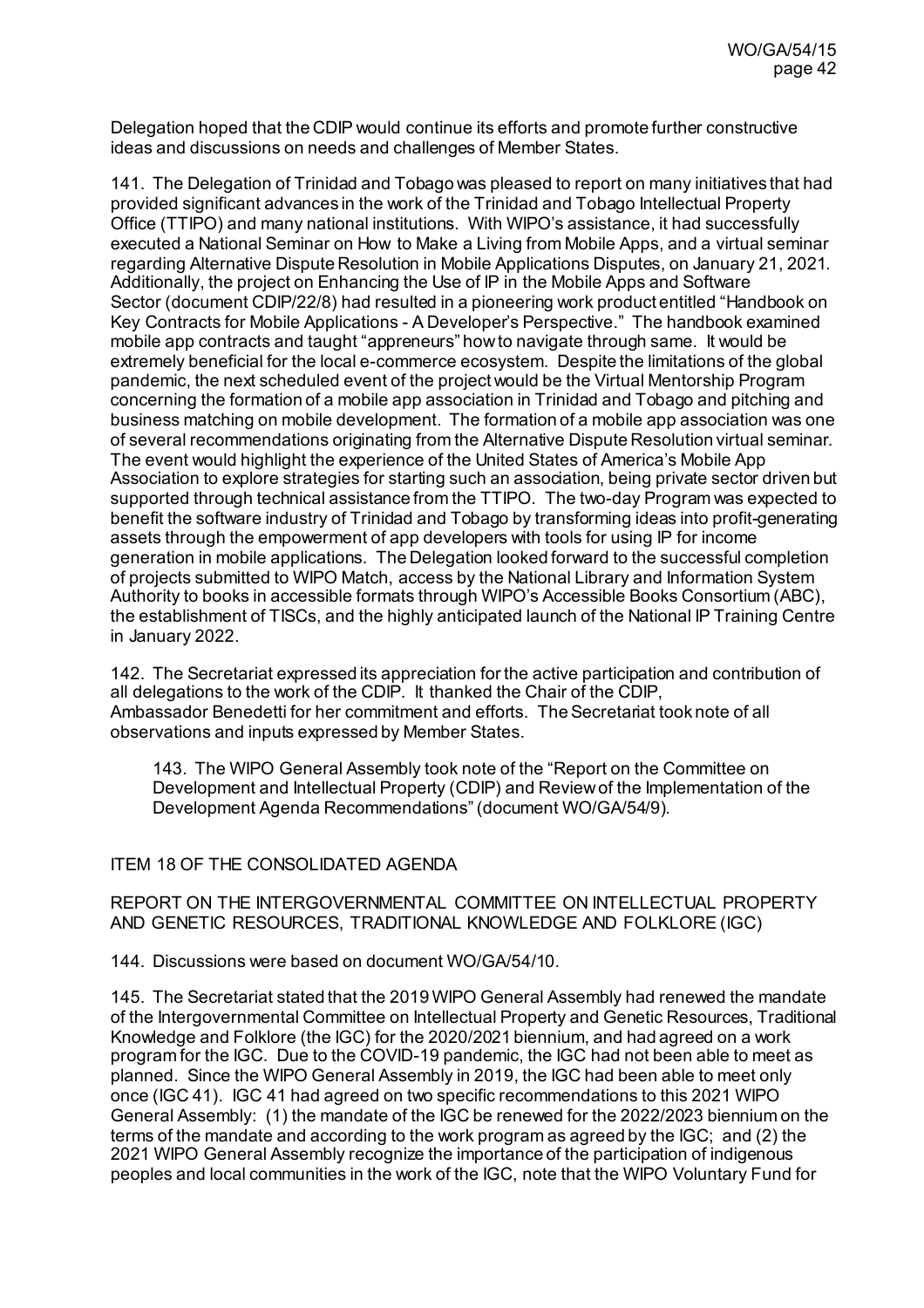Accredited Indigenous and Local Communities is depleted, encourage Member States to consider contributing to the Fund, and invite Member States to consider other alternate funding arrangements. Though the IGC had been unable to meet as planned, various activities had been carried out to facilitate the work of the IGC, such as a virtual Seminar on Intellectual Property and Genetic Resources, which had been organized in January 2021. The report prepared on the IGC for this WIPO General Assembly was document WO/GA/54/10. The WIPO General Assembly was invited to note the report, renew the mandate of the IGC for the 2022/2023 biennium as set out in paragraph 4 of document WO/GA/54/10, recognize the importance of the participation of indigenous peoples and local communities in the work of the Committee, note that the WIPO Voluntary Fund for Accredited Indigenous and Local Communities is depleted, encourage Member States to consider contributing to the Fund, and invite Member States to consider other alternate funding arrangements.

146. The Delegation of South Africa, speaking on behalf of the African Group, thanked the Chair and the Secretariat for document WO/GA/54/10, and also thanked the Chair of the IGC and the Vice-Chairs. The Delegation indicated its appreciation for the informal consultations with regional groups. The Delegation thanked the Traditional Knowledge Division for its support to Member States and its important work. It expressed its disappointment for the no undertaking of substantive work under the current mandate since IGC 40 due to the COVID-19 pandemic. Finalization of an international legal instrument or instruments, relating to the protection of GRs, TK, and TCEs was a key priority. Any delay in finalizing a legal instrument or instruments was detrimental to the interests of indigenous peoples and local communities, and the protection of their assets against misappropriation and exploitation. The importance of the IGC could not be overemphasized, given that the IGC gave hope to indigenous peoples and local communities, who could be an important part of the IP ecosystem. It firmly believed that efforts to make the IP system truly inclusive, as envisioned in WIPO's MTSP, would depend largely on the ability of the IP ecosystem to recognize and protect marginalized communities and their indigenous knowledge. The Group looked forward to the resumption of the negotiations on the texts before the IGC, including consideration of the Chair's Text. It was pleased that the IGC had managed to meet once for its Forty-First Session, and had agreed to recommend the renewal of the IGC's mandate for the 2022/2023 biennium to the 2021 WIPO General Assembly. It looked forward to the WIPO General Assembly endorsing the recommendations. It hoped that there would be no more disruptions to the work of the IGC during the 2022/2023 biennium. The Group encouraged Member States to return to the negotiating table with renewed vigor and political will to make real progress in the work of the IGC.

147. The Delegation of China welcomed the fact that the IGC had reached an agreement on the IGC's mandate for the 2022/2023 biennium and its future work program. It supported the WIPO General Assembly to approve the IGC's mandate and the work program. It believed that the endeavor and discussion by the IGC in the past years had been productive. It was imperative to continue the negotiations. The Delegation called on all Member States to work together to move the IGC negotiation towards tangible progress so as to agree on an international legally binding instrument at an earlier date.

148. The Delegation of Bangladesh, speaking on behalf of the APG, thanked the IGC Chair, the IGC Vice-Chairs, and the Secretariat for the excellent work done thus far and for the preparation of the report contained in document WO/GA/54/10. It thanked the IGC Chair for his able stewardship during a difficult time. It regretted that the pandemic situation had not allowed any substantial progress in the work of the IGC to be made. However, it noted the progress made in the Draft Articles on the Protection of Traditional Knowledge and the Draft Articles on the Protection of Traditional Cultural Expressions at IGCs 38, 39 and 40. It also noted the discussions that had taken place on the Chair's Text on a Draft International Legal Instrument Relating to Intellectual Property, Genetic Resources and Traditional Knowledge Associated with Genetic Resources. It hoped that the positive and constructive spirit in the discussion on the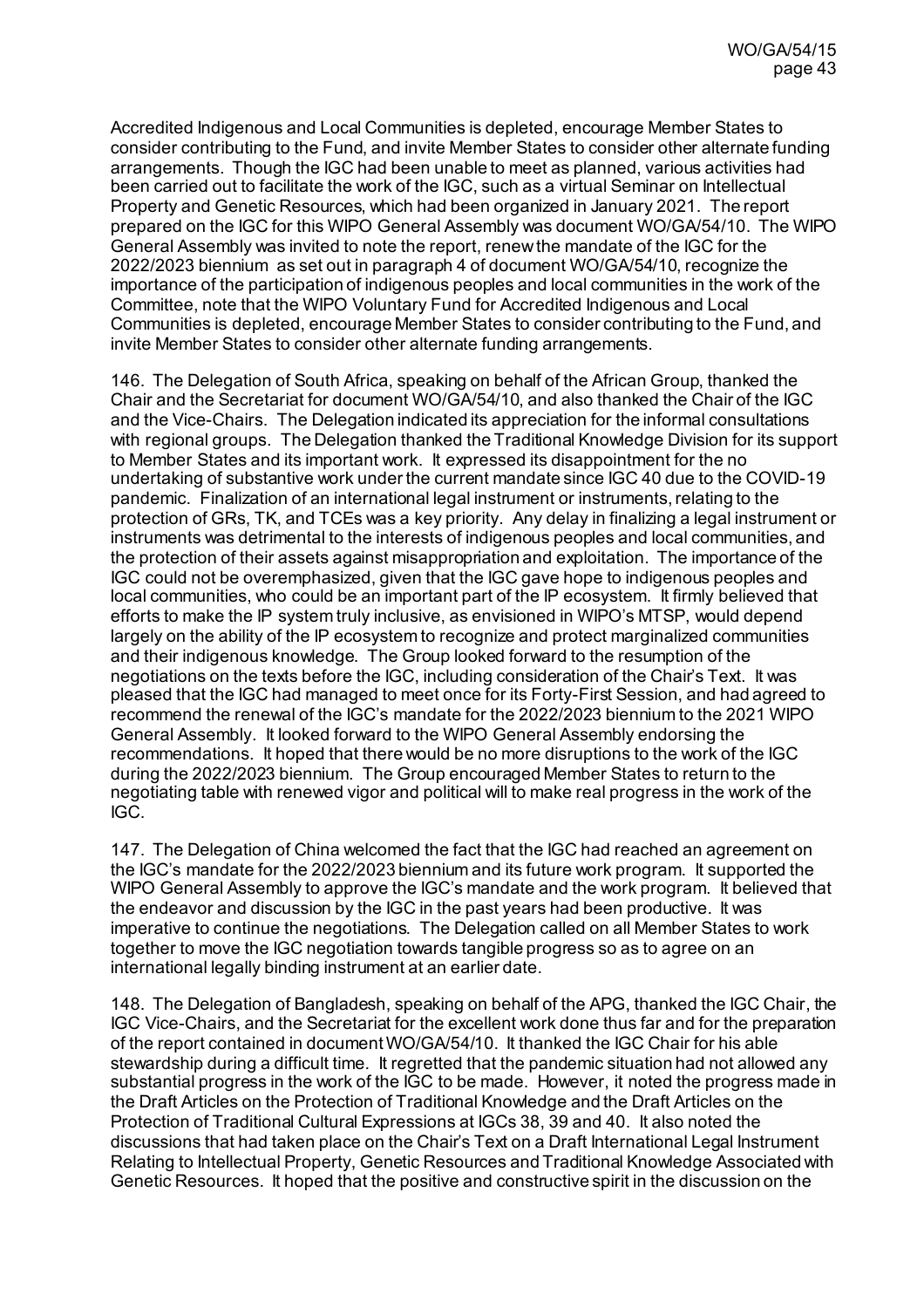texts would be maintained. It welcomed the recommendation of IGC 41 to the 2021 WIPO General Assembly that the mandate of the IGC be renewed for the 2022/2023 biennium. It also welcomed the terms of the mandate and the work program for the 2022/2023 biennium, as contained in the recommendation with the objective of finalizing an agreement on an international legal instrument or instruments, without prejudging the nature of the outcome(s), relating to IP which would ensure the balanced and effective protection of GRs, TK and TCEs, which built on the existing work carried out by the IGC, including text-based negotiations with the primary focus on narrowing existing gaps and reaching a common understanding on core issues. It reiterated the importance of the participation of indigenous peoples and local communities in the work of the IGC. Thus, it supported the call to encourage Member States to consider contributing to the WIPO Voluntary Fund for Accredited Indigenous Peoples and Local Communities, and explore other alternate funding solutions.

149. The Delegation of the United Kingdom, speaking on behalf of Group B, regretted that the IGC could not carry out substantive work in the current mandate due to the extraordinary circumstances in the course of the biennium. Further work needed to be done to narrow existing gaps with a view to reaching a common understanding of core issues. Therefore, it welcomed the proposed way forward regarding the mandate for the next two years.

150. The Delegation of Paraguay, speaking on behalf of GRULAC, reaffirmed the importance of the work of the IGC for the countries of its region. The IGC was one of the most important Committees in WIPO, not only because of its structure, which included indigenous peoples and local communities, but also because of the key importance of its objectives, namely one or more international legally binding instruments on IP providing effective and balanced protection for GRs, TK and TCEs. It expressed its support for the renewal of the IGC's mandate for the 2022/2023 biennium and its work plan. It wished to see flexibility, commitment, and political will from all Member States to move forward with the work of the IGC.

151. The Delegation of Georgia, speaking on behalf of the CEBS Group, thanked the IGC Chair, the IGC Vice-Chairs and the Traditional Knowledge Division for their dedication and commitment to the IGC. It reiterated its long-standing position and the importance of the evidence-based approach. It believed that with joint efforts, the IGC would be able to advance the work and witness constructive discussions allowing the IGC to narrow the gaps. It also emphasized that the involvement of indigenous peoples and local communities was crucial in the process and encouraged efforts to ensure their participation. Finally, the Group reaffirmed once again its support for the renewal of the IGC's mandate for the 2022/2023 biennium on the same terms as for the current biennium.

152. The Delegation of Indonesia, speaking on behalf of the Like-Minded Countries (LMCs), thanked the IGC Chair, the Vice-Chairs, and the Secretariat for their tireless efforts and continuing to advance the work of the IGC, despite the challenges arising from the pandemic. While the pandemic had largely hindered essential progress, it took note of the positive advances made and commended the excellent work in the preparation of the report on the IGC. It hoped that the positive advancement would create momentum towards continued work and finalizing an international legally binding instrument or instruments that provided balanced and effective protection of GRs, TK and TCEs. Such an international legal instrument or instruments were vital to prevent misuse and misappropriation of GRs, TK and TCEs. Furthermore, it noted the importance of adequately addressing the issues of a disclosure requirement and benefit-sharing based on prior informed consent and mutually agreed terms. The LMCs welcomed the recommendations of IGC 41 to the WIPO General Assembly on the proposed renewal of the IGC's mandate for the 2022/2023 biennium. It reiterated the importance of the participation of indigenous peoples and local communities in the work of the IGC, including exploring possible new and innovative working methods that would further advance the work of the IGC. It assured that it remained committed to engaging constructively towards a mutually acceptable outcome for the benefit of all Member States.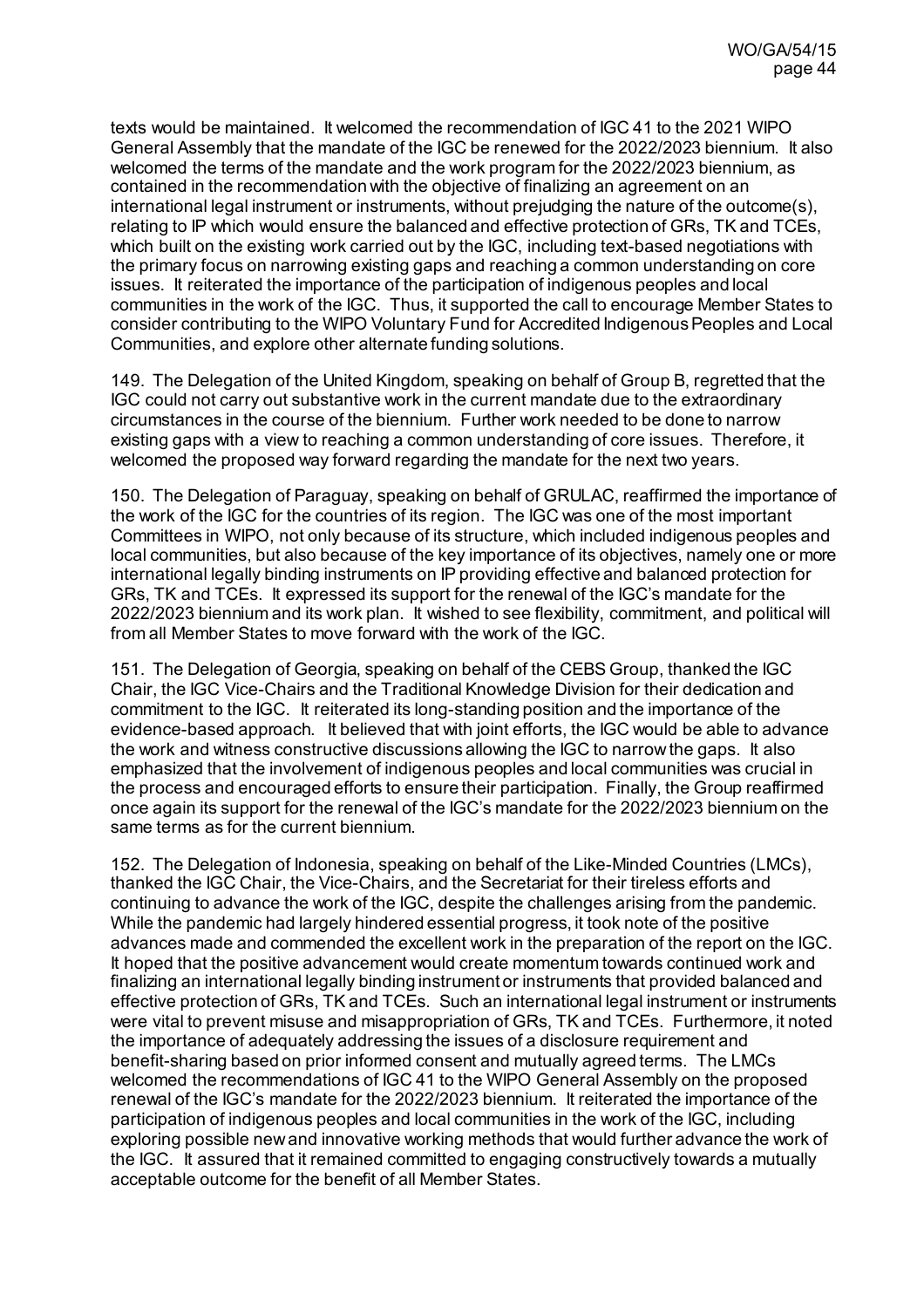153. The Delegation of Nigeria aligned with the statement made by the Delegation of South Africa, on behalf of the African Group. It thanked the IGC Chair and Vice-Chairs, and the Secretariat, for their resilience in the advancement of the IGC's work despite the disruptions caused by the COVID-19 pandemic. The Delegation noted and commended the brilliant work in the preparation of the IGC's report. It also welcomed the recommendation to the 2021 WIPO General Assembly that the mandate of the IGC be renewed for the 2022/2023 biennium with emphasis on the importance of the participation of indigenous peoples and local communities in the work of the IGC. The Delegation remained optimistic that progress was possible in the next biennium to close existing gaps, advance the IGC's work towards a diplomatic conference in the realization of the ultimate goal of effective protection of GRs, TK and TCEs. It was committed to working together with all delegations and stakeholders, including indigenous peoples and local communities, to ensure that the IGC will build upon its pre-pandemic accomplishments.

154. The Delegation of Brazil welcomed the recommendations made to the WIPO General Assembly by the IGC on the renewal of its mandate for the 2022/2023 biennium. The COVID-19 pandemic had made it impossible to guarantee face-to-face meetings with broad participation, which had prevented the IGC from fulfilling the negotiating mandate agreed by the 2019 WIPO General Assembly. It sincerely hoped that in 2022, the health situation would improve and make it possible to negotiate again and bring those negotiations to a successful conclusion. The Delegation extended its special thanks to the IGC Chair, Mr. Ian Goss, for his efforts to keep the agenda of the IGC moving in spite of the challenging circumstances, and for his efforts to offer compromise solutions for negotiations with the Chair's Text at IGC 40, which the Delegation was currently studying very carefully. It hoped that the IGC could meet again in 2022. It urged all delegations to show constructive engagement with a view to achieving tangible outcomes as quickly as possible.

155. The Delegation of Morocco supported the statement made by the Delegation of South Africa, on behalf of the African Group. It thanked the Secretariat for preparing and presenting the report on the activities of the IGC. It also welcomed the efforts made by the IGC Chair, who had attempted to speed up the work of the IGC and helped Member States reach consensus on the renewal of the mandate. The Delegation underscored the great importance attached to the work of the IGC and to the three key issues under discussion. It welcomed the recommendation to renew the negotiating mandate in order to agree on legally binding instruments to protect GRs, TK and TCEs.

156. The Delegation of the Russian Federation thanked the Secretariat for preparing the report on the work of the IGC. It also thanked the IGC Chair and the Secretariat for continuing the informal dialogue on the issues addressed by the IGC. It believed that it was useful to have thematic Seminars on GRs, TK and TCEs. It expected that the IGC would continue to discuss the Draft Articles, as it was vital to find a balanced decision on the core issues that had not been resolved, such as definitions, subject matter, beneficiaries, scope of protection, and exceptions and limitations. The Delegation was ready to work along those lines in those areas. It considered that it would be useful to continue to organize WIPO seminars on those topics, in particular, to exchange national experiences of different countries. It also considered that it would be useful to conduct a comprehensive research on the experience of patent offices. The Delegation reiterated the importance of having a flexible approach to achieve mutually acceptable results on the basis of consensus. It supported the proposal for the IGC to continue its work for the 2022/2023 biennium, and supported the renewal of the IGC's mandate based on the previously agreed wording.

157. The Delegation of the European Union, speaking on behalf of the European Union and its Member States, recognized the unique importance of the work carried out by the IGC. It acknowledged and commended the commitment of the IGC Chair, Mr. Ian Goss, and the Vice-Chairs, Ms. Lilyclaire Bellamy, Mr. Jukka Liedes and Mr. Yonah Seleti, to promote progress in the IGC through their excellent and hard work. It thanked the Secretariat for all their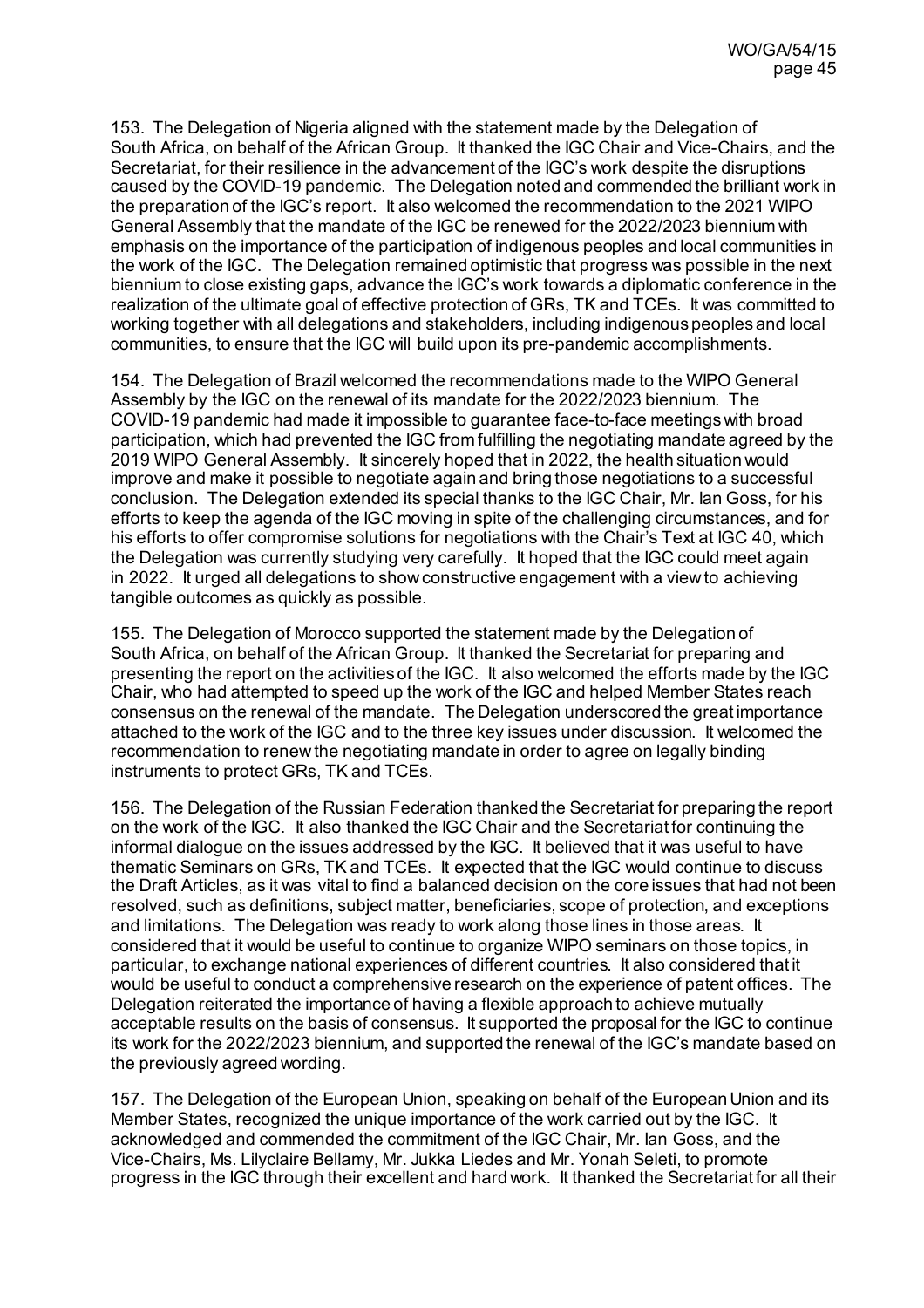useful support in preparing and administering IGC sessions. It appreciated that though it was difficult to continue negotiations according to the work program for the current biennium, the Secretariat was facilitating the agreement of Member States to carry out several online commenting processes and other preparatory activities which had commenced in 2020 and had continued in 2021. In the framework of such activities as proposed by the IGC Chair and in response to his note circulated in May 2020, the Delegation had submitted comments to the Chair's Text of a Draft International Legal Instrument Relating to Intellectual Property, Genetic Resources and Traditional Knowledge Associated with Genetic Resources. It took positive note of other work in the IGC in addition to the above-mentioned activities, in particular, the organization of a virtual seminar on GRs in January 2021, as well as the briefings on the IGC, including on the background, key issues and the status of the negotiations, in June 2021. The Delegation reiterated its commitment to engage constructively in the work of the IGC, the continuation of which could only take place under the renewed mandate for the 2022/2023 biennium. The Delegation welcomed the convening of IGC 41, which had been rescheduled several times due to the COVID-19 pandemic. It also welcomed that IGC 41 had managed to reach consensus on a recommendation to the 2021 WIPO General Assembly on the terms of the IGC's mandate and work program for the 2022/2023 biennium. The Delegation fully endorsed the decisions and recommendations adopted at IGC 41, as contained in document WO/GA/54/10. It reiterated its support for the renewal of the IGC's mandate for the 2022/2023 biennium, based on the exact replication of the mandate for the 2020/2021 biennium with one technical update related to dates and the numbering of the sessions. The Delegation stood ready to continue substantive work in the IGC under its new mandate for the 2022/2023 biennium. It reiterated its commitment to engage constructively in negotiations.

158. The Delegation of Australia expressed its confidence that under the leadership of the Chair and the Vice-Chairs, the 2021 WIPO General Assembly would be efficient and effective. It thanked the Secretariat for providing excellent and timely documents to assist Member States' preparation for the meeting. Regarding the IGC, the Delegation supported the statement made by the Delegation of the United Kingdom, on behalf of Group B. It commended the commitment from the IGC to continue its critical work and supported its work plan on TK, TCEs and GRs. Those were important subjects to Australia and its Aboriginal and Torres Strait Islander peoples. It welcomed the positive and constructive spirit at IGC 41, when Member States had agreed unanimously to renew the mandate. A common understanding would allow Member States to bridge the remaining gaps. The Delegation had heard the call from the indigenous caucus, as well as its Aboriginal and Torres Strait Islander peoples, of the importance of their actions on the issues. It was reminded of the indispensable role that indigenous representatives played in the IGC negotiations. Funding for the participation of indigenous peoples was a critical issue. Without certain funding and consistent attendance, indigenous representatives were not able to build the necessary experience and expertise in the breadth of the IGC subject matter.

159. The Delegation of the United States of America supported the statement made by the United Kingdom, on behalf of Group B. The Delegation had been an active participant in the discussions related to the protection of TK, TCEs and GRs in the WIPO IGC since its establishment in 2000. The issues under discussion were extremely complex legally, including fundamental issues, such as beneficiaries, scope of protection, subject matter of protection, and sanctions and remedies of any *sui generis* regime for the protection of TK, TCEs and GRs. The discussions to date had also revealed significant differences in the perspectives of some indigenous communities and WIPO Member States on these difficult issues. As a result, understandably, the progress of the IGC on reaching an agreement had been slow. At the same time, WIPO Member States and stakeholders had made very valuable contributions to the discussions, often drawing on national experiences and legislation on the protection of TK, TCEs and GRs. Unfortunately, the IGC had not been able to complete its work program for the 2020/2021 biennium. Against that background, the Delegation believed that the discussions in the IGC should continue in the next biennium. Therefore, it supported the renewal of the IGC's mandate for the 2022/2023 biennium on the same terms as the 2020/2021 mandate with only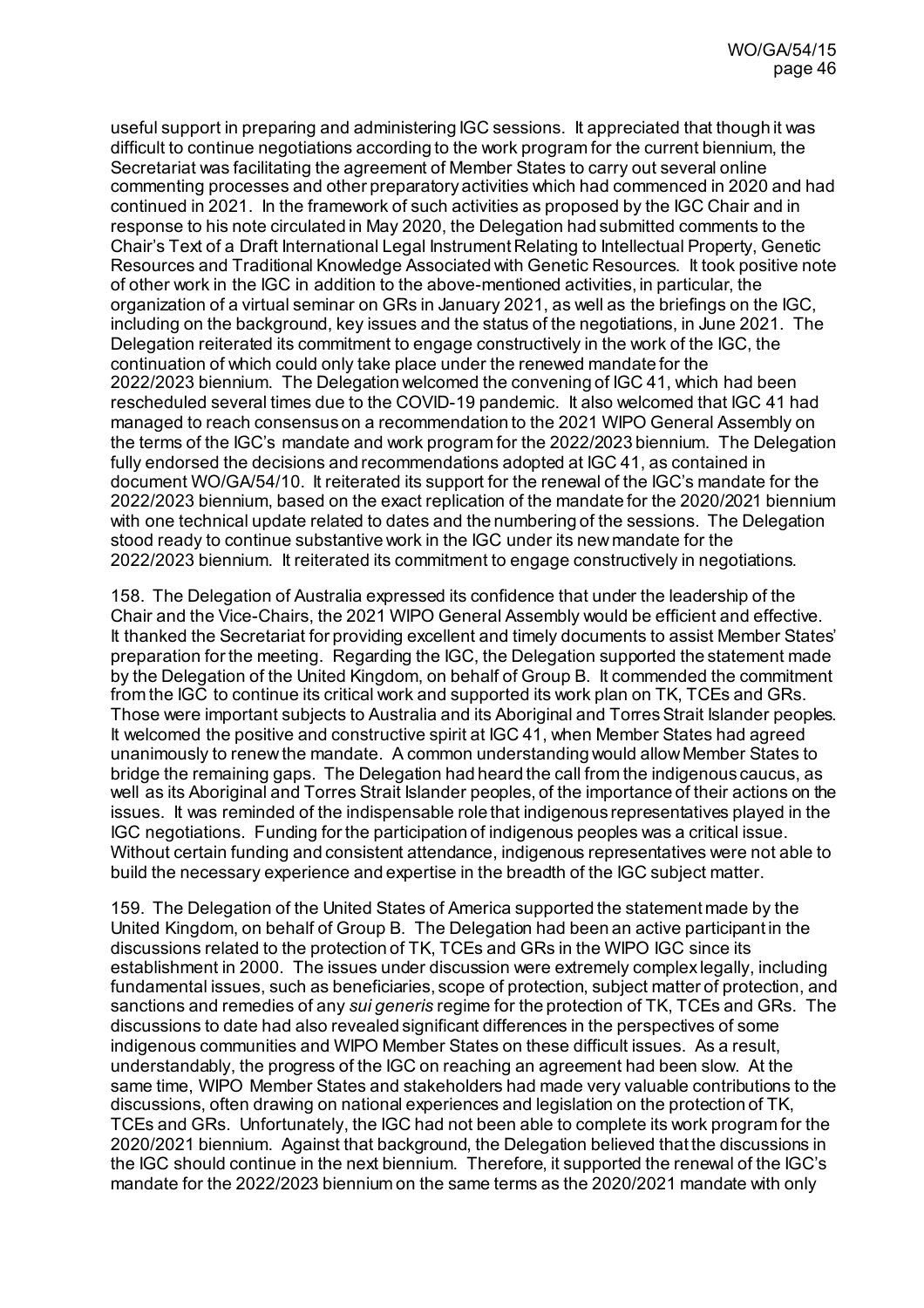some technical amendments as necessary for factual accuracy, such as the dates of the meetings.

160. The Delegation of India believed that the extension of the IGC's mandate for the next biennium was crucial to taking forward the ongoing discussions. The diversity of flora and fauna coupled with the knowledge of how to utilize them continued to enhance the quality of life on earth. No one could ignore the significance of GRs and TK in fulfilling almost all of the SDGs, whether it was about poverty, alleviation, food security and nutrition, or health. Promoting fair and equitable sharing of the benefits arising from the utilization of GRs alongside appropriate access to such resources was itself a part of the SDGs. TCEs were of immense social and economic significance. GRs, TK and TCEs formed part of the collective heritage passed on from generation to generation by the conservers and knowledge owners, who had dedicated their lives to protecting them. The IGC had the inherent connection between GRs, TK, TCEs and the SDGs by adopting time-tested TK and techniques for conservation and sustainable use of resources. The world could work together more effectively to protect the environment, preserve biodiversity, as well as combat threats like climate change. When the world faced unexpected challenges, solutions from TK could be researched for. Much research was happening in GRs and associated TK for their use in managing the COVID-19 pandemic. One shining example was the clinical trials on Indian traditional medicinal herbs. The Delegation looked forward to the early conclusion of the instruments for the protection of GRs, TK and TCEs. It, however, noted that the progress of the discussions at the IGC had not been so encouraging, especially compared to the parallel forums of IP, such as patents or trademarks where new requirements were adopted on a continual basis to reform the systems. The Delegation wished to stress that the additional workload in amending national laws or the little additional time taken in processing IP applications should not influence the outcomes of the discussions at the IGC, which would potentially reform the lives of the masses and reduce inequalities. The Delegation took the opportunity to urge all Member States to enhance their commitment to engage in a more constructive manner for an early fulfilment of the noble cause for which the IGC stands.

161. The Delegation of Bangladesh, speaking in its national capacity, aligned itself with the statement made on behalf of the APG. The necessity for the protection of GRs, TK and TCEs and its significance were well known and recognized. They had proven potential for commercial use and for innovation-oriented development. The need for protecting GRs, TK and TCEs for the benefit of the host nations or communities was not a recent phenomenon. States had always had concern over the protection of those resources, which was reflected in many existing instruments, though not always directly or perhaps adequately. Due to the absence of a comprehensive international legal instrument on GRs, TK and TCEs, many challenges, confusions and gaps could not be addressed. Hence, the Delegation wished to reap the actual and potential benefits from those valuable resources. While it appreciated the tireless efforts of the IGC since 2001, until that moment to reach an agreement on the necessary international and legal instrument(s), the Delegation noted with regret that success had eluded it. It further regretted that the IGC's mandate for the 2020/2021 biennium could not be implemented due to the unprecedented circumstances of the pandemic. One must acknowledge that through continued formal and informal consultations over the years, Member States had been able to somewhat minimize the differences and build an environment of hope. All Member States deserved appreciation for that. It commended the IGC Chair for his important contribution during the last biennium. It hoped that Member States would continue to demonstrate political will and a compromising approach towards finalizing those draft texts. The Delegation extended its support for the recommendation of IGC 41 to the 2021 WIPO General Assembly that the mandate of the IGC be renewed for the 2022/2023 biennium. It also welcomed the terms of the mandate and the program for the 2022/2023 biennium, as contained in the recommendation.

162. The Delegation of Ghana associated itself with the statement made by the Delegation of South Africa, on behalf of the African Group. It thanked the Secretariat for the preparation of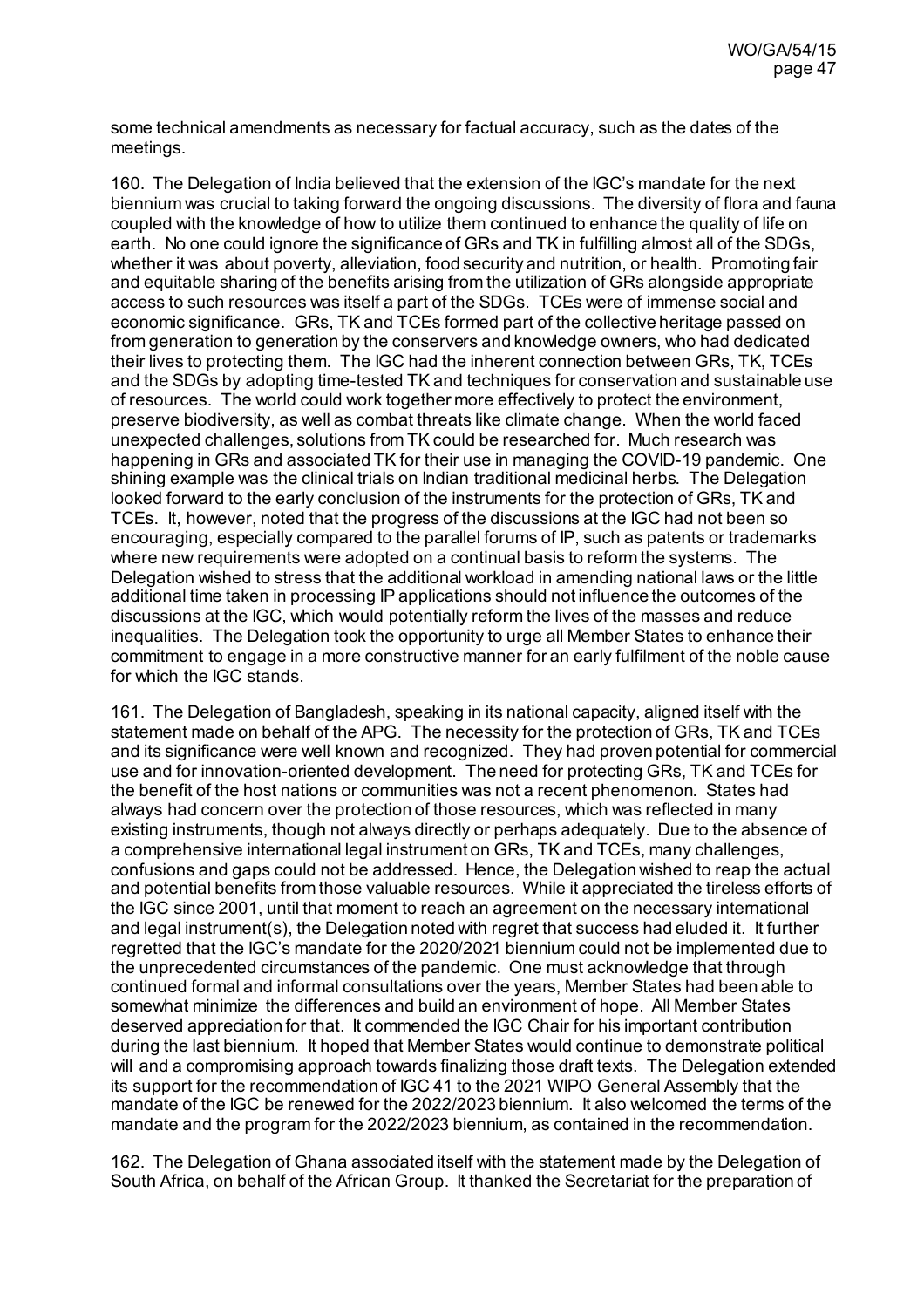the report. It acknowledged the importance of the IGC's work in giving hope to indigenous peoples and local communities for the efforts and works to create for the benefit of the society. It was pleased with the progress made earlier in 2021. It also welcomed the recommendation made to the WIPO General Assembly on the renewal of the IGC's mandate and work program for the 2022/2023 biennium. It hoped that the future work of the IGC would focus on and accelerate the finalization of a text or texts leading to a legally binding instrument or instruments.

163. The Delegation of Gabon aligned itself with the statement made by the Delegation of South Africa, on behalf of the African Group. It thanked the Secretariat for the report. It welcomed all the efforts made by the IGC Chair, who had spared no effort and tried to move the discussions forward. It also welcomed the spirit of consensus that had been shown throughout consultations which had enabled Member States to draw up a work program. The Delegation attached great importance to the work of the IGC, in particular for local communities. The development of an instrument or instruments designed to protect GRs, TK and TCEs would be extremely important and useful for those local communities. The Delegation supported the recommendation made by the IGC to renew its mandate for the 2022/23 biennium.

164. The Delegation of Canada wished to align itself with the statement made by the Delegation of the United Kingdom, on behalf of Group B. It recalled its support of the important innovative work of the Traditional Knowledge Division, and looked forward to resuming IGC meetings in a consensus manner in the near future.

165. The Representative of ELAPI stated that notwithstanding the proven existence of multiple rights based on GRs, TK and TCEs, the IGC provided no protection or supporting mechanisms to such resources, which were on the verge of extinction. In Latin America, the historical living cultural heritage was subjected to technological abuse and the destruction of ancestral environments that were used to protect those who created and generated TK. The last remaining custodians of such knowledge were currently getting old and dying without having access to mechanisms adapted to their realities or having funds or support to strengthen their rights. The Representative proposed to study resources and procedures that facilitated the approach of small producers and that accessed the universal scale provided by WIPO to protect their ancient treasures, expressed in the form of TK. Regarding GRs, WIPO should design the ideal and individualized support so that they were not affected by the expansion of agro-industrial patents, or the expansionist freedom of the livestock industry, the scarcity of water in preference to power generation, and forest fires ravaging the southern continent. The Representative further explained that Latin America turned out to be a bank of plants, animals, or microbial materials, medicinal plants, traditional crops, and animal races, under new criteria that should be updated in the Nagoya Protocol on Access to Genetic Resources and the Fair and Equitable Sharing of Benefits Arising from their Utilization to the Convention on Biological Diversity. TCEs resulted in proven historical indications that were not configured as definitive because of territorial competencies and limited recognitions due to doctrinal differences. The ritualistic and ancestral symbolism, far from seeking their belonging, should result in patrimonial, sustainable, and permanent values for those who generated and transmitted them. Clear and oriented proposals should be worked on to strengthen the tools for nations, not only countries, to benefit from protection. The Representative hoped that his input would be useful.

166. The Delegation of Botswana aligned itself with the statement delivered by the Delegation of South Africa, on behalf of the African Group. It welcomed the recommendations to renew the mandate of the IGC to address and resolve cross-cutting issues, and to encourage the participation of indigenous peoples and local communities in the work of the IGC. The Delegation fully supported those recommendations. Though there had been slow progress on the matter over the years, it believed that the IGC should be given an opportunity to continue with its work. The Delegation expressed its commitment to the IGC during the 2022/2023 biennium.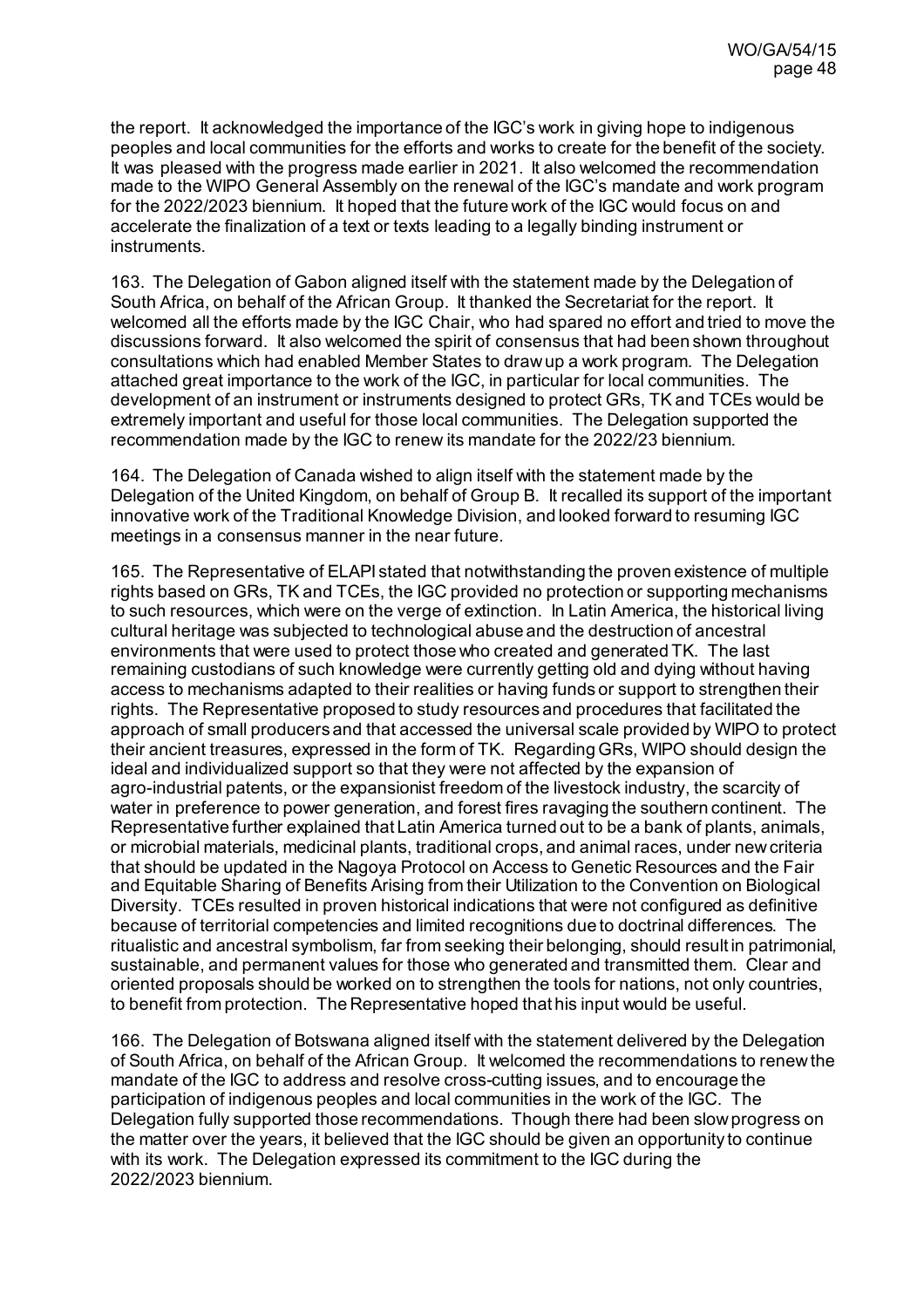167. The Representative of the Health and Environment Program (HEP) took note of the report on the IGC. The Representative supported the renewal of the mandate of the IGC for the 2022/2023 biennium, and urged Member States to contribute to the Voluntary Fund in order to ensure the participation of indigenous peoples and local communities, in particular the Cameroonian community. Cameron was a microcosm of different populations, and those populations needed to have their GRs and TK protected. The renewal of the IGC's mandate would help to continue the negotiations, and the Representative fully endorsed the recommendations in the report.

168. The WIPO General Assembly:

- (i) took note of the information contained in document WO/GA/54/10;
- (ii) agreed to renew the mandate of the IGC for the biennium 2022/2023 as below:

"Bearing in mind the Development Agenda recommendations, reaffirming the importance of the WIPO Intergovernmental Committee on Intellectual Property and Genetic Resources, Traditional Knowledge and Folklore (Committee), noting the different nature of these issues and acknowledging the progress made, the WIPO General Assembly agrees that the mandate of the Committee be renewed, without prejudice to the work pursued in other fora, as follows:

(a) The Committee will, during the next budgetary biennium 2022/2023, continue to expedite its work, with the objective of finalizing an agreement on an international legal instrument(s), without prejudging the nature of outcome(s), relating to intellectual property, which will ensure the balanced and effective protection of genetic resources (GRs), traditional knowledge (TK) and traditional cultural expressions (TCEs).

(b) The Committee's work in the 2022/2023 biennium will build on the existing work carried out by the Committee, including text-based negotiations, with a primary focus on narrowing existing gaps and reaching a common understanding on core issues<sup>1</sup>.

(c) The Committee will follow, as set out in the table below, a work program based on open and inclusive working methods for the 2022/2023 biennium, including an evidence-based approach as set out in paragraph (d). This work program will make provision for 6 sessions of the Committee in 2022/2023, including thematic, cross-cutting, and stocktaking sessions. The Committee may establish *ad hoc* expert group(s) to address a specific legal, policy, or technical issue<sup>[2](#page-48-1)</sup>. The results of the work of such group(s) will be submitted to the Committee for consideration.

(d) The Committee will use all WIPO working documents, including WIPO/GRTKF/IC/40/6, WIPO/GRTKF/IC/40/18, WIPO/GRTKF/IC/40/19 and the Chair's Text on a *Draft International Legal Instrument Relating to Intellectual Property, Genetic Resources and Traditional Knowledge Associated with Genetic Resources*, as well as any other contributions of Member States, such as conducting/updating studies covering, *inter alia*,

<span id="page-48-0"></span> $1$  Core issues include, as applicable, inter alia, definitions, beneficiaries, subject matter, objectives, scope of protection, and w hat TK/TCEs are entitled to protection at an international level, including consideration of exceptions and limitations and the relationship w ith the public domain.

<span id="page-48-1"></span> $2$  The expert group(s) w ill have a balanced regional representation and use an efficient w orking methodology. The expert group(s) w ill w ork during the w eeks of the sessions of the IGC.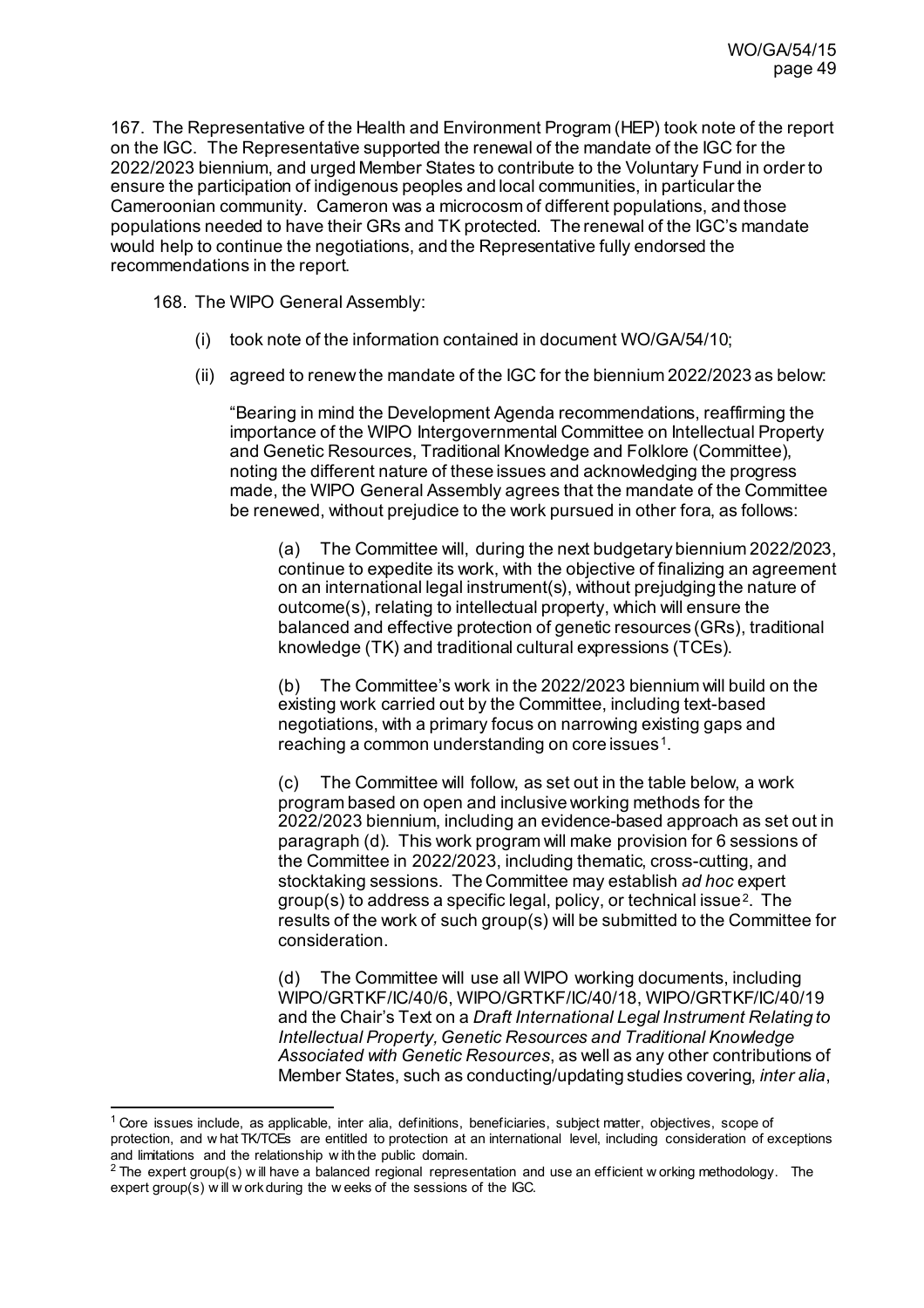examples of national experiences, including domestic legislation, impact assessments, databases, and examples of protectable subject matter and subject matter that is not intended to be protected; and outputs of any expert group(s) established by the Committee and related activities conducted under Program 4. The Secretariat is requested to continue to update studies and other materials relating to tools and activities on databases and on existing disclosure regimes relating to GRs and associated TK, with a view to identifying any gaps and continuing to collect, compile and make available online information on national and regional *sui generis* regimes for the intellectual property protection of TK and TCEs. Studies or additional activities are not to delay progress or establish any preconditions for the negotiations.

(e) In 2022, the Committee is requested to provide to the General Assembly a factual report along with the most recent texts available of its work up to that time with recommendations, and in 2023, submit to the General Assembly the results of its work in accordance with the objective reflected in paragraph (a). The General Assembly in 2023 will take stock of progress made, and based on the maturity of the texts, including levels of agreement on objectives, scope, and nature of the instrument(s), decide on whether to convene a diplomatic conference and/or continue negotiations.

(f) The General Assembly requests the Secretariat to continue to assist the Committee by providing Member States with necessary expertise and funding, in the most efficient manner, of the participation of experts from developing countries and LDCs, taking into account the usual formula for the IGC.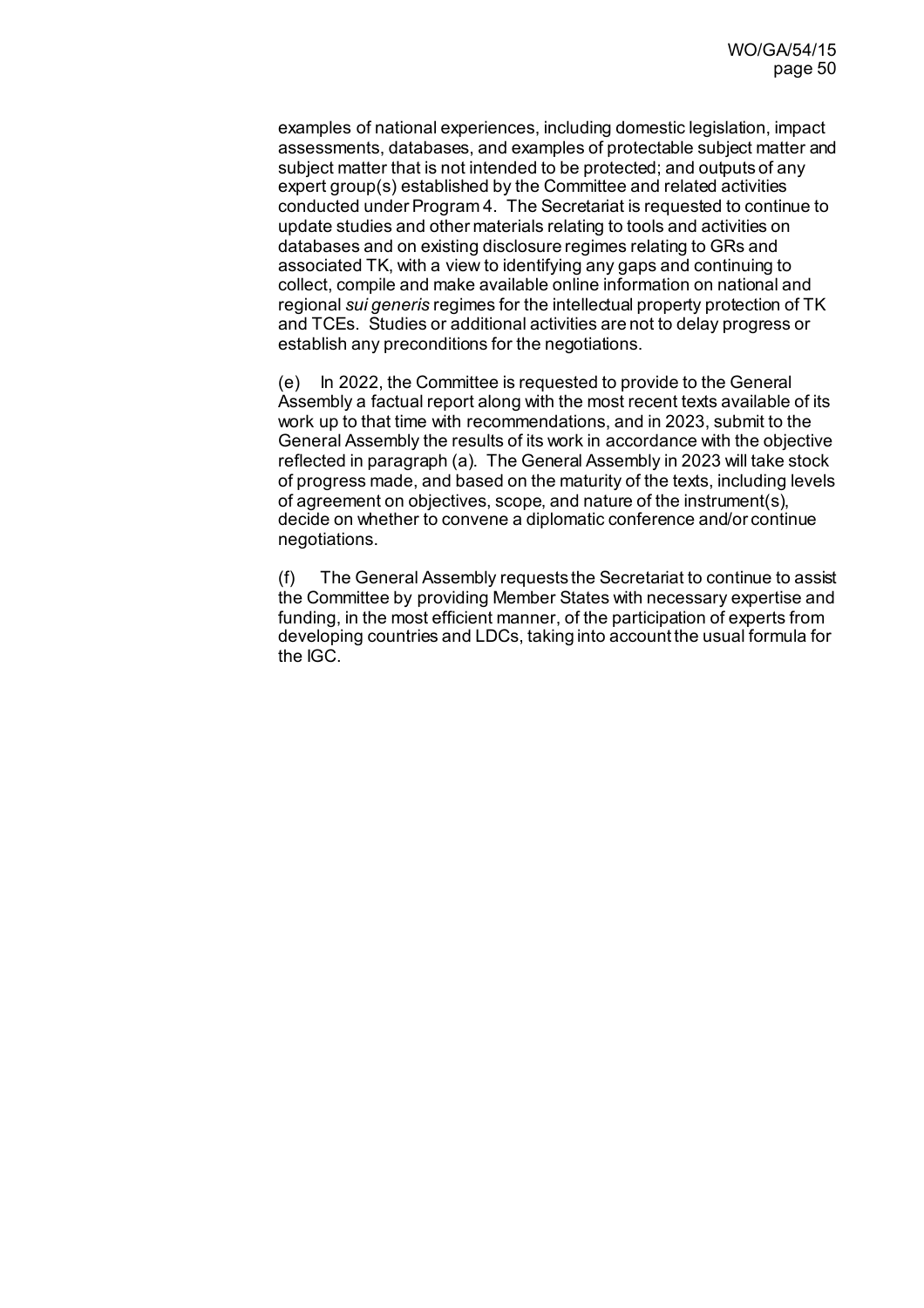# **WORK PROGRAM – 6 SESSIONS**

| <b>Indicative Dates</b>   | <b>Activity</b>                                                                                                                                                                                                                                                                |
|---------------------------|--------------------------------------------------------------------------------------------------------------------------------------------------------------------------------------------------------------------------------------------------------------------------------|
| February/March 2022       | (IGC 42)<br>Undertake negotiations on GRs with a focus on<br>addressing unresolved issues and considering<br>options for a draft legal instrument<br>Duration 5 days.                                                                                                          |
| May/June 2022             | (IGC 43)<br>Undertake negotiations on GRs with a focus<br>on addressing unresolved issues and<br>considering options for a draft legal<br>instrument.<br>Duration 5 days, plus, if so decided, a one day<br>meeting of an ad hoc expert group.                                 |
| September 2022            | (IGC 44)<br>Undertake negotiations on TK and/or TCEs with a<br>focus on addressing unresolved and cross-cutting<br>issues and considering options for a draft legal<br>instrument(s)<br>Possible recommendations as mentioned in<br>paragraph (e)<br>Duration 5 days.          |
| October 2022              | <b>WIPO General Assembly</b><br>Factual report and consider recommendations                                                                                                                                                                                                    |
| November/December<br>2022 | (IGC 45)<br>Undertake negotiations on TK and/or TCEs with a<br>focus on addressing unresolved and cross-cutting<br>issues and considering options for a draft legal<br>instrument(s).<br>Duration 5 days, plus, if so decided, a one day<br>meeting of an ad hoc expert group. |
| March/April 2023          | (IGC 46)<br>Undertake negotiations on TK and/or TCEs with a<br>focus on addressing unresolved and cross-cutting<br>issues and considering options for a draft legal<br>instrument(s)<br>Duration 5 days, plus, if so decided, a one day<br>meeting of an ad hoc expert group.  |
| June/July 2023            | (IGC 47)<br>Undertake negotiations on TK and/or TCEs with a<br>focus on addressing unresolved and cross-cutting<br>issues and considering options for a draft legal<br>instrument(s).<br>Stocktaking on GRs/TK/TCEs and making a<br>recommendation<br>Duration 5 days.         |
| October 2023              | WIPO General Assembly will take stock of the<br>progress made, consider the text(s) and make the<br>necessary decision(s)."                                                                                                                                                    |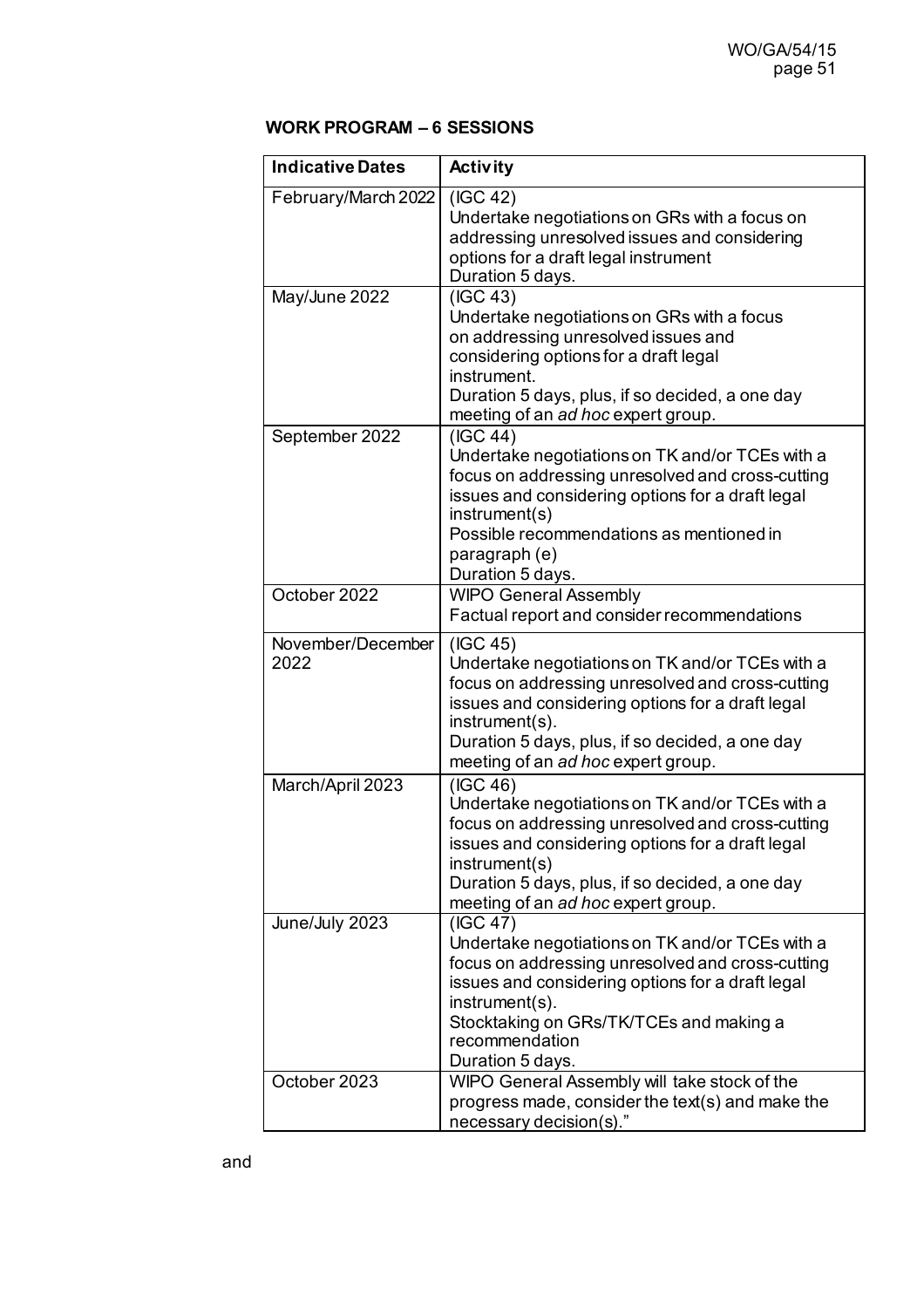(iii) recognized the importance of the participation of indigenous peoples and local communities in the work of the Committee, noted that the WIPO Voluntary Fund for Accredited Indigenous and Local Communities was depleted, encouraged Member States to consider contributing to the Fund, and invited Member States to consider other alternate funding arrangements.

### ITEM 19 OF THE CONSOLIDATED AGENDA

### REPORT ON THE COMMITTEE ON WIPO STANDARDS (CWS)

### (i) Report on the Committee on WIPO Standards (CWS)

169. Discussions were based on document [WO/GA/54/11](https://www.wipo.int/about-wipo/en/assemblies/2021/a_62/doc_details.jsp?doc_id=544432).

170. The Secretariat reported that the last session of the Committee on WIPO Standards (CWS) met in a hybrid format from November 30 to December 4, 2020. The main achievements of the session were the adoption of four new Standards related to: Web application programming interfaces (APIs), multimedia marks, trademark legal status data, and the representation of industrial designs, as well as approval of revisions to three existing Standards and the publication of three survey results. The Secretariat noted the close collaboration with IP offices to provide webinars on WIPO Standard ST.26, which is a recommendation for providing nucleotide and amino sequence listings in XML format. The Committee continues to support the provision of technical advice and assistance for capacity building to IP offices in relation to WIPO Standards. The CWS also adopted its revised future work program, which would allow the Committee to respond to potential disruptions caused by new digital technologies.

171. The Delegation of Japan welcomed the positive report prepared by the Secretariat. The Delegation indicated their belief that the steady progress on technical and substantive issues was essential for every Committee of WIPO. The Delegation also stated that they were satisfied with the fact that all new WIPO Standards had been adopted and the revisions of the Standards had been approved by the CWS at the eighth session. The Delegation stated their appreciation for the activities undertaken by IP Offices who formed part of CWS Task Forces, which had contributed to improving the IP ecosystem. The Delegation congratulated WIPO on the great success of the first webinar on WIPO Blockchain Whitepaper for IP Ecosystems held in September 2021. The Delegation looked forward to the publication of the whitepaper and the second webinar on the topic.

172. The Delegation of Spain thanked all those involved for their efforts in organizing the sessions of the CWS, in spite of the circumstances caused by COVID-19. The Delegation highlighted that the progress made by the various CWS Task Forces was testimony to the commitment of the participants as well as to the importance of their work in facilitating interoperability in the field of industrial property and in moving forward with adopting new functionalities in national offices thanks to new technologies. The Delegation pointed out several tasks and Standards of particular interest to Spain including, WIPO Standard ST.37 on authority files of patent documents, and WIPO Standard ST.96, XML schemas for IP data, which had been useful in designing their internal databases for different modalities of IP. The Delegation indicated that, in particular, the dissemination of the WIPO Sequence software to facilitate preparation of amino acid and nucleotide sequence listings according to Standard ST.26 had been very useful and they thanked the International Bureau for their support in holding a series of webinars in Spanish given by officials for WIPO Standard ST.26. The Delegation acknowledged that there had also been a lot of progress in other CWS Task Forces and they were grateful for their work and would continue to observe their future progress.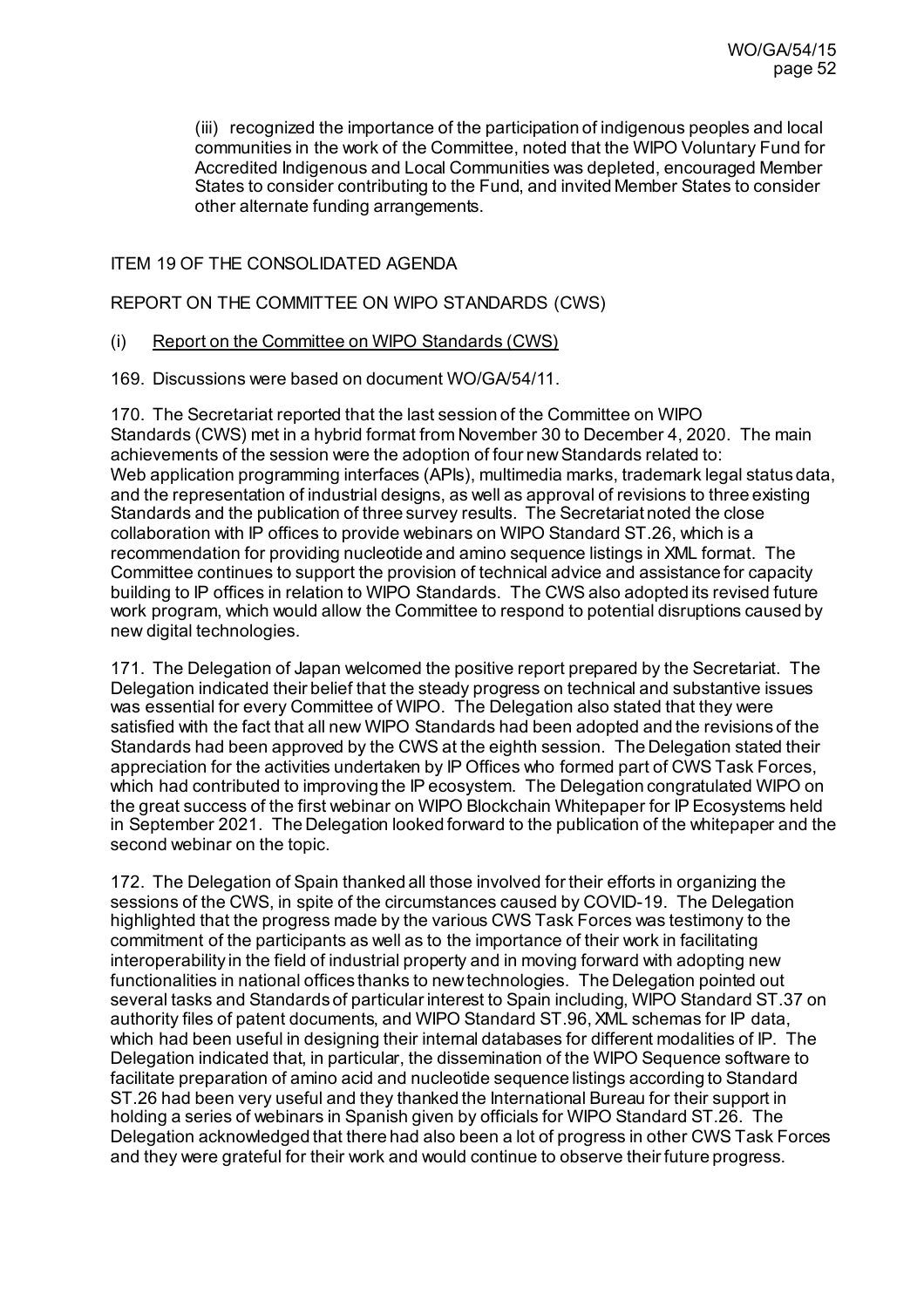173. The Delegation of the Russian Federation acknowledged the hard work of the CWS and its Task Forces to develop and update WIPO Standards and their applications to the digital sphere. The Delegation noted the productive nature of the work of these Task Forces *via* their Wiki forums and through regular video conferences. The Delegation thanked the Member States who formed part of the 3D Task Force and had put forward major contributions to developing the recommendations on 3D models and 3D images that resulted in a final draft for the new WIPO Standard on 3D, which would be presented at the next session of the CWS. The Delegation stated that one of the advantages of this new Standard going forward was the possibility to search and compare 3D visual representations of IP objects, which allowed Offices to bring a new level of quality to their examination procedures. The Delegation also thanked Member States and their co-chair of the CWS Blockchain Task Force in particular, the Delegation of Australia, for the productive work of the Task Force. The Delegation also thanked the International Bureau for organizing the webinar on Blockchain towards the launch of Blockchain Whitepaper for IP Ecosystems and for the preparation of the whitepaper, which would significantly facilitate the development of a future WIPO Standard on Blockchain for IP Ecosystems. Finally, the Delegation noted the recent webinars held on WIPO Standard ST.26 in the Russian language, organized in collaboration with the International Bureau.

174. The Delegation of Serbia extended its thanks to the Secretariat for the hard work done in the past year conducting the activities of the CWS. The Delegation also thanked WIPO for its support to Member States regarding the international system for filing patent applications, particularly where it concerned its electronic services, which allowed their Office to improve its cooperation both with domestic users of the ePCT system and with the International Bureau. This electronic system would be a role model for the development of their national portal for patent applications filings. The Delegation indicated that their national Office continued to monitor intensively WIPO's activities connected with the transition from WIPO Standard ST.25 to Standard ST.26, with respect to presentation of the nucleotide and amino acid sequences in patent applications using XML format. The Delegation indicated their active participation in the testing of the WIPO Sequence Suite software and their efforts to prepare for the implementation of WIPO Standard ST.26 at their national Office. The Delegation indicated their support for Standard ST.26 in the benefits to users of their patent system.

175. The Delegation of India commenced its statement by acknowledging the outstanding work of the CWS Secretariat despite the COVID-19 pandemic. The Delegation supported the standardization of IP related practices and standards in the field of IT as this created a common framework to facilitate IP data processing and exchange of IP information among IP offices, thereby, passing on the benefits of this cooperation to the IP right holders. The Delegation noted that IPRs had become increasingly important in the global economy in recent years, necessitating stronger collaborative efforts by the International Bureau with Member States. The Delegation indicated that WIPO Standard ST.90, the recommendations for processing and communicating IP data using web APIs, was currently under consideration at their national patent office. The Delegation stated that they had already integrated WIPO CASE and other tools into their IT systems at their national IP office. The Delegation thanked the CWS Secretariat and Member States who formed part of the relevant Task Force for the development of WIPO Standard ST.26. The Delegation mentioned that they were currently undertaking discussions at their national office regarding the implementation of this Standard. The Delegation emphasized the importance of support provided by WIPO in implementing WIPO Standards. The Delegation urged WIPO to engage more actively with the Member States with regard to training of relevant staff of IP offices.

176. The Delegation of the Republic of Korea stated that new emerging technologies, such as AI and Blockchain had had an impact on IP administration and policy. The transformation to digital tools, data, and new processes had been actively underway in the COVID-19 situation. The Delegation also pointed out that the development of new technologies would widen the IP gap between developed countries and developing countries, and therefore the Delegation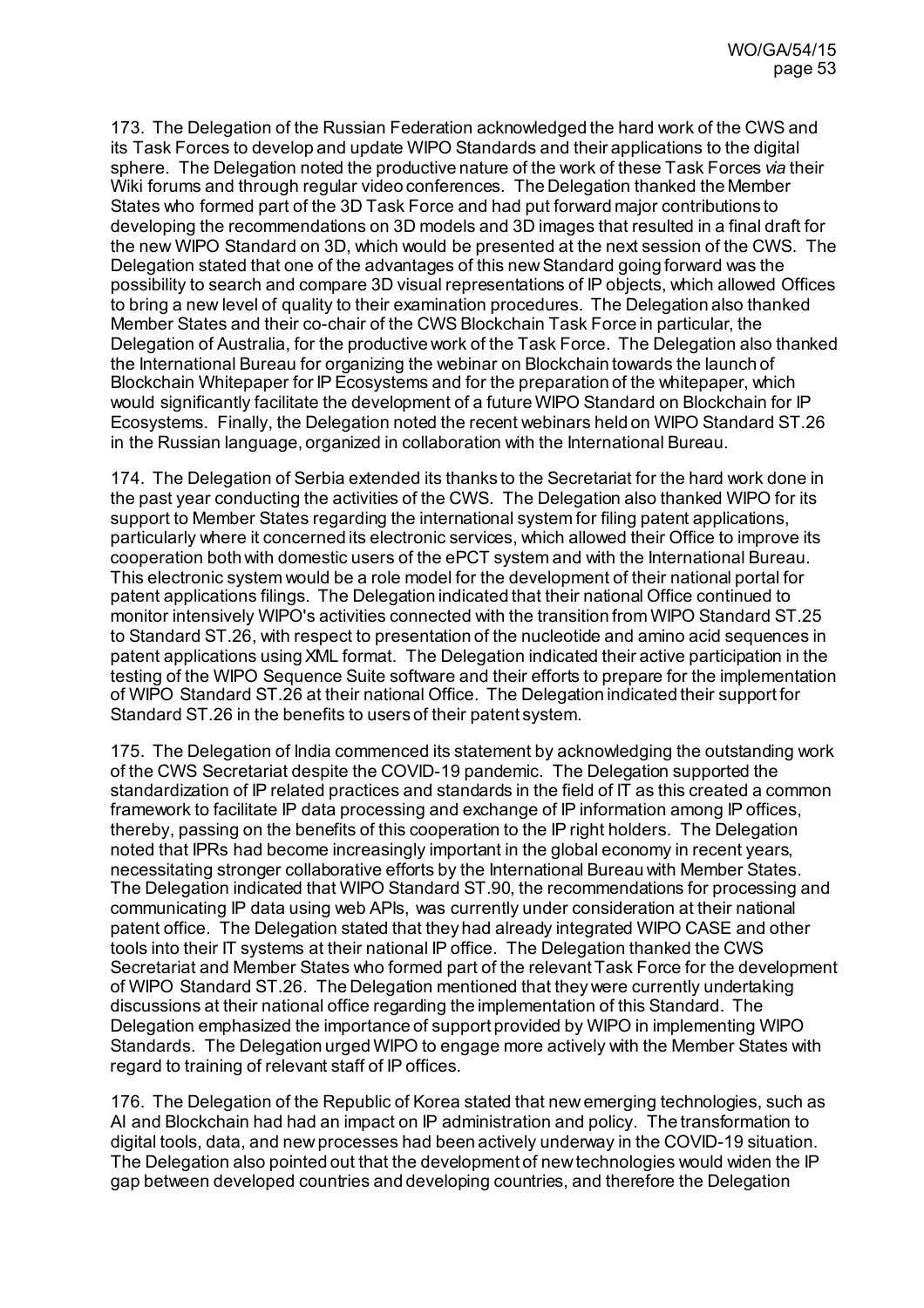attached the importance to the provision of technical advice and assistance for capacity building to IP Offices. In this regard, the Webinar on WIPO Blockchain Whitepaper for IP Ecosystems held on September 28, 2021, was important and meaningful. The Delegation hoped that WIPO Blockchain whitepaper, which was financially supported by the Korea FIT, would shed light on the utilization of Blockchain for IP ecosystems and would be widely used as reference material by policy makers. Further, the Delegation hoped that the whitepaper would help developing countries to better understand frontier technologies and stated their continuing contribution towards bridging of the IP knowledge gap between developed and developing countries. The Delegation expressed its appreciation to the International Bureau for their hard work in preparing the valuable whitepaper.

177. The WIPO General Assembly took note of the "Report on the Committee on WIPO Standards" (document WO/GA/54/11).

#### (ii) Matters Concerning the Implementation Date of WIPO Standard ST.26

178. Discussions were based on documen[t WO/GA/54/14](https://www.wipo.int/about-wipo/en/assemblies/2021/a_62/doc_details.jsp?doc_id=549023).

179. The Secretariat noted that at the fifth session of the CWS, held in 2017, the Member States reached an agreement on the simultaneous implementation of WIPO Standard ST.26 at national, regional and international levels on January 1, 2022. However, due to the short time frame provided to implement the amended PCT recommendations for the implementation of ST.26, which was expected to be adopted at the PCT Union Assembly held in October 2021, some IPOs indicated to the International Bureau that they would have some difficulties completing necessary updates before January 2022. The Secretariat indicated that the CWS Sequence Listings Task Force had agreed on a proposal to postpone that date until July 1, 2022. In order to gain feedback on the proposal from offices, the International Bureau issued a Circular, inviting offices to comment on the recommendation for the postponement of the big-bang implementation date of ST.26 at all levels. The Secretariat noted that all responses received by the International Bureau support the recommendation of the postponement of the date at national, regional and international levels to July 1, 2022. Therefore, the Secretariat proposed that the date of the implementation of WIPO Standard ST.26 at national, regional and international levels be postponed until July 1, 2022.

180. The Delegation of the Russian Federation thanked the Secretariat and the Member States for organizing the consultations on the postponement of the big-bang implementation date and for their comprehensive support on this issue when it came to the necessary changes required to perform the transition. The Delegation indicated that it hoped that Member States would be able to adopt technical amendments for the newly proposed implementation date and thanked all of the Member States for their flexibility with respect to developing this proposal. The Delegation indicated its support for the postponement of the 'big-bang' date, at national, regional, and international levels, from January 1, 2022, to July 1, 2022.

181. The Delegation of the Republic of Korea commenced its statement on this document by congratulating the Committee on the WIPO Standards for the significant progress it had achieved over the past year and in particular, the necessary revisions to WIPO Standard ST.26, which would impact patent filings at the international, national and regional levels. The Delegation indicated their belief that the prompt implementation of WIPO Standard ST.26 was necessary in light of the potential improvements, particularly in the ease of sharing of sequence listing data among IP offices. However, the Delegation also fully acknowledged the various circumstances that inevitably delay the implementation by other national offices. Accordingly, the Delegation indicated its support for the six-month suspension of the implementation of ST.26. The Delegation concluded its statement by urging continued close collaboration amongst Member States to support a smooth transition to WIPO Standard ST.26.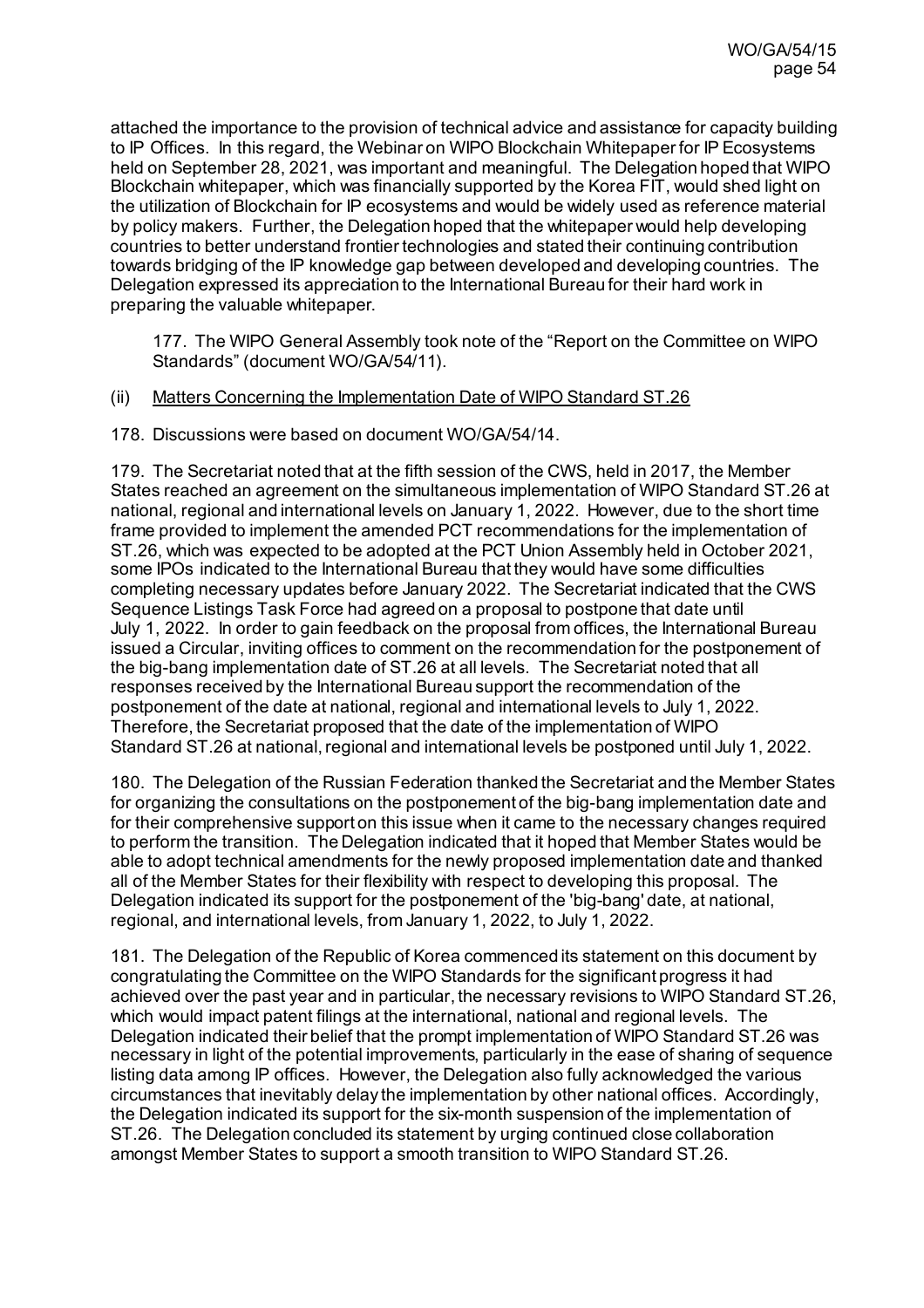182. The Delegation of India reiterated its appreciation of the efforts of the CWS Secretariat, as well as Member States, for the development of the WIPO Standards. The Delegation also reiterated that implementation of WIPO Standard ST.26 was under consideration at their national patent office.

183. The WIPO General Assembly took note of "WO/GA/54/14, Matters Concerning the Implementation Date of WIPO Standard ST.26" and approved the new big-bang implementation date of WIPO Standard ST.26, July 1, 2022, at national, regional and international levels.

# ITEM 20 OF THE CONSOLIDATED AGENDA

REPORT ON THE ADVISORY COMMITTEE ON ENFORCEMENT (ACE)

184. Discussions were based on document [WO/GA/54/12](https://www.wipo.int/about-wipo/en/assemblies/2021/a_62/doc_details.jsp?doc_id=552059).

185. The Secretariat introduced the document, which reported on the Advisory Committee on Enforcement (ACE) Online Dialogue, which had taken place on September 21, 2021. The Secretariat explained that the ACE Online Dialogue had been the result of the postponement of the fifteenth session of the ACE due to the COVID-19 pandemic. While no in person ACE meetings had been possible, the need for sharing experiences and learning from one another had been greater than ever, as WIPO Member States had faced the challenges of adapting their IP enforcement strategies to the new reality caused by the global health crisis. The ACE Online Dialogue, acting as a supplement to regular ACE sessions, had addressed one specific topic, namely New Developments in Combating Counterfeiting and Piracy on the Internet. The Committee had heard seven thought-provoking presentations by geographically diverse experts from China, Germany, Hungary, Peru, the Philippines, the Russian Federation and South Africa, which had been followed by a question and answer session moderated by the Chair, Mr. Todd Reves (United States of America). The Secretariat also noted that all documents, including written contributions, presentations and the Provisional Summary by the Chair, were available on the ACE webpage[3](#page-54-0) and that the meeting could be viewed in its entirety *via* WIPO's video on demand service[4](#page-54-1).

186. The Delegation of Saudi Arabia expressed its gratitude for the report and welcomed the ACE Online Dialogue, which had allowed for a discussion of New Developments in Combating Counterfeiting and Piracy on the Internet. The Delegation announced that Saudi Arabia was working on an international proposal to combat counterfeiting and piracy on the Internet, which would be presented at the next session of the Committee.

187. The Delegation of the Republic of Korea extended its gratitude to the speakers and participants who had contributed to the ACE Online Dialogue. As the ACE Online Dialogue had rightly addressed, the Internet could be used both as a "hotbed" for copyright infringement as well as an effective tool to prevent infringements. The Ministry of Culture, Sports and Tourism of the Republic of Korea effectively used online tools for education and awareness raising purposes, such as creating online educational videos and podcasts targeting university students, through the FIT provided by the Republic of Korea for building respect for copyright. The Republic of Korea planned to further develop and implement various projects for the protection of copyright through those FIT.

188. The Delegation of Spain congratulated Mr. Todd Reves on his appointment as the Chair of the ACE and expressed its willingness to collaborate with him on the important function of promoting the tasks of the Committee. The Delegation attached great importance to the work of

<span id="page-54-0"></span><sup>3</sup> [https://w ww.wipo.int/meetings/en/details.jsp?meeting\\_id=64708.](https://www.wipo.int/meetings/en/details.jsp?meeting_id=64708) 4 [https://c.connectedview s.com/05/SitePlayer/w ipo?session=113374.](https://c.connectedviews.com/05/SitePlayer/wipo?session=113374) 

<span id="page-54-1"></span>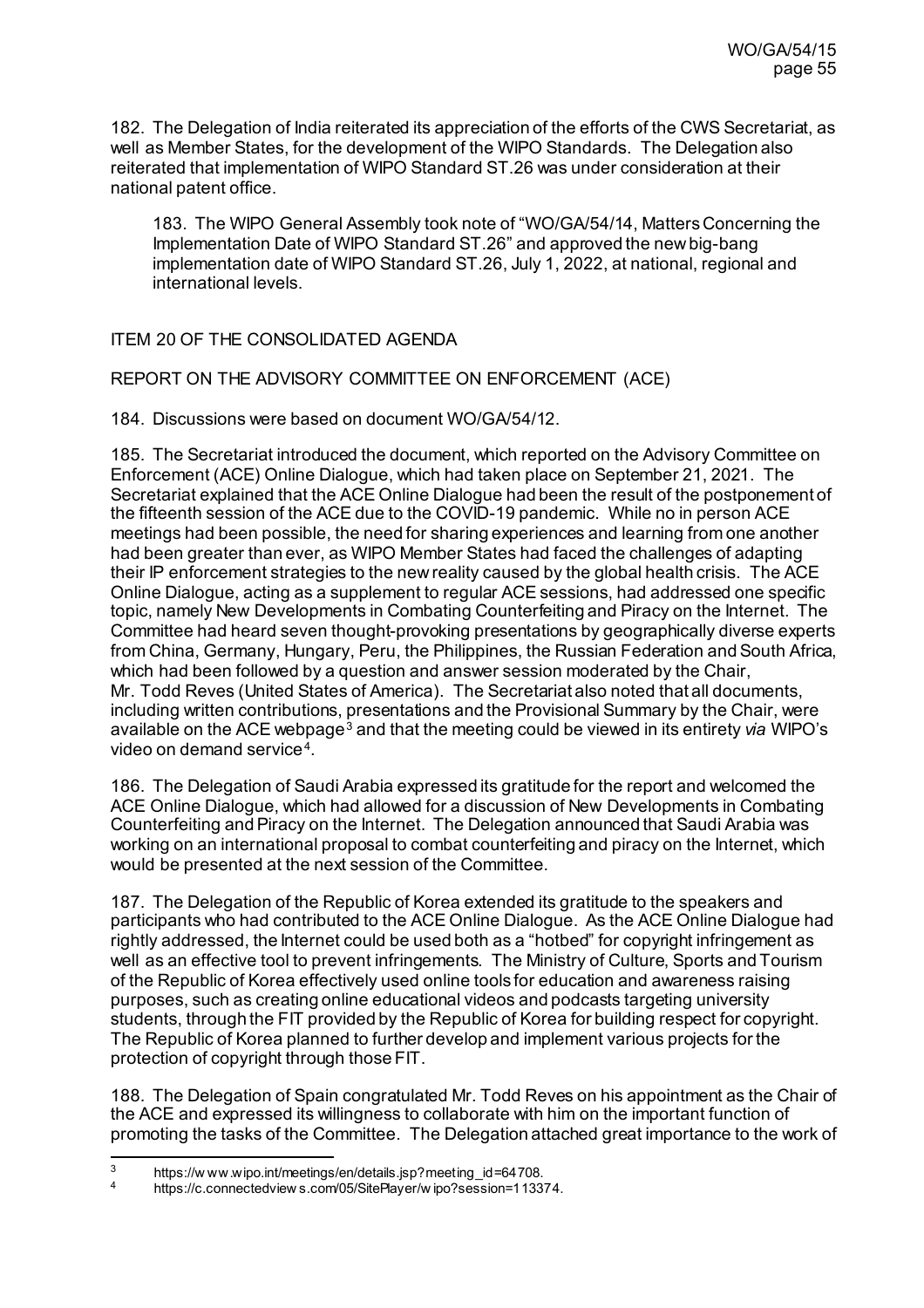the Committee and was grateful for the organization of an online meeting in 2021 after it had been impossible to organize the fifteenth session of the ACE in 2020. The Delegation welcomed the issues selected for discussion, which needed to be relevant to keep informing public policies to fight against infringements of IPRs in Member States. Considering that most IPRs infringements in recent years took place online, the Delegation suggested that the Committee and its stakeholders continue to address this topic, which, without a doubt, was of great concern for many Member States. Analyzing a greater number of elements would help formulate better strategies and actions to combat the phenomenon. Therefore, the Delegation welcomed the fact that there would be debates addressing copyright and IPR infringements on the Internet, cooperation with intermediaries and new technologies to combat infringements. Moreover, as had also been demonstrated in the ACE Online Dialogue, during the COVID-19 pandemic, not only had infringers' online offenses increased and become more efficient, but also a positive aspect had been seen in the increased ability of the various agents involved in the fight against these offenses to coordinate amongst each other by increasing their communication *via* technological means. The Delegation thus considered the following initiatives as being exemplary for addressing the problem: supporting the development of new technologies, such as AI or big data, as tools in the fight of the various agents; concluding public private agreements to avoid offenses in the digital market; creating efficient administrative systems to make the online sale of counterfeit products more difficult; and, increasing the knowledge and use of tools such as the Counterfeiting and Piracy Watch List of the European Commission, which details the most problematic illicit online markets outside the European Union. In closing, the Delegation aligned itself with what the European Commission had said in its intervention during the ACE Online Dialogue in highlighting how the new initiative being developed by the European Commission, the European Union Toolbox Against Counterfeiting, addressed the topic from a broad angle that included key aspects such as awareness raising and education. The Delegation also believed that value should be placed on the synergies between the work of the ACE and the work of the European Observatory on Infringements of Intellectual Property Rights of the European Union Intellectual Property Office.

189. The Delegation of Trinidad and Tobago thanked the ACE Secretariat for its tireless efforts and expressed its gratitude to the WIPO Building Respect for Intellectual Property (BRIP) Division for the continued support in enforcing IPRs and building respect for IP and its assistance in developing and publishing a manual on IP enforcement entitled Investigating and Prosecuting Intellectual Property Crime in Trinidad and Tobago, which was distributed to prosecutors, customs officials and other law enforcement bodies in Trinidad and Tobago. The Delegation reported that the manual had helped inform the work of the newly established Trinidad and Tobago Anti-Illicit Trade Task Force, which was composed of 11 members including the TTIPO. As part of the Task Force's mandate, the TTIPO would be involved in establishing an IP Enforcement Unit in the Trinidad and Tobago Police Service and a customs recordal system in the Trinidad and Tobago Customs and Excise Division.

190. The WIPO General Assembly took note of the "Report on the Advisory Committee on Enforcement (ACE)" (document WO/GA/54/12).

# ITEM 25 OF THE CONSOLIDATED AGENDA

### WIPO ARBITRATION AND MEDIATION CENTER, INCLUDING DOMAIN NAMES

191. Discussions were based on documen[t WO/GA/54/13](https://www.wipo.int/about-wipo/en/assemblies/2021/a_62/doc_details.jsp?doc_id=547756).

192. The Secretariat noted that the document provided an update on the Center's activities as an international resource for time- and cost-efficient alternatives to court litigation of IP disputes. The Secretariat affirmed that the Center administers cases and provides legal and organizational expertise in alternative dispute resolution (ADR), including for Member State IP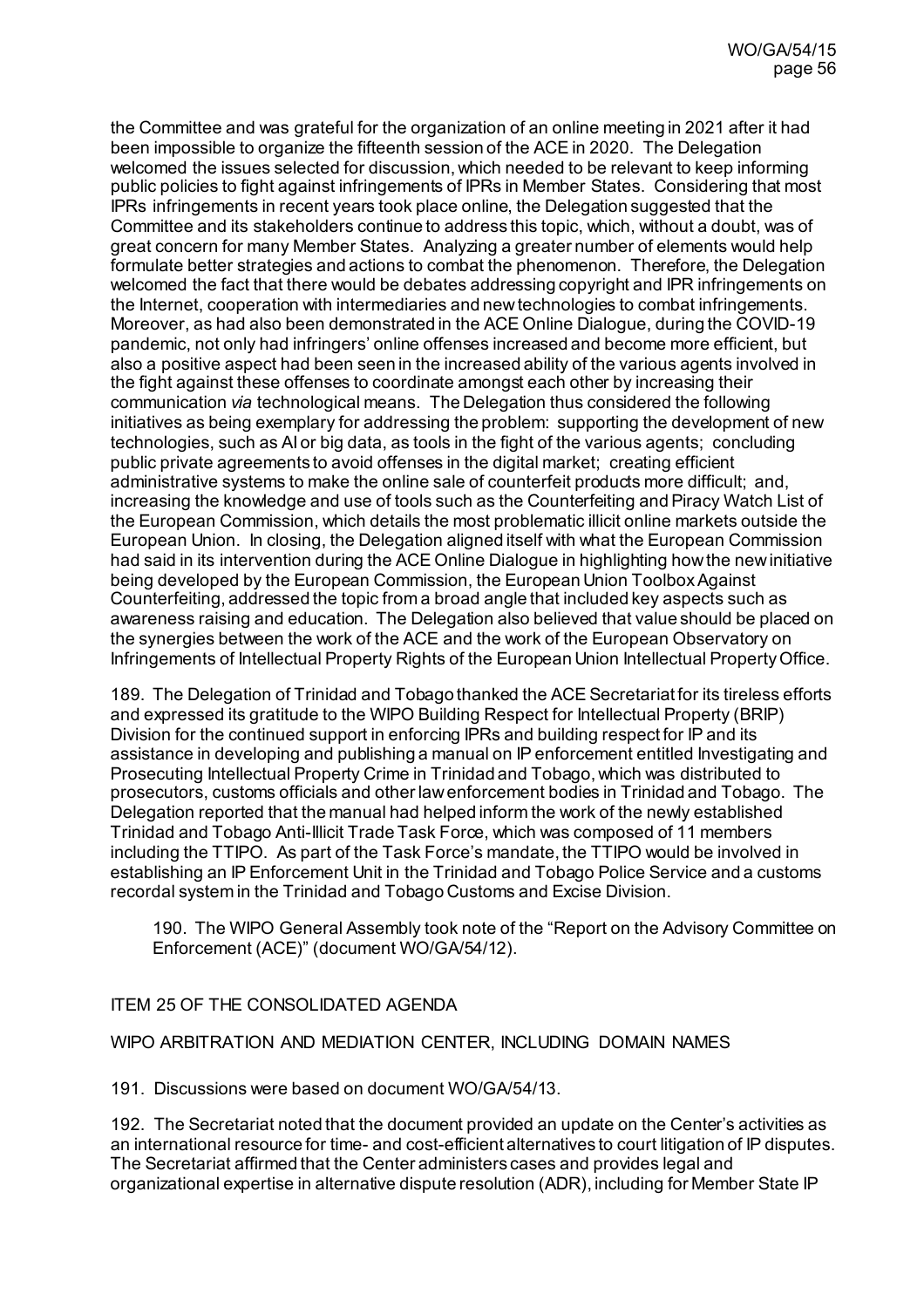and copyright offices. The Secretariat noted that the document also provided an update on the domain name-related activities of WIPO. It covered the Center's administration of domain name disputes especially under the WIPO-initiated Uniform Domain Name Dispute Resolution Policy (UDRP). It furthermore covered policy developments, including the review by the Internet Corporation for Assigned Names and Numbers (ICANN) of the UDRP, and the status of the recommendations made by the Member States in the context of the Second WIPO Internet Domain Name Process.

193. The Delegation of the United Kingdom, speaking on behalf of Group B, attached great importance to WIPO's ADR services such as mediation and arbitration, as these contained legal costs and offered disputing parties an opportunity to settle their dispute more quickly. The Delegation was pleased to note the increase in the settlement rate of WIPO mediations to 78 per cent. The Delegation emphasized the particular value of mediation, notably in the current global health conditions, and welcomed further information in this area. The Delegation appreciated WIPO sharing its expertise with IP authorities, including in awareness raising and the development of model Research and Development (R&D) agreements incorporating ADR mechanisms.

194. The Delegation of Spain noted the importance of arbitration and mediation for resolving issues in the area of IP. The Delegation was pleased to observe the prominence of SMEs among the users of this WIPO service. The Delegation expressed support for the online methods employed by the Center in the conduct of cases notably during the pandemic. The Delegation welcomed the Center's collaboration with Member States, including the Ministry of Culture and Sports of Spain.

195. The Delegation of China noted the activities of the Center as reported, including the Center's collaboration with an increasing number of IP offices and courts. The Delegation stated that China attached importance to IP protection and as such had also been working to improve and promote methods such as mediation and arbitration. The Delegation mentioned that in 2020, a total of over 500 specialized bodies in China mediated over 24,000 IP cases, whereas a total of 42 arbitration organizations administered over 1,900 IP cases. The Delegation added that China was ready to enhance its cooperation with WIPO in the area of mediation and arbitration.

196. The Delegation of Morocco appreciated the work done by Ambassador Zniber, as Chair throughout his mandate, and congratulated the Director General on the occasion of the Assemblies. The Delegation noted that Morocco was in the process of integrating mediation in line with its vision for the country. The Delegation highlighted the cooperation between Morocco's IP Office and the Center, notably for the benefit of SMEs and in the planned collaboration on the administration of mediation cases in Morocco.

197. The Representative of ELAPI highlighted the need for arbitration and mediation capacity to address existing IP issues, including in the areas of patent contracts, collective management and copyright. The Representative welcomed effective domain name dispute resolution, in light of the growth of abusive registrations and other forms of fraud affecting ecommerce in the current pandemic conditions. Independently of criminal proceedings, the protection of interests of rights holders and consumers requires rapid and effective procedures to combat online fraud, notably through infringing domain names. The Representative expressed ELAPI's readiness to work with the Assemblies and GRULAC.

198. The Secretariat expressed gratitude for the positive comments on the Center's work and on the importance of assisting IP stakeholders in efficiently resolving disputes out of court. Noting the comments made by Group B, the Secretariat wished to highlight three projects. The first was the creation of WIPO ADR options to facilitate contract negotiation and dispute resolution in the Life Sciences sector. The second was the Center's follow-up on a survey it had